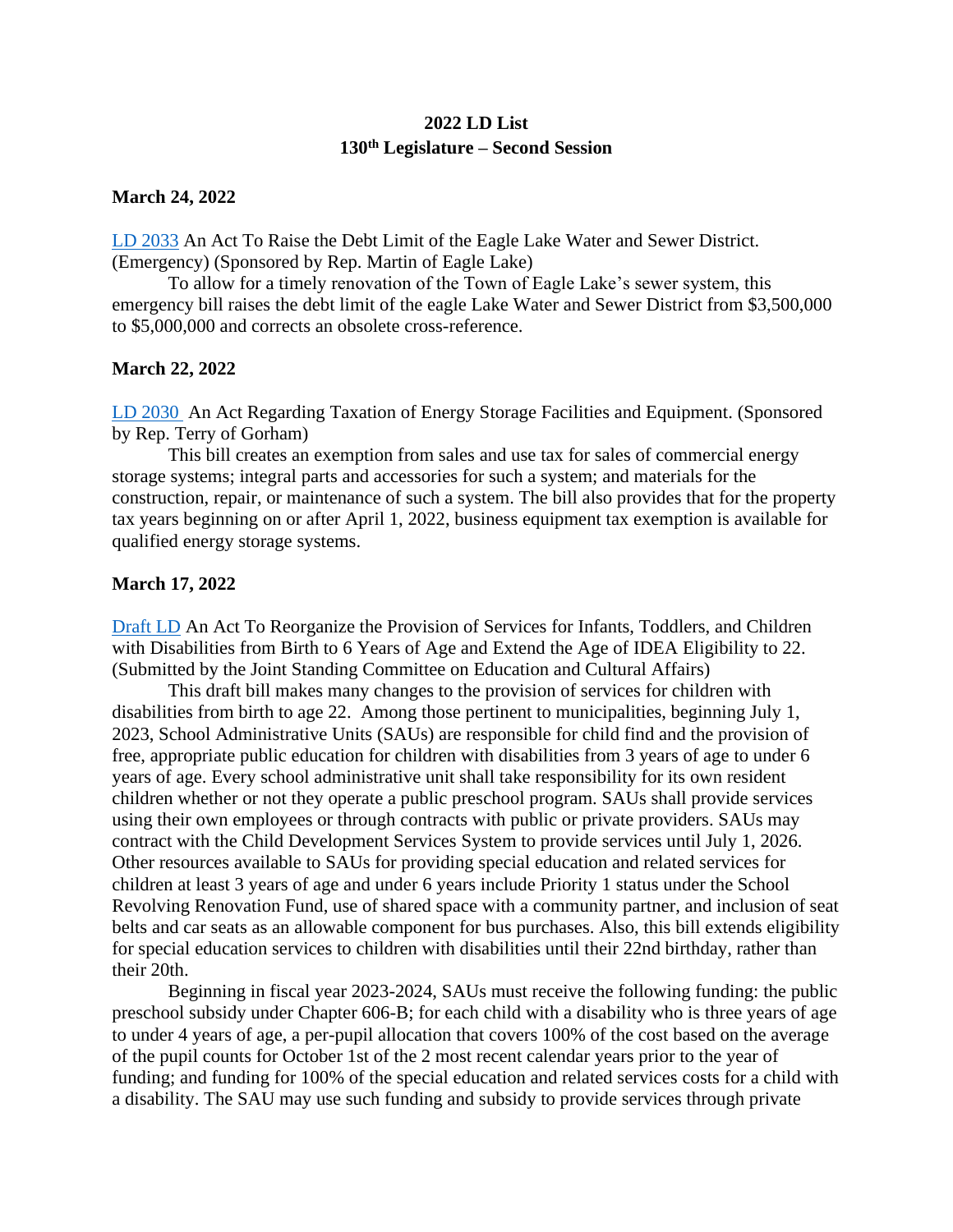prekindergarten programs, public-private partnerships or the school administrative unit's public prekindergarten program.

Beginning in 2026, and in accordance with Part C of the federal Individuals with Disabilities Education Act, 20 U.S.C. §1401, the State of Maine commits to ensuring that all eligible infants and toddlers with disabilities are identified, evaluated, and provided with the early intervention services selected by their Individualized Family Services Plan Team and described in their Individualized Family Services Plan. In July of that year, the State Intermediate Educational Unit (SIEU) is established for the purpose of identifying, evaluating and providing early intervention services to eligible infants and toddlers with disabilities from birth to under age three and their families. Funding for the SIEU will be provided in part from the US Department of Education's Part C grant program, and through billing of private insurance and MaineCare, contingent on the delivery of early intervention services.

#### **March 15, 2022**

[LD 2024](https://legislature.maine.gov/bills/getPDF.asp?paper=HP1504&item=1&snum=130) An Act To Allow County and Regional Communications Centers To Request Polygraph Examinations for Employees and Applicants for Employment. (Emergency) (Sponsored by Rep. Talbot Ross of Portland)

Under current law, law enforcement employees and applicants for positions with law enforcement agencies are excluded from the labor standard that prohibits the requirement to be subject to polygraph examinations as a condition of obtaining or holding employment; this includes persons who operate as dispatchers when that service is under the authority of a law enforcement agency. Regional Communications Center that operate under different government authority but provide law enforcement communication, are not included in the exemption to subject candidates to polygraph examinations, even though those employees may have access to the same confidential information. This bill would allow these employees to also be subject to polygraph examinations as a condition of employment. The amended bill specifically exempts services that do not provide law enforcement services such as standalone fire or EMS dispatch centers.

#### **March 9, 2022**

[LD 2023](http://www.mainelegislature.org/legis/bills/getPDF.asp?paper=HP1503&item=1&snum=130) An Act To Implement the Recommendations of the Secretary of State Regarding Notarial Acts. (Reported by Rep. Harnett for the Secretary of State)

This bill establishes a four-year notary public commission and implements the recommendations of the Secretary of State's study on remote and online notarization and proposes additional changes to related state laws based on the Revised Uniform Law on Notarial Acts as approved by the National Conference of Commissioners on Uniform State Laws (NCCUSL) in 2018. Of municipal interest, the bill requires notarial officers, except attorneys-atlaw to keep a journal of all notarial acts and those seeking to perform remote and online notarization to notify the Secretary of State, who will maintain a database of that information online. Currently, Maine is one of only three states that gives notaries public the authority to perform marriages. This bill creates a separate marriage officiant license and eliminates the power of notaries public to perform marriage ceremonies. A transition section is included to require the Secretary of State to issue a marriage officiant license for a term of four years to every notary public commissioned in Maine as of July 1, 2023, the date the legislation would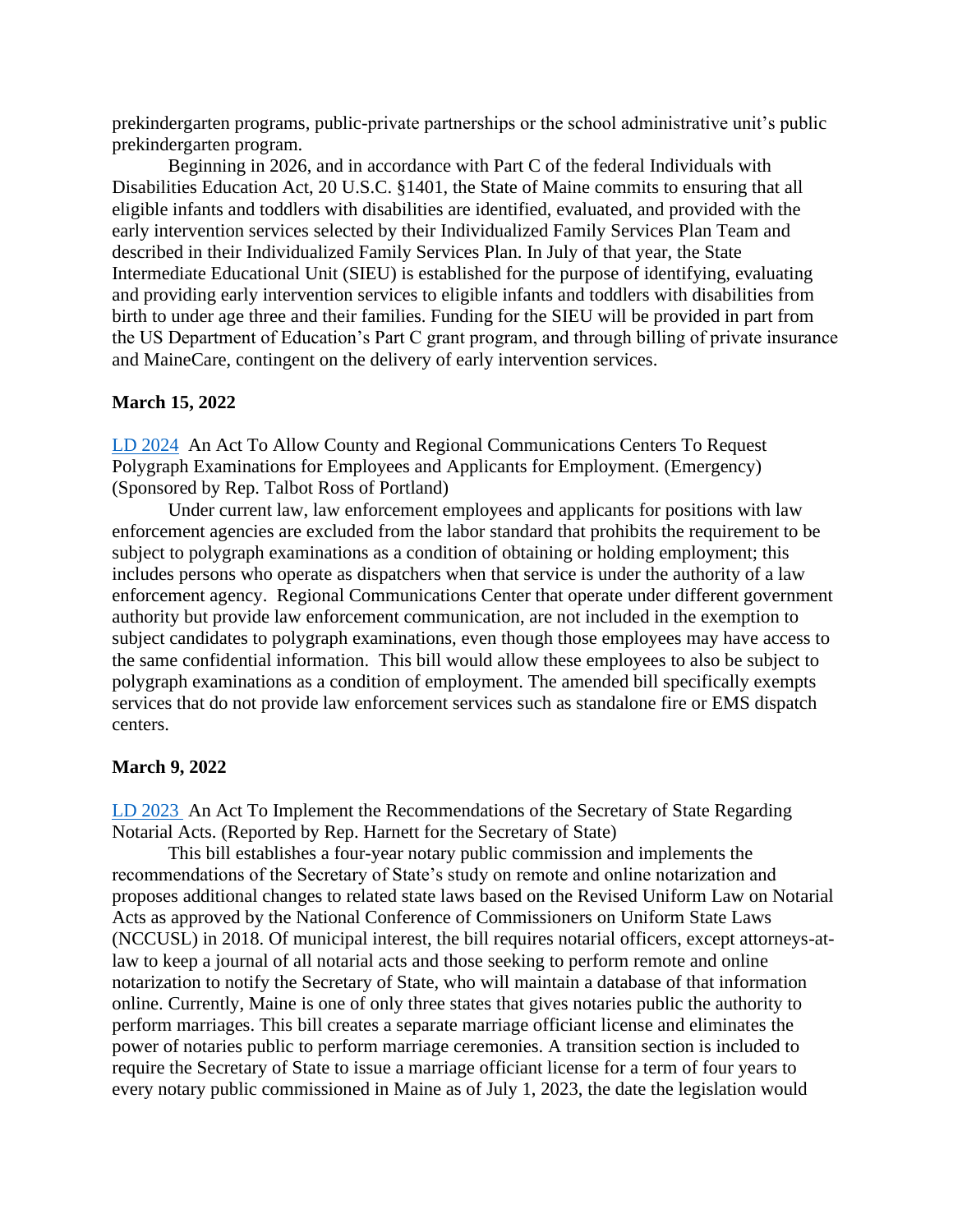take effect. A notary public receiving a license to perform marriage ceremonies may decline to accept it.

[LD 2020](http://www.mainelegislature.org/legis/bills/getPDF.asp?paper=HP1502&item=1&snum=130) An Act To Implement Recommendations Regarding the Regulation of Firefighting or Fire-suppressing Foams to Which Perfluoroalkyl and Polyfluoroalkyl Substances Have Been Intentional Added. (Reported by Rep. Tucker of Brunswick for the Joint Standing Committee on Environment & Natural Resources)

The bill amends the law regulating firefighting and fire-suppressing foams to which PFAS have been intentionally added to provide that the prohibition on the manufacture, sale and distribution of such foams does not include foams manufactured, sold or distributed for a marine defense application if the use of the foam is required by the U.S. Department of Defense. The bill also amends that law to provide that a person that manufactures for sale or distribution in the State a firefighting or fire-suppressing foam must, upon the request of the Department of Environmental Protection, provide the department with a certificate of compliance certifying that the foam does not contain intentionally added PFAS or is otherwise excepted from the state prohibition.

[LD 2019](http://www.mainelegislature.org/legis/bills/getPDF.asp?paper=HP1501&item=1&snum=130) An Act to Require the Registration of Adjuvants in the State and To Regulate the Distribution of Pesticides with Perfluoroalkyl and Polyfluoroalkyl Substances. (Reported by Rep. O'Neil of Saco for the Joint Standing Committee on Agriculture, Conservation & Forestry)

The bill makes the following changes to the Maine Pesticide Control Act of 1975: (1) adds any substance or mixture of substances intended to be used as a spray adjuvant, described as an ingredient added to a pesticide mixture to enhance effectiveness, to the definition of pesticide; (2) prohibits a person from distributing a pesticide that has been contaminated by PFAS; and (3) beginning on Jan. 1, 2030 prohibits a person from distributing a pesticide that contains intentionally added PFAS.

[LD 2016](http://www.mainelegislature.org/legis/bills/getPDF.asp?paper=HP1498&item=1&snum=130) An Act To Implement the Crisis Response Services Recommendations Identified Pursuant to Resolve 2021, Chapter 29. (Reported by Rep. Berry of Bowdoinham for the Joint Standing Committee on Energy, Utilities & Technologies)

The bill directs the Public Utilities Commission, Emergency Services Communication Bureau, in consultation with the Department of Public Safety, to develop proposed legislation to implement the bureau's recommendations for the delivery of crisis response services. The bureau must allow affected persons and entities to provide comments on the proposal, which must be submitted to the joint standing committee having jurisdiction over utilities and energy matters and report out related legislation in 2023.

[LD 2015](http://www.mainelegislature.org/legis/bills/getPDF.asp?paper=HP1497&item=1&snum=130) An Act To Update the Comprehensive State Energy Plan To Achieve the State Energy Vision. (Reported by Rep. Berry of Bowdoinham for the Joint Standing Committee on Energy, Utilities & Technologies)

This bill creates a state energy vision and directs the Governor's Energy Office to develop a state energy plan that defines goals and strategies to achieve that vision. The plan must be submitted every two years and include specific benchmarks for measuring the state's progress toward its goals, which in part includes ensuring: (1) the energy costs for an average household is not higher than the U.S. average; (2) adopted policies improve Maine's air, soil and water quality; and (3) an alternate energy supply sufficient to meet basic needs when the regular supply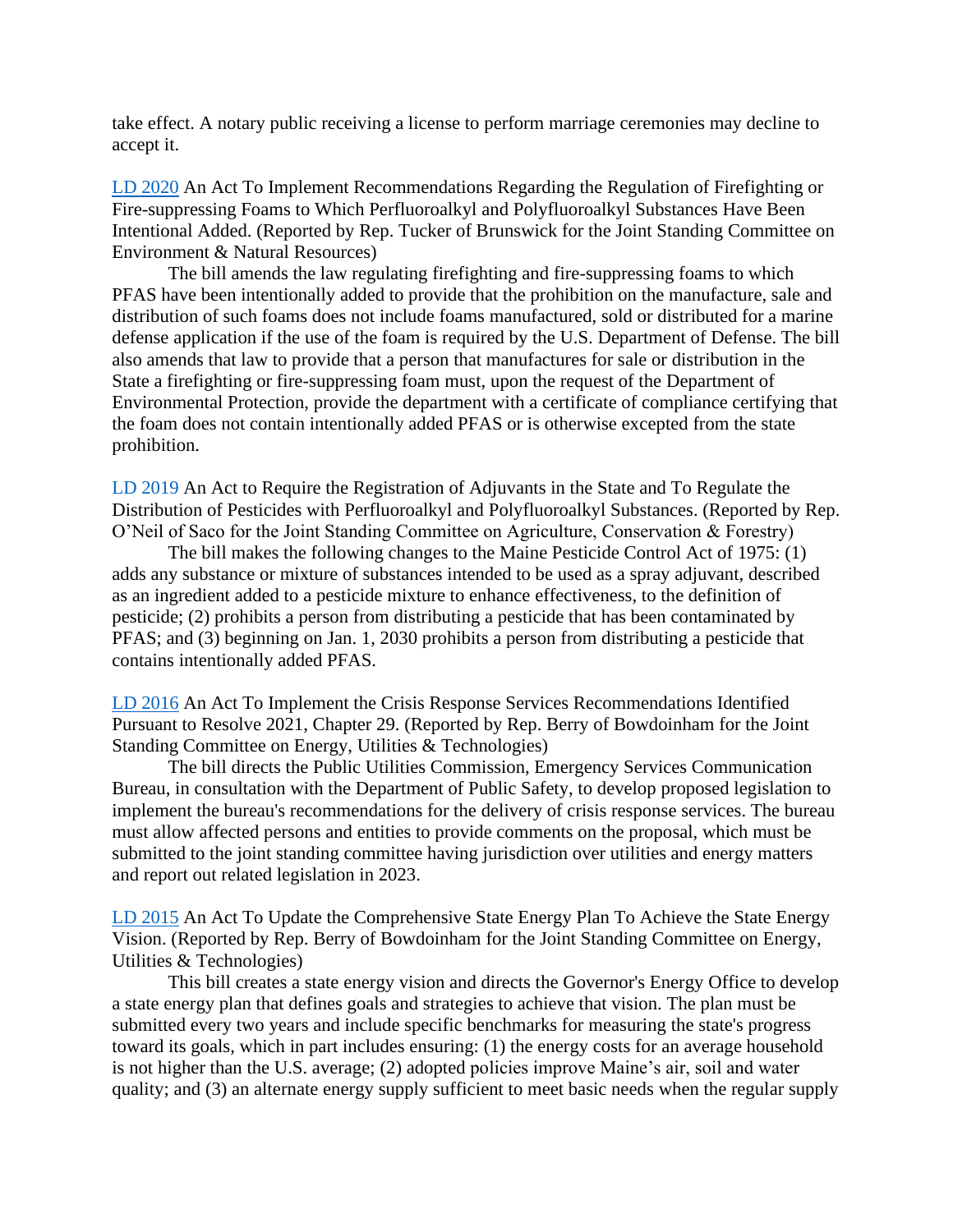is disrupted during extreme weather events. The joint standing committee having jurisdiction over energy and utilities matters may report out legislation relating to the content of the plan.

[LD 2014](http://www.mainelegislature.org/legis/bills/getPDF.asp?paper=SP0730&item=1&snum=130) An Act Related to Sunday Hunting. (Reported by Sen. Dill of Penobscot Cty. for the Joint Standing Committee on Inland Fisheries & Wildlife) **DEAD**

This bill allows persons to hunt wild animals and birds on Sunday north of U.S. 36 Route 2 from the New Hampshire border to Bangor, north of Route 9 from Bangor to the Canadian border and within any portion of the White Mountain National Forest in Maine. The bill also allows landowners in all other areas in the state to hunt wild animals and birds on their private property on Sunday and with written permission from the landowner, allows a person to hunt on the landowner's private property on Sunday. The Department of Inland Fisheries and Wildlife is directed to adopt rules to implement these provisions.

[LD 2013](http://www.mainelegislature.org/legis/bills/getPDF.asp?paper=SP0729&item=1&snum=130) An Act Relating to Perfluoroalkyl and Polyfluoroalkyl Substances Contamination in the State. (Reported by Sen. Dill of Penobscot Cty. for the Joint Standing Committee on Agriculture, Conservation & Forestry)

The bill establishes the Fund To Address PFAS Contamination within the Department of Agriculture, Conservation and Forestry and a corresponding advisory committee to make recommendations regarding the administration of the fund. The bill authorizes the department to allocate funds upon recommendation of the advisory committee and for certain purposes, including but not limited to monitoring the health of a person whose agricultural land is found to be contaminated by PFAS; buying and selling agricultural land found to be contaminated by PFAS; conducting research; assisting an agricultural enterprise with land found to be contaminated by PFAS; funding for educational programs; long-term monitoring of contaminated sites and establishing a centralized data repository. The bill also authorizes the advisory committee to form working groups that include and seek input from public and private sector subject matter experts to deliberate issues relating to the purposes of the fund, including but not limited to health monitoring, short-term financial aid for farmers, research priorities, solar siting, long-term environmental monitoring, and land acquisition. The bill provides \$100 million in one-time funding to address PFAS contamination on agricultural land in Maine.

[LD 2012](http://www.mainelegislature.org/legis/bills/getPDF.asp?paper=SP0728&item=1&snum=130) An Act Regarding the Authority of Municipalities To Regulate Timber Harvesting. (Reported by Sen. Dill of Penobscot Cty. for the Joint Standing Committee on Agriculture, Conservation & Forestry)

This bill provides that municipal timber harvesting ordinances: (1) must include definitions for forestry terms that are consistent with definitions in state statute and those adopted by the Department of Agriculture, Conservation and Forestry (DACF); (2) limit the ordinances subject to review by the Bureau of Forestry to those regulating timber harvesting activities; (3) adopted between Sept. 1, 1990 and Sept. 1, 2022 must comply with the state law regulating forestry operations by June 30, 2026; (4) may be adopted only after certification by the bureau that the ordinance was adopted via the statutory process; and (5) must be consistent with a comprehensive plan adopted by the municipal legislative body. The bill also clarifies that the centralized listing of municipal ordinances maintained by the bureau specifically applies to ordinances that apply to timber harvesting activities.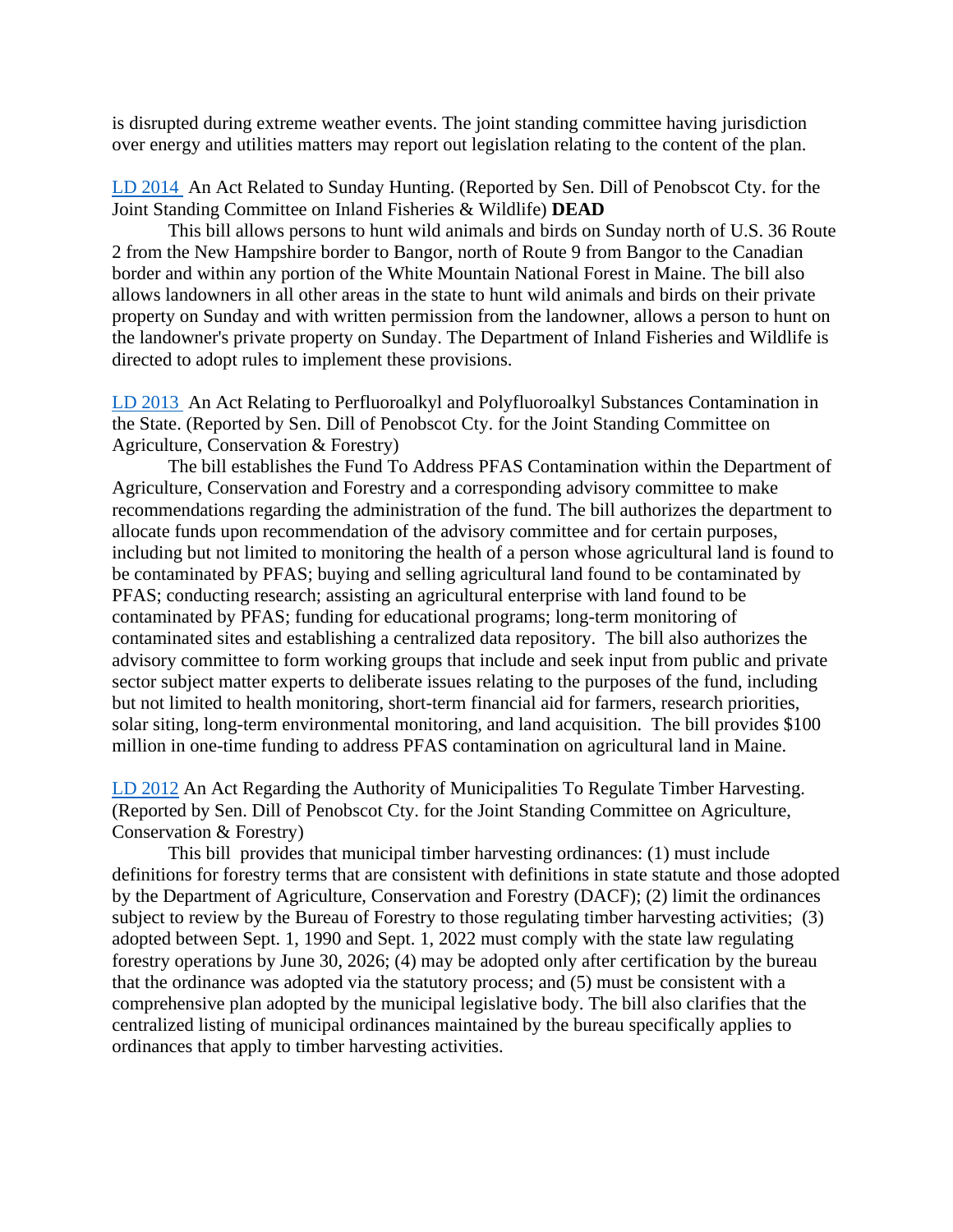[LD 2011](http://www.mainelegislature.org/legis/bills/getPDF.asp?paper=SP0725&item=1&snum=130) An Act To Allow the Annexation of Certain Lands by Columbia Falls. (Sponsored by Sen. Moore of Washington Cty.)

This bill authorizes the annexation of certain portions of the unorganized territories of Centerville Township and T19 MD BPP to the Town of Columbia Falls, subject to referendum.

[LD 2010](http://www.mainelegislature.org/legis/bills/getPDF.asp?paper=SP0723&item=1&snum=130) An Act to Help Maine Residents with High Electricity Costs. (Sponsored by Sen. Jackson of Aroostook Cty.)

This concept draft bill provides an \$1,000 tax rebate for residential electricity ratepayers and a \$2,500 rebate for businesses with high energy usage.

[LD 2008](http://www.mainelegislature.org/legis/bills/getPDF.asp?paper=HP1496&item=1&snum=130) An Act To Establish a Court Process for Involuntary Substance Use Disorder Treatment. (Sponsored by Rep. Madigan of Waterville)

This bill establishes a court process requiring a person with a substance use disorder to participate in substance use disorder treatment.

#### **March 2, 2022**

[LD 2006](http://www.mainelegislature.org/legis/bills/getPDF.asp?paper=HP1492&item=1&snum=130) An Act To Improve the Low-income Home Energy Assistance Program. (Emergency) (Sponsored by Rep. LaRochelle of Augusta)

This bill provides funding of \$2 million to the Maine State Housing Authority (MSHA) to improve application waiting and approval times for the Low-income Home Energy Assistance Program (LI-HEAP) administered through the United States Department of Health and Human Services. It requires MSHA to create the LI-HEAP Administrative Efficiency Fund to increase the capacity to accept and process applications in a timely manner for the current heating season. The bill also requires MSHA to convene a working group to investigate ways to improve and increase the efficiency of LI-HEAP and report to the Committee on Labor and Housing no later than Sept. 15, 2022.

[LD 2005](http://www.mainelegislature.org/legis/bills/getPDF.asp?paper=HP1491&item=1&snum=130) An Act Regarding the Reapportionment of the Knox County Budget Committee Districts. (Emergency) (Sponsored by Rep. Dunphy of Old Town) **Passed to be Engrossed**

This bill allows the Knox County Commissioners, beginning in June 2031, to determine whether changes to the budget committee districts are needed and, only if changes are necessary, submit a redistricting plan to the Secretary of State, who must submit the plan to the Legislature for review and enactment. The bill also declares that, for purposes of the 2021 redistricting of the Knox County budget committee districts, the districts established currently in the Maine Revised Statutes, Title 30-A, section 757, subsection 2 remain the districts until the Knox County Commissioners submit a redistricting plan to the Secretary of State and that plan is subsequently reviewed and enacted by the Legislature.

[LD 2003](http://www.mainelegislature.org/legis/bills/getPDF.asp?paper=HP1489&item=1&snum=130) An Act To Implement the Recommendations of the Commission To Increase Housing Opportunities in Maine by Studying Zoning and Land Use Restrictions. (Emergency) (Sponsored by Rep. Fecteau of Biddeford)

This emergency bill implements several recommendations of Speaker Fecteau's Housing Commission. The commission was tasked with reviewing: (1) data on housing shortages in the state for low-income and middle-income households; (2) state laws that affect the local regulation of housing, including municipal incentives, state mandates, eliminating or limiting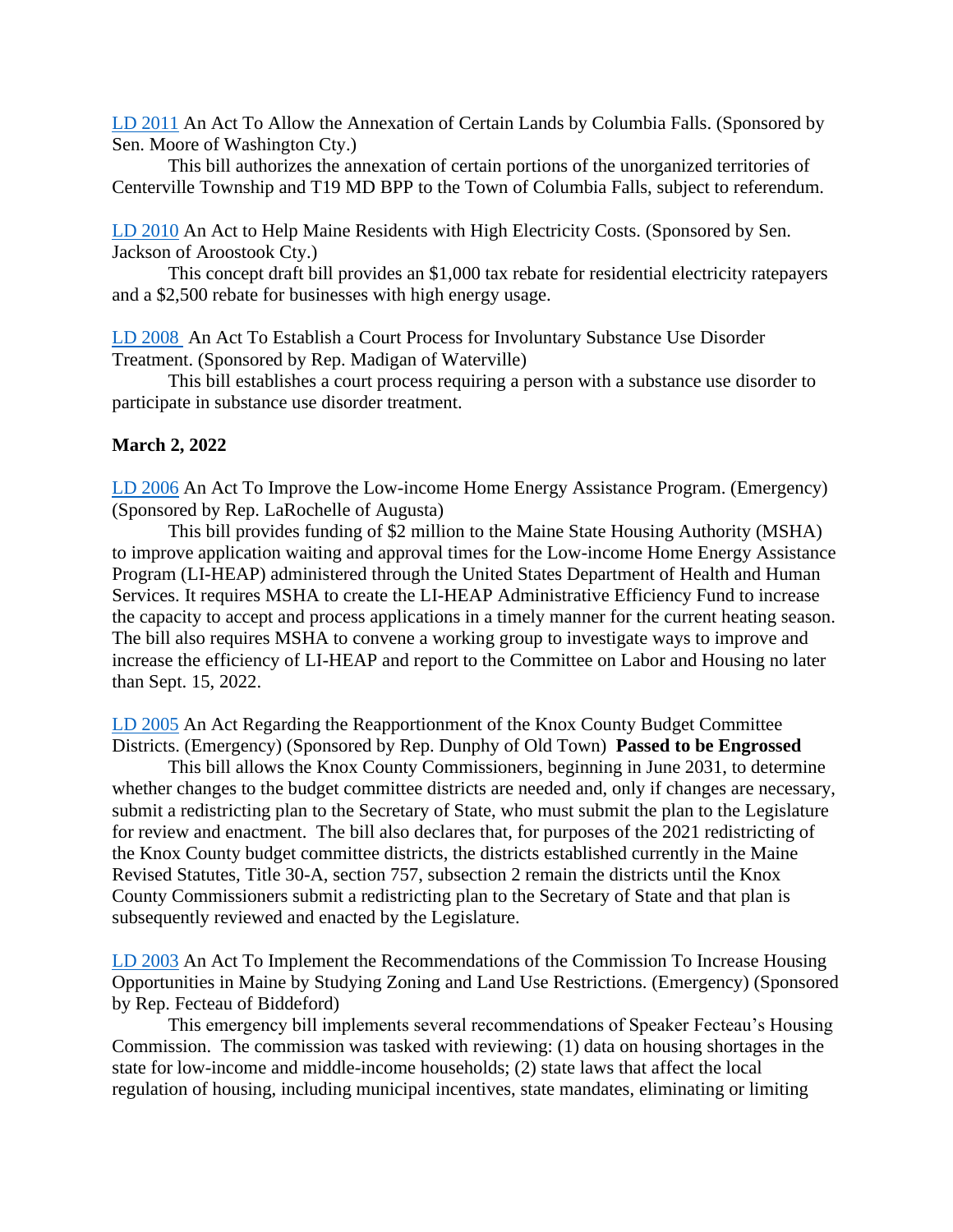single-family-only zones and allowing greater housing density near transit, jobs, schools or neighborhood centers; and (3) efforts in other states and municipalities to address housing shortages, increase housing options and assess the role race and racism play in zoning policies.

The proposed bill:

**Housing as a Human Right (Secs. 1-3).** Amends Maine's housing discrimination laws to prevent a municipality or government entity from restricting the construction or development of housing units in areas based on criteria that refers to the character of a location, overcrowding of land or the over concentration of the population. This section of the bill also defines those terms to mean the unique characteristics of a municipality; the density of the population within a specific area of the municipality; and the density of residential dwellings or other developments within a specific area of the community, respectively.

**Prohibits Housing Caps (Secs. 4-6).** Prohibits municipalities from adopting ordinances that cap the number of building or development permits issued each year for any residential dwellings, including but not limited to permits for affordable housing.

**Technical Assistance and Grant Program (Sec. 7).** Directs the Department of Economic and Community Development (DECD) to provide technical assistance to municipalities for the purpose of developing and implementing zoning and land use ordinances that conform with state and federal laws and review municipal building and development permits. This section further directs the department to provide grants from the Municipal Planning Assistance Grant and Incentive Program Fund to contract for services and hire staff to help administer municipal housing related responsibilities.

**Municipal Incentive Program (Sec. 8).** Directs DECD to provide a grant of up to \$25,000 for each year a municipality participates in the incentive program. In order to be eligible for the grant a municipality must: (1) in the first year, establish a working group to review municipal zoning and land use ordinance impacts on housing availability; (2) in the second year, adopt or amend zoning and land use ordinances to promote the availability of housing, based on the recommendations of the working group; and (3) in the third year, provide information to DECD about current or prospective housing developments or permits issued for the construction of housing resulting from the implementation of related land use and zoning changes.

**Affordable Housing Density (Sec. 9).** On or after April 20, 2022, municipalities are required to use an affordable housing density standard for qualifying affordable housing developments that is equal to 2.5 times the density that is otherwise allowed in the zone where the development is located and are prohibited from requiring more than two off-street parking spaces for every three units. Before approving an affordable housing development, the developer must agree to ensure that for at least 30 years occupancy will remain limited to households at or below 80% of the local area median income for rental units and for owned housing to remain limited to households at or below 120% of local area median income. In addition, the developer is prohibited from renting units for a period of less than 30 days.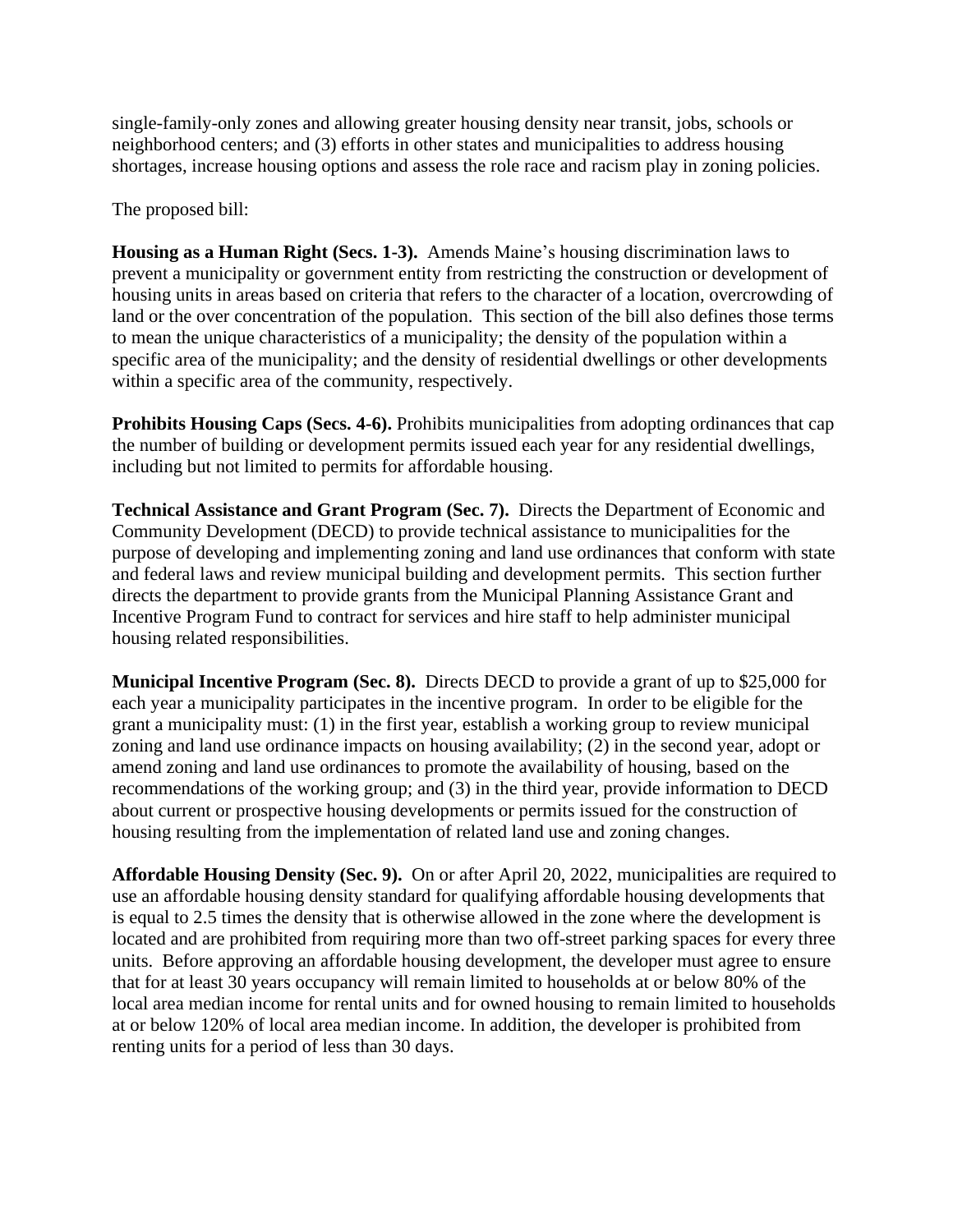**Prohibits Establishment of Single Family Only Zones (Sec. 10).** Provides that notwithstanding a law to the contrary, on or after April 20, 2023, all zones where housing is permitted must allow for the development of structures with up to four dwelling units. Municipal residential housing ordinances may not establish dimensional size requirements or setbacks distances that are greater than those required for single-family structures. This section also requires the owner of a housing unit to provide written verification to the municipality that the unit is connected to adequate water and wastewater services before the municipality can issue an occupancy permit. In the process of adopting an ordinance, a municipality is authorized to: (1) establish an application and permitting process; (2) impose fines for violations of building, zoning and utility requirements; and (3) establish alternative criteria that are less restrictive utility requirements, but only if a variance is allowed. This section requires ordinances to comply with the minimum shoreland zoning requirements set by the Department of Environmental Protection (DEP).

**Accessory Dwelling Units (ADUs) (Sec.11).** Provides that an ADU is allowed on the same lot as a single-family dwelling in any zone in which housing is permitted. An ADU is defined in existing law as a self-contained dwelling unit located within, attached to, or detached from an existing dwelling unit. This section allows an ADU to be constructed if: (1) within an existing structure on the lot; (2) attached to or sharing a wall with a single-family unit; or (3) is a new structure on the lot for the primary purpose of creating an ADU. A related municipal ordinance must: (1) allow for at least one ADU on any lot where a single-family unit is the primary structure; (2) require lots where a single-family dwelling unit is the primary unit and an ADU has been constructed to be zoned as single-family; (3) exempt an ADU from any density requirements; (4) require the setbacks and dimensional requirements to be the same as the requirement for a single-family dwelling unit, if the ADU is located within the single-family unit; (5) exempt an ADU from meeting additional parking requirements, beyond that applied to the single-family unit; (6) require an ADU to comply with DEP shoreland zoning requirements and Maine Uniform Building Code requirements; and (7) prohibit a rental term of less than 30 days for units constructed or permitted on or after April 20, 2022. The owner of an ADU must provide written verification to the municipality that the unit is connected to adequate water and wastewater services before the municipality can issue an occupancy permit. In the process of adopting an ordinance, a municipality is authorized to: (1) establish an application and permitting process; (2) impose fines for violations of building, zoning, and utility requirements; and (3) establish alternative criteria that are less restrictive utility requirements, but only if a variance is allowed.

**Municipal Housing Development Permit Review Board (Sec. 12).** Establishes a sevenmember board, appointed by the governor to hear complaints against the final decisions of a local board denying a housing project. Upon receipt of a complaint, the board must provide written notice of the hearing at least 20 days in advance to the person seeking review and the municipality that denied the application and allow both the opportunity to provide testimony before the board. If the board determines that the project should have been approved, the municipality that denied the project must approve the development.

**Priority Development Zones (Sec. 13).** Requires municipalities to designate an area within the municipality as a priority development zone (PDZ) located in an area that has significant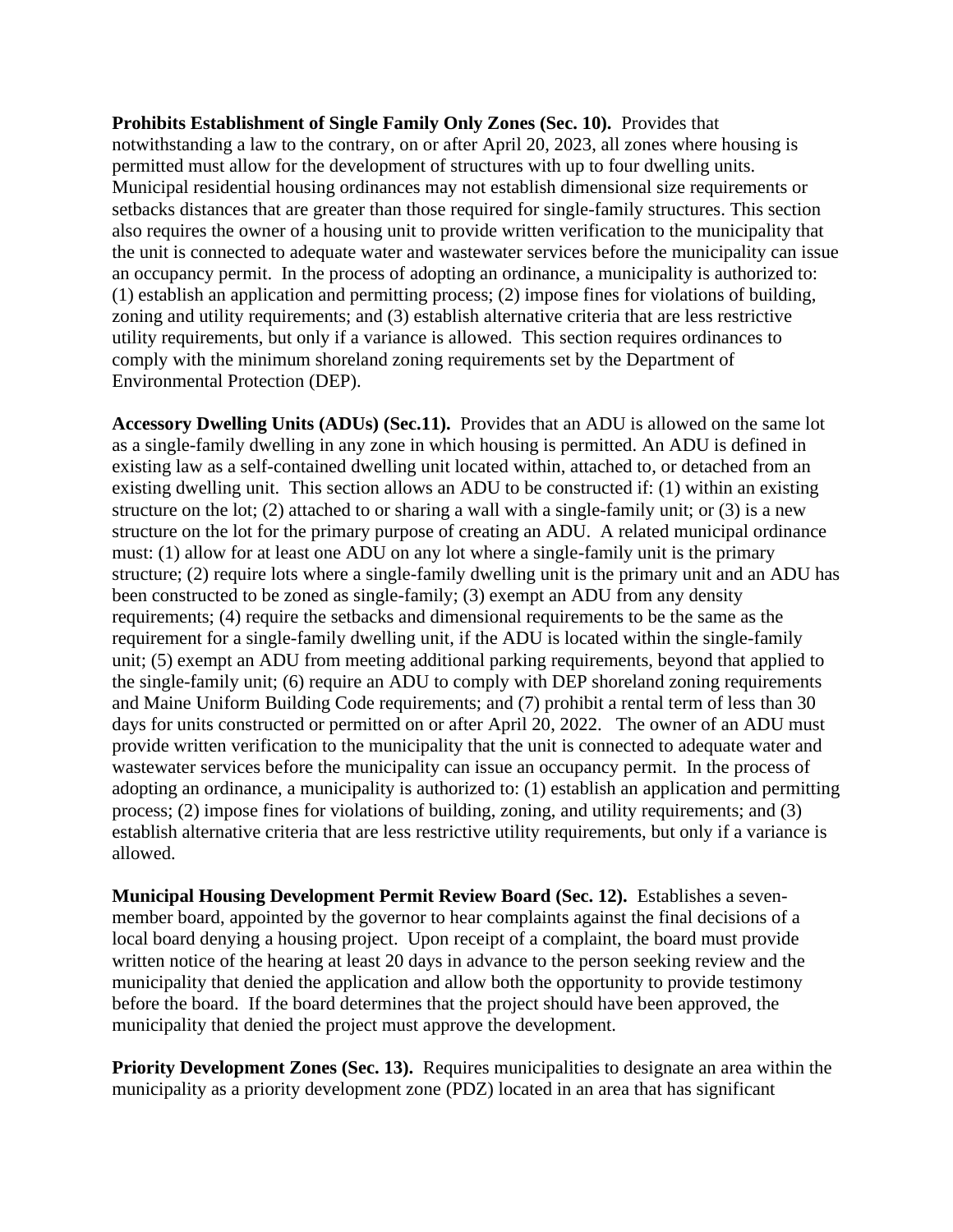potential for housing development and located near community resources, as determined by DECD. A PDZ is defined as a zone in which owned or rented multifamily housing composed of both market and affordable housing units is permitted at a specified density that is greater than the density allowed in other zones. Community resources are defined as available services, including transportation, schools, and recreational, employment and business opportunities. Prior to adopting the development zone, DECD must review the proposal to ensure compliance with adopted state agency rules. Adoption of the PDZ is delayed for two years following the adoption of agency rules.

**Staggered Review Board Terms (Sec. 14).** Provides that the terms of the review board established in Section 12 are staggered with two members serving for one year; two members serving for three years; and three members serving the full five-year term.

**Fiscal Note (Sec. 15).** Provides: (1) \$79,762 in ongoing funds for one position to provide technical assistance to the Municipal Housing Development Permit Review Board; (2) \$89,760 in ongoing funds for one position to implement a municipal land use and zoning ordinance review incentive program and provide technical assistance to municipalities; (3) \$3 million in ongoing funds for grants to municipalities to review land use and zoning ordinances; (4) \$115,500 in ongoing revenue for one position to serve as a municipal planning coordinator to provide expertise in zoning and land use to municipalities; and (5) \$1.3 million in ongoing funds to assist municipalities in the development and implementation of zoning and land use ordinances.

# **February 23, 2022**

[LD 2002](http://www.mainelegislature.org/legis/bills/getPDF.asp?paper=HP1488&item=1&snum=130) An Act to Eliminate Inactive Boards and Commissions. (Reported by Rep. Matlack of St. George for the Joint Standing Committee on State & Local Government)

This bill eliminates boards and commissions that did not file annual reports in either 2020 or 2021 or that filed a report that indicated inactivity for 2020 and 2021, which includes the Animal Welfare Advisory Council.

[LD 1999](http://www.mainelegislature.org/legis/bills/getPDF.asp?paper=HP1486&item=1&snum=130) An Act To Require Civil Rights Officers at Law Enforcement Agencies. (Sponsored by Rep. Talbot Ross of Portland)

This bill amends the provision in law requiring law enforcement agencies to adopt written policies regarding procedures to deal with hate or bias crimes by adding a requirement that such a policy must require the law enforcement agency to select, assign and secure training for a civil rights officer and provide that individual's name and contact information to the Attorney General. The bill also provides funding for computer programming costs and related maintenance.

[LD 1996](http://www.mainelegislature.org/legis/bills/getPDF.asp?paper=HP1483&item=1&snum=130) An Act To Make Supplemental Appropriations and Allocations for the Expenditure of State Government, Highway Fund and Other Funds and To Change Certain Provisions of the Law Necessary to the Proper Operations of State Government for the Fiscal Years Ending June 30, 2022 and June 30, 2023. (Emergency) (Governor's Bill) (Sponsored by Rep. Martin of Sinclair)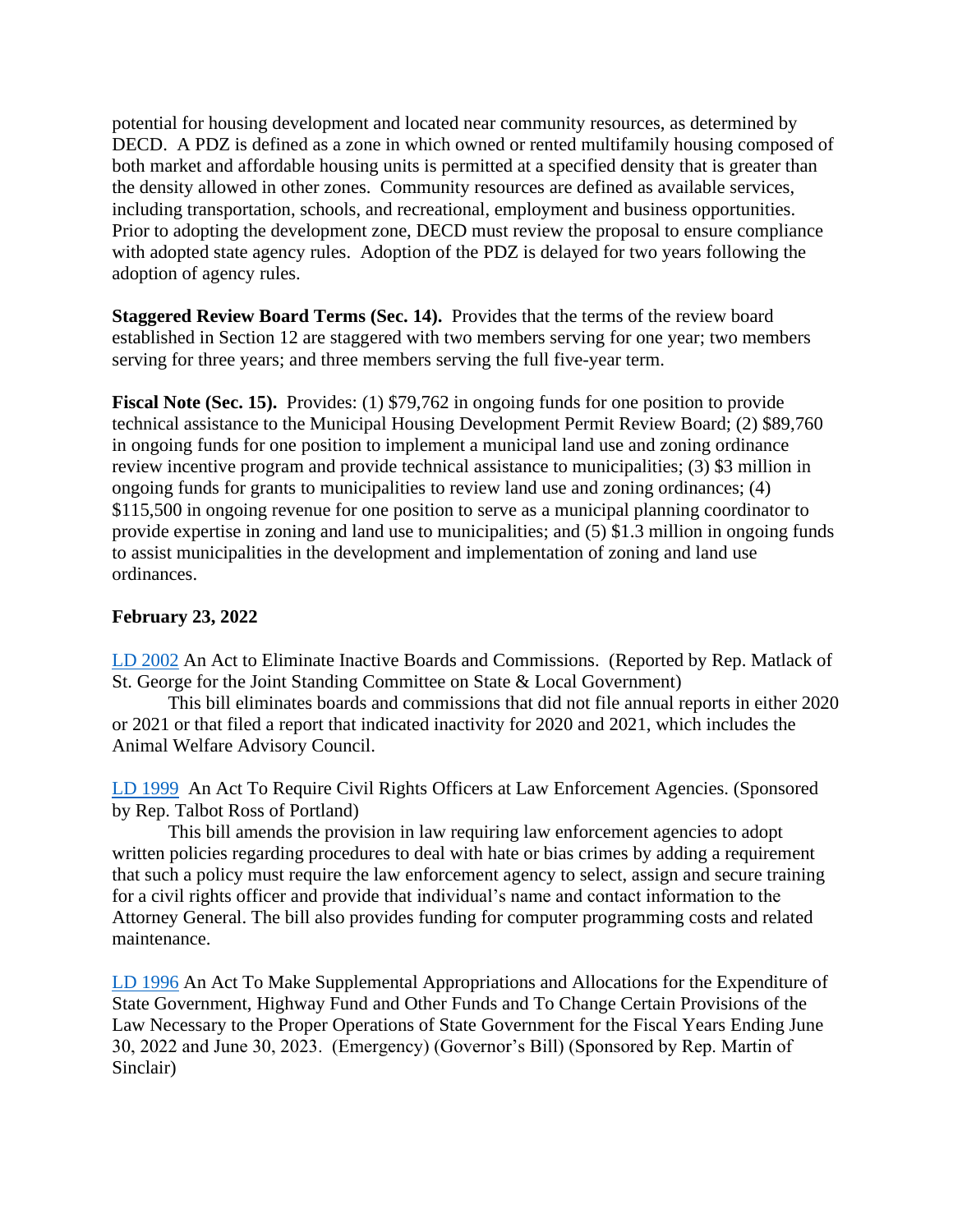This bill is Governor Mills' proposed FY 23 supplemental Highway Fund budget. Of municipal intertest, the bill increases the amount distributed to municipalities under the Local Road Assistance Program by \$241,330 for a total of \$21.5 million.

[LD 1995](http://www.mainelegislature.org/legis/bills/getPDF.asp?paper=HP1482&item=1&snum=130) An Act Making Unified Supplemental Appropriations and Allocations for the Expenditures of State Government, General Fund and Other Funds, and Changing Certain Provisions of the Law Necessary to the Proper Operations of State Government for the Fiscal Years Ending June 30, 2022 and June 30, 2023. (Emergency) (Governor's Bill) (Sponsored by Rep. Pierce of Falmouth)

This bill is Governor Mills' proposed FY 23 supplemental General Fund budget. Of municipal interest, the budget retains the provisions adopted in the FY  $22 - FY 23$  General Fund budget (LD 221), which increases revenue sharing distributions to 5% of state sales and income tax revenues as of July 1, 2022 and increases from 70% to 73% state reimbursement for lost property tax revenue associated with the \$25,000 homestead exemption.

In addition, the proposed budget:

**Education Funding (PART C).** Calculates the total costs of K-12 education as \$2.46 billion, appropriates \$1.35 billion (55%) as the state's share, and sets the minimum mil rate expectation for FY 23 at 7.10.

**Property Fairness Credit (PART F).** Increases the maximum property tax fairness credit for tax years beginning on or after Jan. 1, 2022, from \$750 to \$1,000 for resident individuals under 65 years of age and from \$1,200 to \$1,500 for resident individuals 65 years of age and older.

**Relief Program (PART L).** Creates the COVID Pandemic Relief Payment Program to help Maine residents recover from the economic fallout of the pandemic and respond to increasing costs due to inflation and supply-chain impacts. Eligible Maine residents will receive a \$510 payment funded with \$411 billion in surplus General Fund revenue. To be eligible, a full-year resident must have filed a Maine income tax return by Oct. 31, 2022 and have an adjusted gross income of less than: (1) \$150,000 for married individuals filing jointly; (2) \$112,500 for heads of households; and (3) \$75,000 for single individuals or married persons filing separate returns. Payments will be issued between July 1 and Dec. 31, 2022.

**Housing Opportunity Program (PART U).** Creates the Housing Opportunity Program, housed in the Governor's Office of Policy Innovation and the Future, to encourage and support the development of additional affordable and workforce housing units in Maine. Of the \$3 million appropriation, \$1.55 million funds a competitive grant program supporting municipal efforts to create and implement housing development plans, and \$1 million funds a competitive grant program providing financial assistance to experienced service providers to support municipal efforts, including facilitating public and community engagement processes. The remaining revenues fund two limited-period positions to administer the program, which are in part, tasked with providing municipalities information about available grant opportunities, best practices from jurisdictions inside and outside of Maine, and model language for local ordinances and policies.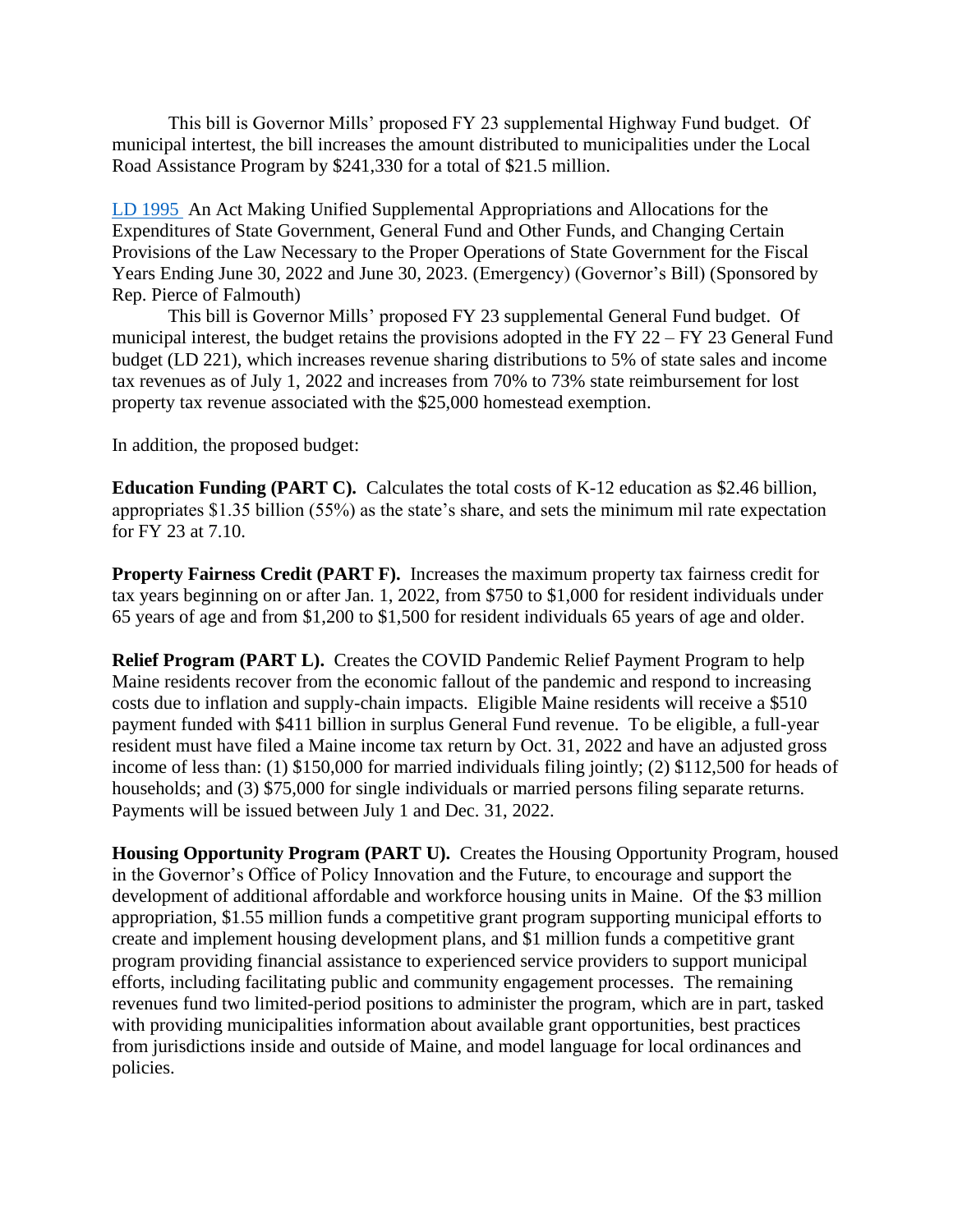**Education Stabilization Fund (PART Y).** Establishes the Education Stabilization Fund to prevent future reductions in the budgeted state share of K-12 education as calculated by the Essential Programs and Services model. The non-lapsing fund is capitalized with \$30 million in unappropriated General Fund surplus.

**Highway Funding (PART PP).** Provides a \$100 million one-time transfer from unappropriated General Fund surplus revenue to the Highway Fund, of which \$85 million will be used to make improvements to highways and bridges and \$15 million for investment in multimodal transportation projects.

### **February 16, 2022**

[LD 1990](http://www.mainelegislature.org/legis/bills/getPDF.asp?paper=HP1476&item=1&snum=130) An Act Allowing Electric-powered School Buses To Have Distinctively Colored Bumpers, Wheels and Rub Rails. (Sponsored by Rep. Perkins of Oakland)

This bill amends the laws governing school bus identifiers to allow electric-powered school buses to have bumpers, rub rails and wheels in the colors painted by the original manufacturer. It also allows all school buses to display lettering from the original manufacturer and to have wheels and rub rails that are painted glossy black.

[LD 1988](http://www.mainelegislature.org/legis/bills/getPDF.asp?paper=HP1474&item=1&snum=130) An Act To Establish That the Provision of Emergency Medical Services by an Ambulance Service Is an Essential Service and To Establish the Blue Ribbon Commission To Study Emergency Medical Services in the State. (Emergency) (Sponsored by Rep. Talbot Ross of Portland)

This bill provides that to be eligible for federal funding, emergency medical services provided by an ambulance service are essential services and considered as essential as services provided by fire departments or law enforcement. It also establishes the 13-member Blue Ribbon Commission To Study Emergency Medical Services in the State, which includes: (1) an EMS provider representing a community with 10,000 or more residents; (2) an EMS provider representing a community with less than 10,000 residents; and (3) a volunteer EMS provider. The commission must examine and make recommendations on the support and delivery of emergency medical services and may look at all aspects of emergency medical services, including but not limited to workforce development, training, compensation, retention, costs, reimbursement rates, organization, and local and state support. No later than Dec. 7, 2022, the commission must submit a report that includes its findings and recommendations, including suggested legislation, to the joint standing committee of the Legislature having jurisdiction over public safety matters.

[LD 1987](http://www.mainelegislature.org/legis/bills/getPDF.asp?paper=HP1473&item=1&snum=130) An Act To Establish the Municipal Cost Components for Unorganized Territory Services To Be Rendered in Fiscal Year 2022-23. (Emergency) (Reported by Rep. Terry of Gorham for the administrator of the unorganized territory)

This bill establishes the municipal cost components for state and county services provided to the unorganized territory (UT), which forms the basis of the property tax assessment. After computing all the appropriations and accounting for the general revenue and educational revenue deductions, the total UT tax assessment for FY 2023 is \$27.5 million (not counting overlay or county taxes).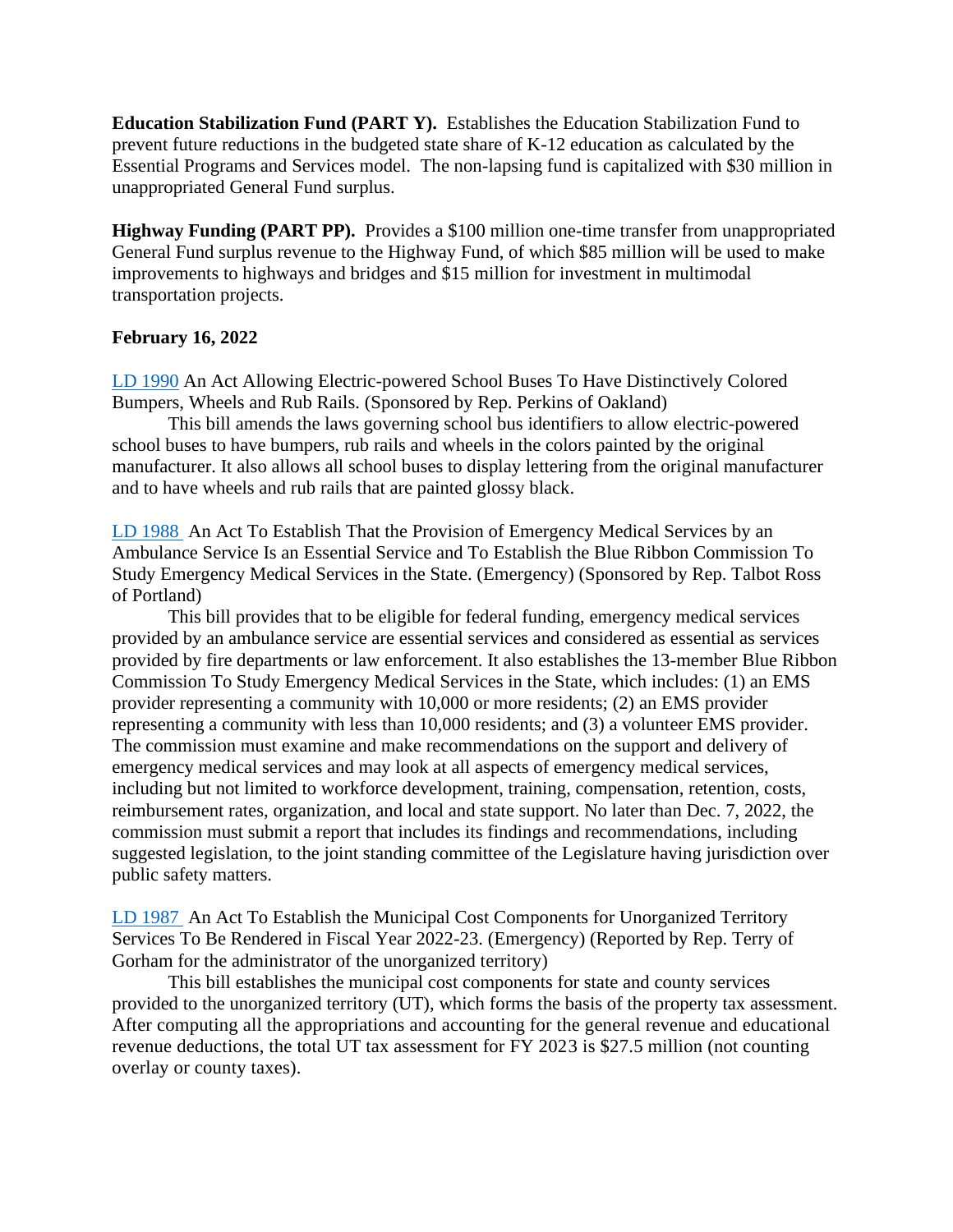[LD 1986](http://www.mainelegislature.org/legis/bills/getPDF.asp?paper=HP1472&item=1&snum=130) An Act To Exempt Permanently Disabled Veterans from Payment of Property Tax. (Sponsored by Rep. Roche of Wells)

Current law provides an exemption from property taxes in an amount up to \$6,000 of the just value of the property to veterans of the Armed Forces of the United States who are disabled by injury or disease during active military service. This bill provides a property tax exemption up to 100% of the just value to a veteran who is totally and permanently disabled.

## **February 10, 2022**

[LD 1977](http://www.mainelegislature.org/legis/bills/getPDF.asp?paper=SP0708&item=1&snum=130) An Act to Require Registration by General Contractors for Home Improvement and Construction. (Reported by Sen. Curry of Waldo Cty. for the Joint Standing Committee on Innovation, Development, Economic Advancement & Business) **DEAD**

This bill establishes a mandatory registration process for residential construction contractors for the purpose of providing consumers an opportunity to confirm whether the contractor is operating legally, has certain insurances and has been subject to claims related to fraud, theft, deception, breach of contract and other violations that may have a bearing on the integrity of the contractor.

[LD 1976](http://www.mainelegislature.org/legis/bills/getPDF.asp?paper=SP0707&item=1&snum=130) Resolve, Directing the Department of Transportation To Convene a Study Group To Examine Bridge Safety. (Sponsored by Sen. Claxton of Androscoggin Cty.) **DEAD**

This resolve directs the Department of Transportation to convene a study group including members representing the department, the National Alliance on Mental Illness Maine and other interested parties to examine department bridge safety standards and how they may be improved beyond federal standards to discourage suicide attempts from bridges in Maine. The department is directed to submit a report to the Committee on Transportation no later than Nov. 2, 2022 that includes findings and recommendations.

[LD 1975](http://www.mainelegislature.org/legis/bills/getPDF.asp?paper=HP1468&item=1&snum=130) An act Concerning Winter Maintenance on Private Roads in the Town of Windham (Emergency) (Reported by Rep. Matlack of St. George for the Joint Standing Committee on State & Local Government)

Beginning Oct. 1, 2024, this bill permits the Town of Windham to provide winter maintenance, for public health and safety and certain environmental purposes, on private ways over which at least 50% of the abutting property owners have issued the town a public easement.

[LD 1974](http://www.mainelegislature.org/legis/bills/getPDF.asp?paper=SP0706&item=1&snum=130) An Act To Establish and Fund the Maine Climate Corps Program Pursuant to Recommendations in the Report Required by Resolve 2021, Chapter 25. (Reported by Sen. Brenner of Cumberland Cty. for the Joint Standing Committee on Environment & Natural Resources) **On Appropriations Table**

This bill establishes the Maine Climate Corps program to provide grants, technical assistance and training to community service corps programs focused on responding to the impacts of climate change. The program prioritizes aiding disproportionately affected communities and requires that individuals in service positions represent the economic demographic diversity of communities. The bill includes ongoing fund to support five program leadership positions; a one-time appropriation to fund 20 program participants; and a one-time appropriation to increase opportunities for individuals to devote a year of service to communities in Maine.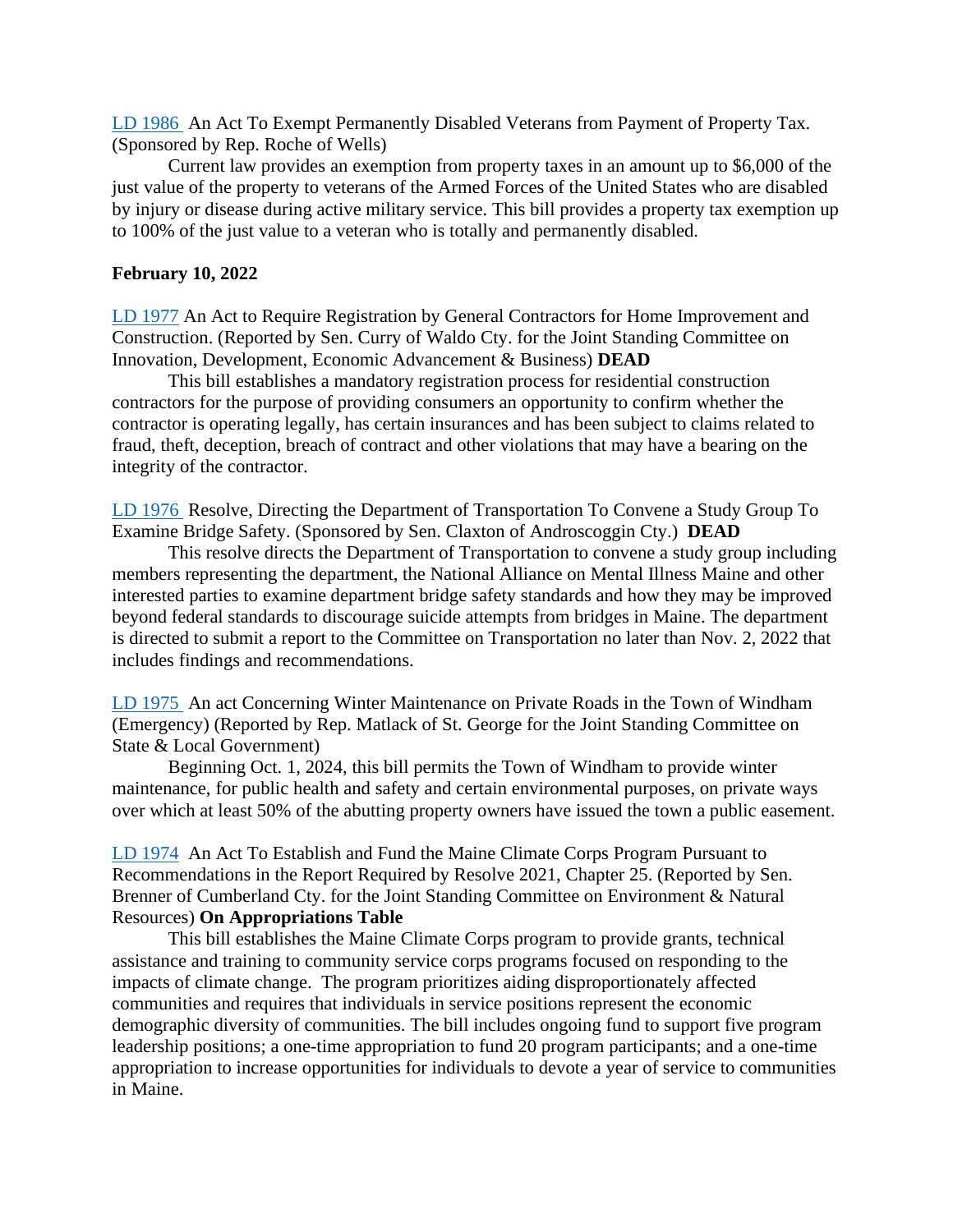[LD 1973](http://www.mainelegislature.org/legis/bills/getPDF.asp?paper=SP0705&item=1&snum=130) An Act To Support Frontline Health Care Workers by Waiving Professional Licensing Fees. (Sponsored by Sen. Jackson of Aroostook Cty.) **DEAD**

This bill waives professional licensing fees for emergency medical services persons, registered nurses, licensed practical nurses, respiratory care practitioners, midwives and persons associated with those practices for the period from March 1, 2020 to Dec. 31, 2022. It requires that any professional licensing fees paid by such a person for that period be refunded to that person.

[LD 1972](http://www.mainelegislature.org/legis/bills/getPDF.asp?paper=HP1467&item=1&snum=130) An Act To Implement the Recommendations of the Right To Know Advisory Committee Concerning Public Records Exceptions Related to Research and Aquaculture Leases. (Reported by Rep. Harnett of Gardiner for the Joint Standing Committee on Judiciary) **Passed to be Engrossed**

This bill amends the public records exception in the laws governing research and aquaculture leases to clarify that a copy of a seeding and harvesting report provided to a municipality is confidential.

[LD 1971](http://www.mainelegislature.org/legis/bills/getPDF.asp?paper=HP1466&item=1&snum=130) An Act To Implement the Recommendations of the Right To Know Advisory Committee Concerning Remote Participation. (Reported by Rep. Harnett of Gardiner for the Joint Standing Committee on Judiciary)

This bill authorizes a public body to adopt the required remote participation policy through remote participation via a two-step process. First, if the chair of the public body determines that an emergency or urgent issue exists that prevents the public body from meeting in person, the chair may call a meeting of the public body in which the members may participate by remote methods. Public notice of the meeting must be provided and include information about how the public can participate in the meeting. Once the meeting is convened, the members must vote on whether to support the chair's determination that an emergency or urgent issue exists that prevents the public body from meeting in person. Second, if the members vote in support of the chair's determination, after an opportunity for hearing, the members may vote on adopting a policy authorizing remote participation.

[LD 1970](http://www.mainelegislature.org/legis/bills/getPDF.asp?paper=HP1465&item=1&snum=130) An Act To Implement Agency Recommendations Relating to Sea Level Rise and Climate Resilience Provided Pursuant to Resolve 2021, Chapter 67. (Reported by Rep. Tucker of Brunswick for the Joint Standing Committee on Environment & Natural Resources)

In part, the bill amends the laws governing municipal planning and land use regulation to define "local climate action plan" to incorporate such plans into a municipality's or multimunicipal region's growth management program through the preparation of a climate vulnerability assessment and by addressing in its program the climate risks identified in such assessments; and to require the Department of Agriculture, Conservation and Forestry to prioritize grants, and technical and financial assistance to municipalities and multi-municipal regions that have adopted local climate action plans and prepared climate vulnerability assessments. The bill also amends the site location of development laws to authorize the Department of Environmental Protection (DEP) to consider the effects of sea level rise in determining whether a developer has made adequate provision for fitting a proposed development harmoniously into the existing natural environment. It amends solid waste facility siting laws to authorize DEP to consider the effects of sea level rise in determining whether an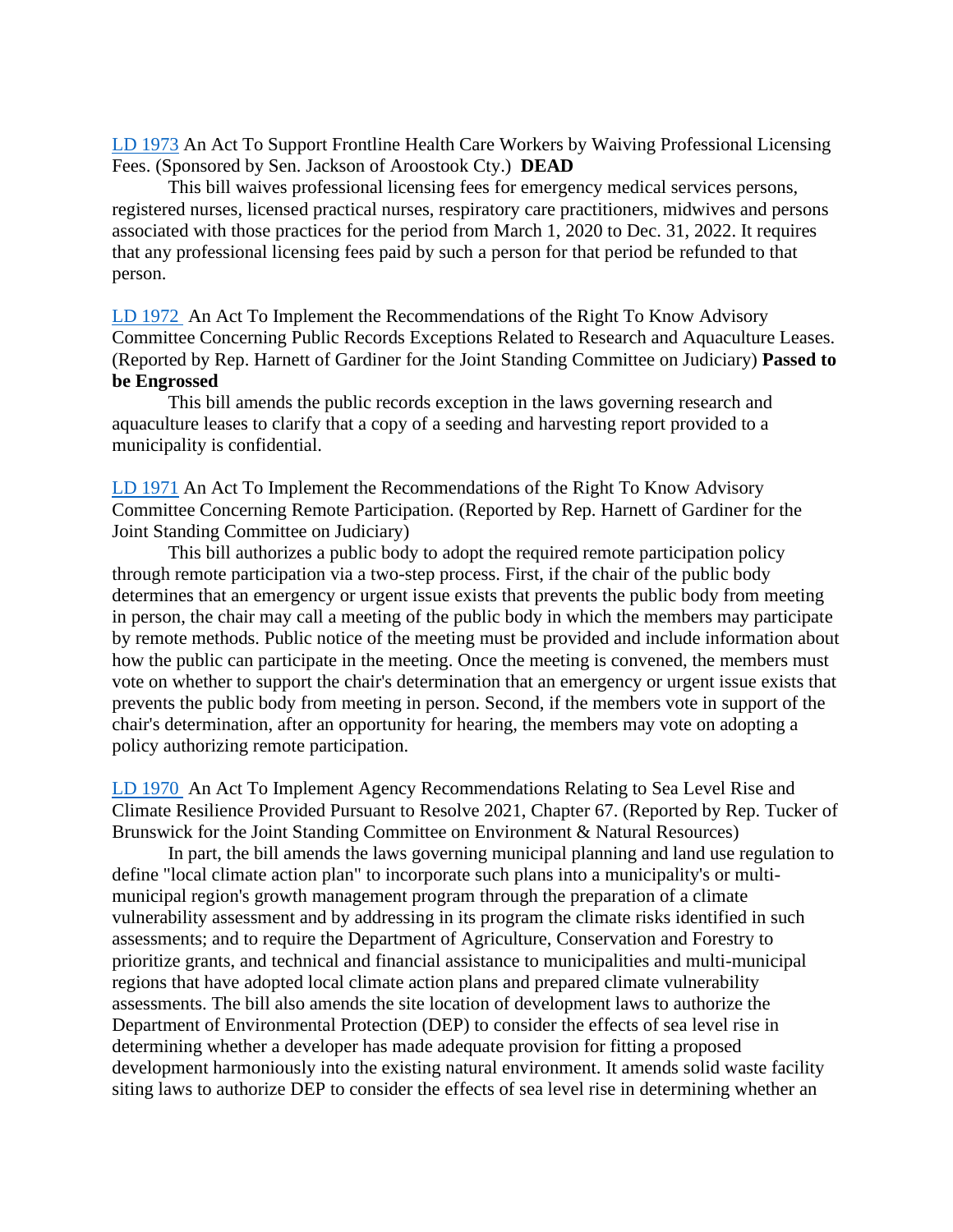applicant for a solid waste facility license has made adequate provision for fitting a proposed facility harmoniously into the existing natural environment.

[LD 1968](http://www.mainelegislature.org/legis/bills/getPDF.asp?paper=HP1463&item=1&snum=130) An Act To Expand Access to Mental Health and Crisis Care for Individuals in Jails and Individuals Experiencing Homelessness. (Sponsored by Rep. Talbot Ross of Portland)

This concept draft bill proposes to create pathways to alleviate the crisis of individuals experiencing homelessness and those in the county jail system who are suffering from acute mental health crises and substance use disorder by implementing the following measures to improve their access to psychiatric treatment, wraparound services, supportive housing and other services that are part of the continuum of care, including: (1) examining and removing barriers to admission to crisis services, psychiatric facilities, detoxification services and recovery residences; (2) removing barriers to permanent supportive housing by creating pathways to develop rapid rehousing and affordable housing, including the creation of landlord and developer incentives; (3) providing secure treatment centers for nonviolent individuals in the custody of jails when diversion is recommended by a prosecutor and approved by a judge; (4) hiring and training of additional intensive case managers within the Department of Health and Human Services, Office of Behavioral Health in order to provide outreach and support from the time individuals are homeless or incarcerated through when they are successfully housed; (5) increasing the number of peer coaches to provide mental health services to individuals by establishing a 30-hour certificate program; and (6) requiring real-time reporting to the Department of Health and Human Services of available treatment beds in psychiatric facilities and community-based residential treatment facilities in order to highlight and address the challenges of serving individuals in need of treatment; (7) including an assertive community treatment team in the assessment of a defendant for placement in an appropriate institution for the care and treatment of persons with mental illness; and (8) providing that a defendant may not be placed in a jail or a Department of Corrections facility unless competency restoration services can be provided in that setting within 30 days.

[LD 1967](http://www.mainelegislature.org/legis/bills/getPDF.asp?paper=SP0704&item=1&snum=130) An Act To Amend the Charter of the Gray Water District. (Sponsored by Sen. Breen of Cumberland Cty.) **Passed to be Enacted**

This bill authorizes the Gray Water District to build infrastructure on Intervale Road in New Gloucester and build a water main into and offer service in Yarmouth along Gray Road. It also allows the district treasurer to deduct money from a trustee's total compensation for missed meetings.

[LD 1966](http://www.mainelegislature.org/legis/bills/getPDF.asp?paper=SP0702&item=1&snum=130) An Act To Facilitate Access to Heating Assistance. (Sponsored by Sen. Curry of Waldo Cty.)

This bill requires the Maine State Housing Authority to adopt rules for the administration of its fuel assistance program that require local program operators and administrators to accept online applications for the program beginning no later than the 2022-23 winter season.

[LD 1964](http://www.mainelegislature.org/legis/bills/getPDF.asp?paper=SP0690&item=1&snum=130) An Act To Update Certain Water Quality Standards and To Reclassify Certain Waters of the State. (Reported by Sen. Brenner of Cumberland Cty. for the Joint Standing Committee on Environment & Natural Resources) **Passed to be Enacted**

As recommended by the Board of Environmental Protection, the bill includes specific updates to certain water quality standards and classifications based on water quality data and the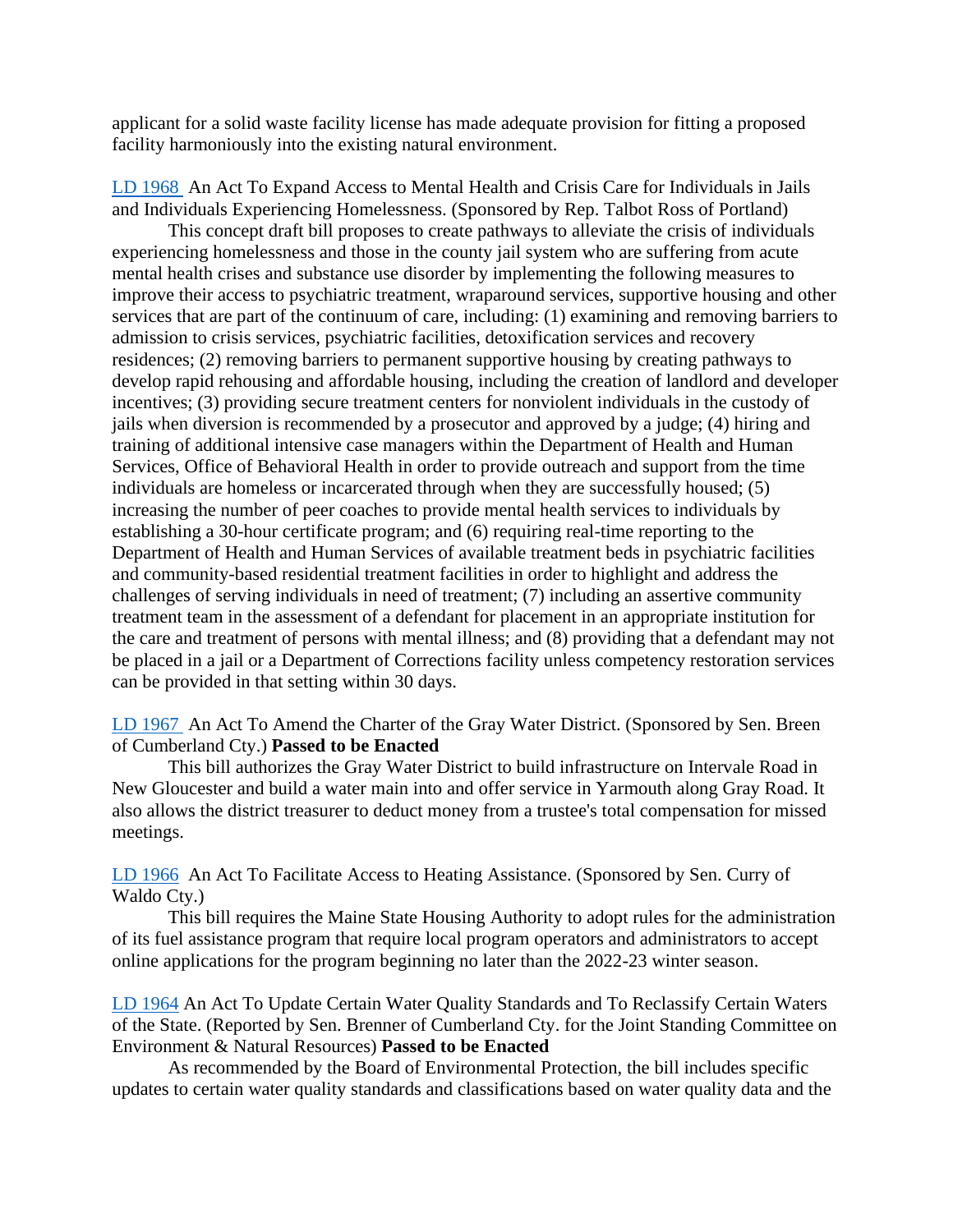recommendations of the United States Environmental Protection Agency, the Department of Environmental Protection, and other parties.

# **February 7, 2022**

[LD 1963](http://www.mainelegislature.org/legis/bills/getPDF.asp?paper=HP1460&item=1&snum=130) An Act To Create the General Purpose Aid Stabilization Fund. (Sponsored by Rep. LaRochelle of Augusta)

This bill creates the General Purpose Aid Stabilization Fund to reduce loss of general purpose aid to school administrative units.

[LD 1961](http://www.mainelegislature.org/legis/bills/getPDF.asp?paper=SP0699&item=1&snum=130) An Act To Help Alleviate Maine's Housing Shortage and Change the Membership of the Maine State Housing Authority. (Emergency) (Sponsored by Sen. Hickman of Kennebec Cty.)

This bill amends the State's planning and land use goals to include addressing significant disparities in housing needs and access to educational, occupational and other opportunities; furthering the purposes of the federal Fair Housing Act; and promoting housing choice and economic diversity in housing, including housing for both low-income and moderate-income households. It also changes the membership of the Maine State Housing Authority and specifies that appointments to the authority and the appointment of the director are subject to review by the joint standing committee of the Legislature having jurisdiction over housing matters.

# **February 4, 2022**

[LD 1957](http://www.mainelegislature.org/legis/bills/getPDF.asp?paper=HP1457&item=1&snum=130) An act To Promote Equity and Increase Opportunities in the Cannabis Industry by Removing Restrictions Related to Convictions for Drug Offenses and To Replace the Term "Marijuana" with the Term "Cannabis" in the Maine Revised Statutes. (Sponsored by Rep. Talbot Ross of Portland)

This bill repeals provisions in state law prohibiting persons convicted of drug offenses from participating in the medical use and adult use marijuana industries and replaces the term "marijuana" with "cannabis" throughout state statutes.

## **February 3, 2022**

[LD 1955](http://www.mainelegislature.org/legis/bills/getPDF.asp?paper=SP0693&item=1&snum=130) An Act to Facilitate Net Energy Billing. (Sponsored by Sen. Vitelli of Sagadahoc Cty.) **DEAD**

This bill establishes various requirements for transmission and distribution utilities to share information, handle billing and otherwise interact with customers and project sponsors in net energy billing arrangements, including timely delivery of data, synchronization of billing cycles, application of credits and development of a mechanism for electronic access to data in near real time. The bill requires the Public Utilities Commission to establish a complaint handling process for project sponsor complaints about transmission and distribution utility compliance with data sharing and billing requirements and provides that the commission may direct a transmission and distribution utility to pay costs resulting from billing errors.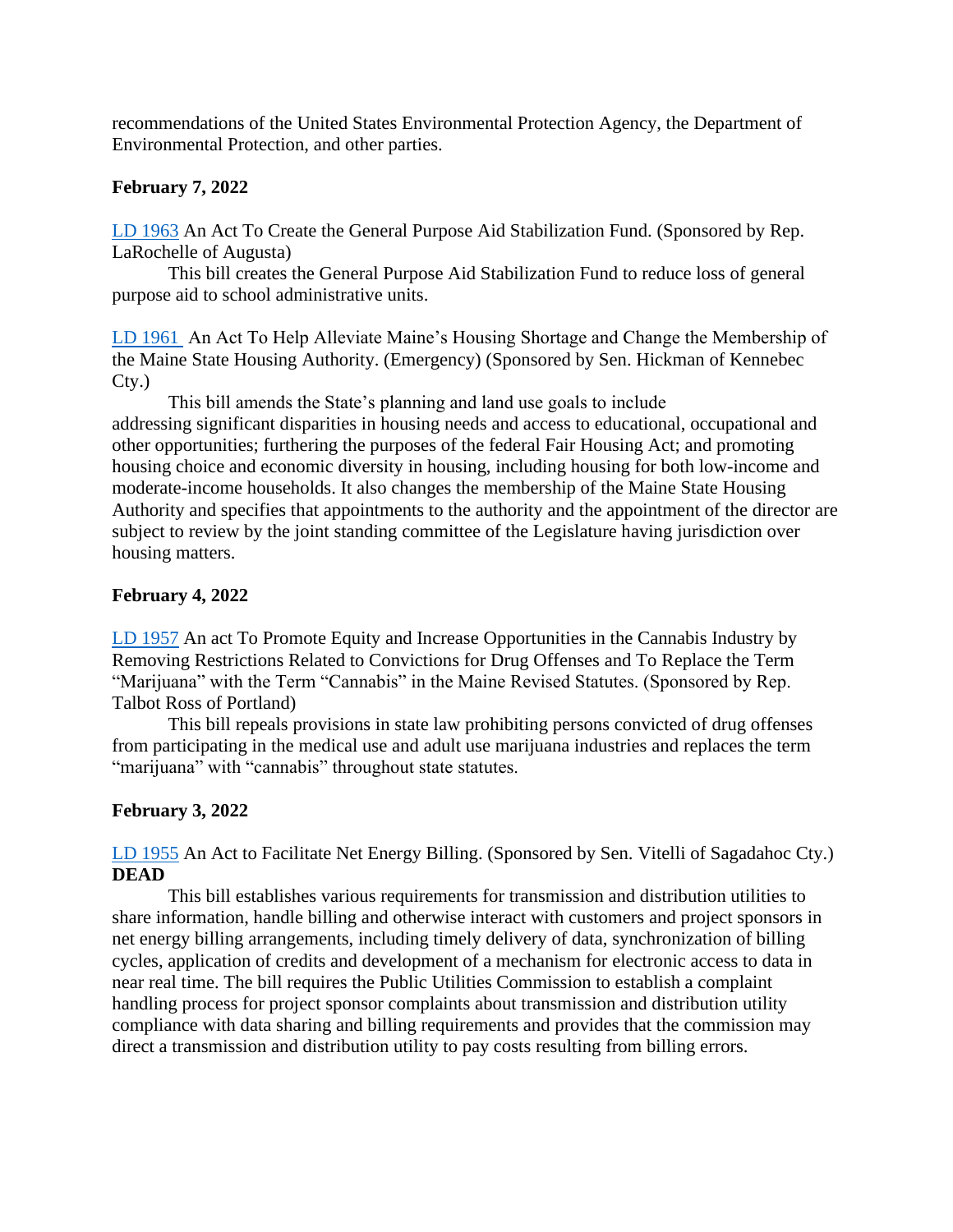[LD 1952](http://www.mainelegislature.org/legis/bills/getPDF.asp?paper=SP0688&item=1&snum=130) Resolve, To Extend the Commission To Develop a Paid Family and Medical Leave Benefits Program. (Emergency) (Sponsored by Sen. Daughtry of Cumberland Cty.)

This resolve extends the date for the Commission To Develop a Paid Family and Medical Leave Benefits Program to submit its report to Nov. 2, 2022 and provides that funds appropriated or allocated to the commission do not lapse but must be carried forward into the next fiscal year to be used for the purpose for which the funds were provided.

## **January 26, 2022**

[LD 1949](http://www.mainelegislature.org/legis/bills/getPDF.asp?paper=SP0686&item=1&snum=130) An Act To Amend the Caribou Utilities District Charter To Include Broadband Services. (Sponsored by Sen. Jackson of Aroostook Cty.) **Passed to be Enacted**

This bill allows the Caribou Utilities District to provide broadband services to residents, businesses, nonprofit organizations and government entities within the district and provides for municipalities other than Caribou the opportunity to be admitted for broadband services membership with the district.

[LD 1948](http://www.mainelegislature.org/legis/bills/getPDF.asp?paper=SP0685&item=1&snum=130) An Act To Enhance Access to, Education Regarding and Patient and Community Safety in Maine's Marijuana Programs. (Emergency) (Sponsored by Sen. Claxton of Androscoggin Cty.) **DEAD**

This bill makes several changes to the Medical Use of Marijuana Act, including allowing medical providers to use telehealth services to meet with patient seeking certification for the program; adds naturopathic doctors to the list of medical providers that may issue written certifications and directs the Office of Marijuana Policy to publish to its website monthly sales data generated by registered caregivers and dispensaries, as well as data on the revenues generated by adult use marijuana sales.

## **January 25, 2022**

[LD 1946](http://www.mainelegislature.org/legis/bills/getPDF.asp?paper=HP1451&item=1&snum=130) An Act To Ensure Constitutionally Adequate Contact with Counsel. (Sponsored by Rep. Harnett of Gardiner)

This bill provides for constitutionally adequate contact with counsel for individuals incarcerated in a state prison or county jail and for clients and counsel in court facilities. The bill addresses telephone, video and electronic forms of communication and person-to-person contact, as well as prohibits intercepting, recording, monitoring, disseminating or otherwise divulging any oral, written, telephone, video or electronic communication between clients and their counsel. For violations of the law, the bill establishes civil penalties, a private cause of action and post-conviction review. The bill prohibits use of illegally obtained information in court and prohibits participation in court by a person who has accessed or received a document, recording or information in violation of the law. The bill creates a new Class C crime of unauthorized eavesdropping and requires the Maine Commission on Indigent Legal Services, the Department of Corrections and county jails to conduct a retrospective review of telephone calls and electronic communications between clients and their counsel, who are required to provide notice to their clients affected by prohibited recordings.

[LD 1943](http://www.mainelegislature.org/legis/bills/getPDF.asp?paper=SP0684&item=1&snum=130) An Act To Expand the Address Confidentiality Program to Victims of Certain Human Trafficking Crimes (Emergency) (Sponsored by Sen. Diamond of Cumberland Cty.)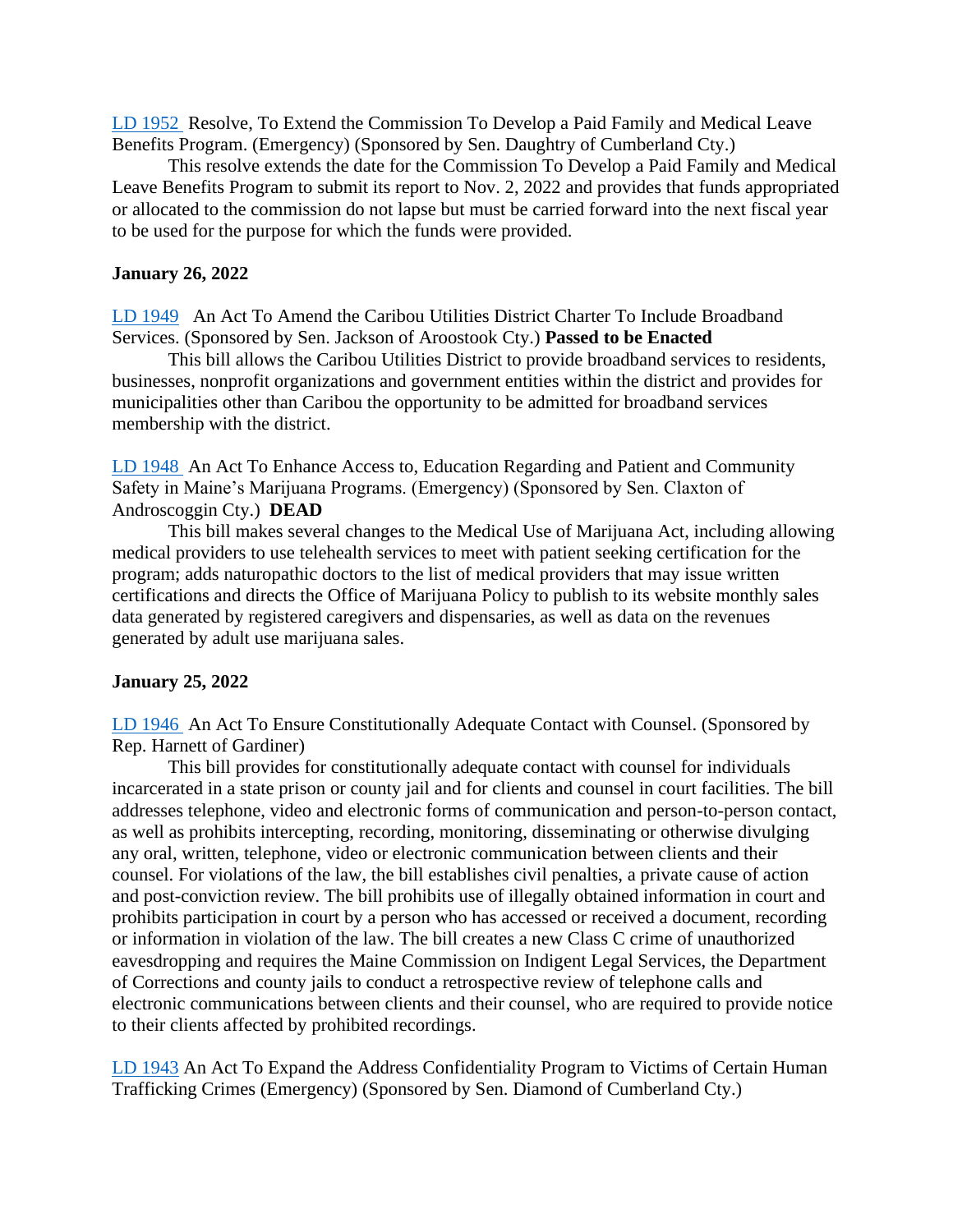This bill extends the Address Confidentiality Program to victims of human trafficking and minor victims of kidnapping and standardizes the use of terms referring to domestic violence and sexual assault.

[LD 1940](http://www.mainelegislature.org/legis/bills/getPDF.asp?paper=SP0680&item=1&snum=130) An Act To Ensure That Building Codes Allow the Installation and Use of Products and Equipment That Use Certain Federally Regulated Refrigerants. (Sponsored by Sen. Timberlake of Androscoggin Cty.) **Enacted; PL 2021, c. 524**

 This bill prohibits municipalities from adopting or enforcing building codes, including the Maine Uniform Building and Energy Code, that prohibit the installation or use of any product or equipment regulated under the Maine's hydrofluorocarbon use restrictions law that uses a refrigerant listed as acceptable under the federal Clean Air Act.

[LD 1939](http://www.mainelegislature.org/legis/bills/getPDF.asp?paper=SP0676&item=1&snum=130) An Act To Protect School Administration Officials from Harassment and Abuse. (Sponsored by Sen. Breen of Cumberland Cty.)

This bill amends the definition of "public servant" for the Maine Criminal Code to include principals, school board members, superintendents, teachers and persons serving in similar positions.

[LD 1936](http://www.mainelegislature.org/legis/bills/getPDF.asp?paper=HP1448&item=1&snum=130) An Act To Codify the Senate and House Legislative Districts, the Congressional Districts and the County Commissioner Districts as Enacted by the Legislature. (Emergency) (Reported by Rep. Dunphy of Old Town for the Revisor of Statutes)

This bill codifies the districts for federal, county and state elected offices.

#### **January 21, 2022**

[LD 1930](http://www.mainelegislature.org/legis/bills/getPDF.asp?paper=HP1438&item=1&snum=130) Resolve, Regarding Legislative Review of Portions of Chapter 1: Adult Use Marijuana Program Rule, a Major Substantive Rule of the Department of Administrative and Financial Services, Office of Marijuana Policy. (Emergency) (Reported by Rep. Caiazzo of Scarborough for the Office of Marijuana Policy) **Passed to be Engrossed**

This resolve provides for legislative review of portions of Chapter 1: Adult Use Marijuana Program Rule, a major substantive rule of the Department of Administrative and Financial Services, office of marijuana policy.

#### **January 20, 2022**

[LD 1929](http://www.mainelegislature.org/legis/bills/getPDF.asp?paper=HP1436&item=1&snum=130) An Act To Provide Assistance to Areas Severely Infested with Browntail Moths. (Sponsored by Rep. Hepler of Woolwich) **On Appropriations Table**

This bill requires the Department of Agriculture, Conservation and Forestry, Bureau of Forestry to administer a program to assist a government entity or nonprofit organization, upon application by that government entity or nonprofit organization to the department, with the control of browntail moths. The bill also includes an appropriation for an Entomologist I position and a Senior Entomology Technician position in the department to support the management of forest insect pests.

[LD 1928](http://www.mainelegislature.org/legis/bills/getPDF.asp?paper=HP1435&item=1&snum=130) An Act To Update and Clarify the Maine Medical Use of Marijuana Act and Provide for Greater Transparency. (Emergency) (Sponsored by Rep. Williams of Bar Harbor)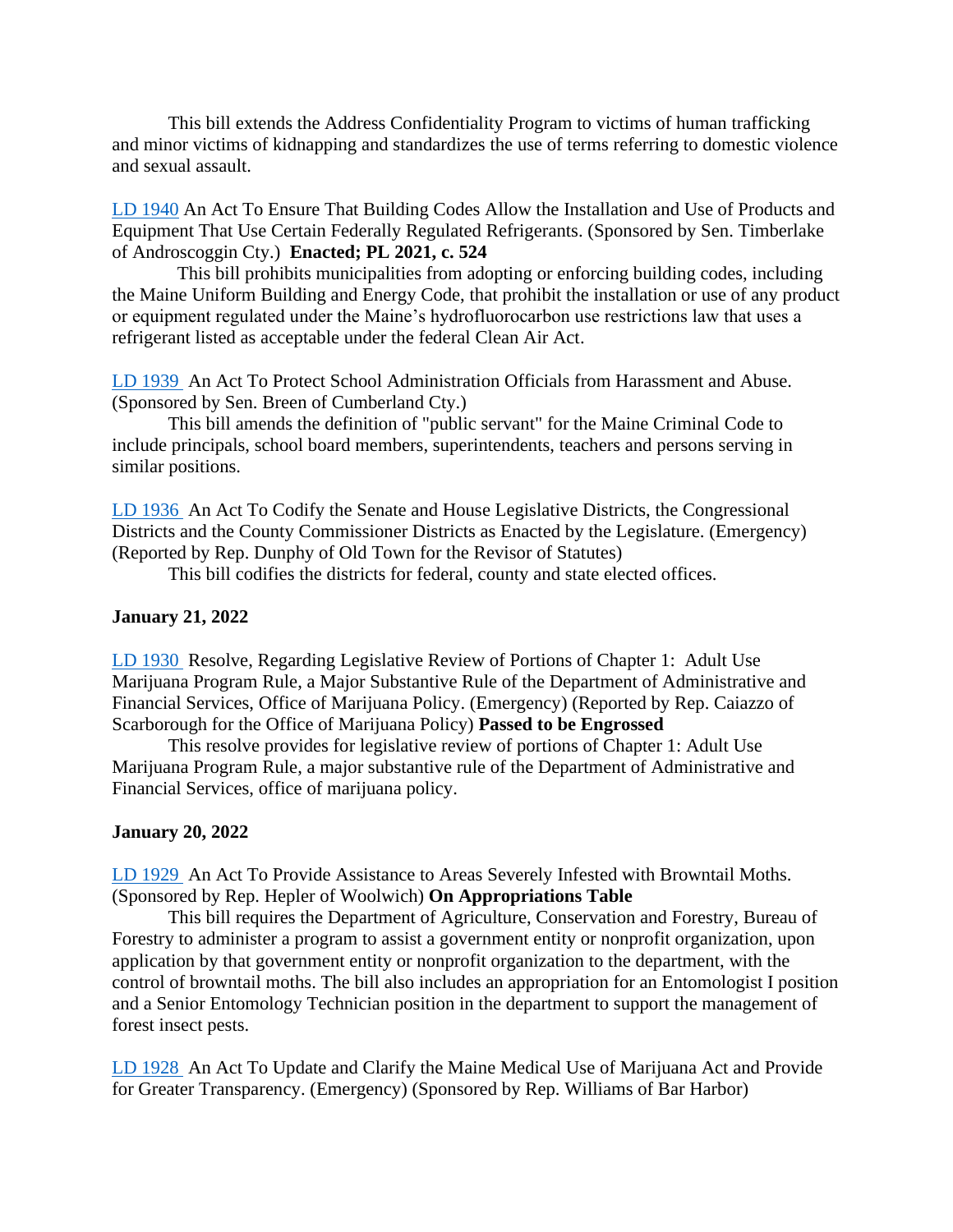This bill amends the Maine Medical Use of Marijuana Act in several ways, including limiting law enforcement interactions with caregivers, dispensaries, and manufacturing or testing facilities only when: (1) in possession of a warrant requiring access; (2) responding to an immediate health or safety concern; or (3) providing emergency services. The bill provides that an individual involved in the industry is not required to disclose to law enforcement information that could reasonably identify a patient's identity without a warrant. The bill also requires related state agency rules to include an assessment of the proposal's impacts on small businesses and adoption by the Legislature before implementation and enforcement.

[LD 1927](http://www.mainelegislature.org/legis/bills/getPDF.asp?paper=HP1434&item=1&snum=130) An Act To Authorize Certain Off-premises Sales of Adult Use Marijuana. (Sponsored by Rep. Dillingham of Oxford)

This bill authorizes the Department of Administrative and Financial Services to issue permits to adult use marijuana store licensees for off-premises sales at specific events provided that the store receives approval from the municipality where the event is being held. The bill also prohibits the consumption of adult use marijuana or related products at the event or sales that extend for a period of more than three days.

#### **January 12, 2022**

[LD 1917](http://www.mainelegislature.org/legis/bills/getPDF.asp?paper=HP1423&item=1&snum=130) An Act To Amend the Tax Laws of the State. (Sponsored by Rep. Terry of Gorham) In part, this bill amends the property tax laws to: (1) require municipalities to annually provide information needed by Maine Revenue Services to conduct a state valuation; (2) remove the requirement for benevolent and charitable institutions to be incorporated in Maine to be exempt from taxation; (3) allow assessors to request information from taxpayers regarding property qualifying for an exemption that is subject to full or partial reimbursement by the State; (4) strike the provision under the deferred collection of homestead property taxes applying the abatement and appeals process to situations in which the State Tax Assessor disagrees with the municipal valuation of a property subject to deferral; and (5) replace the term "homestead" with the term "permanent residence" in Title 36, 38 section 6234, regarding municipal benefits to veterans, to better align the definition with the benefit to renters allowed under that section. The bill also expands the penalty-free reclassification of land taxed under the Maine Tree Growth Tax Law and farm and open space law to include reclassifications into and out of working waterfront land without incurring a penalty and clarifies and aligns the penalty provisions for tree growth, farm and open space and working waterfront current use classifications.

[LD 1913](http://www.mainelegislature.org/legis/bills/getPDF.asp?paper=SP0674&item=1&snum=130) An Act To Review Strategies for Improving Utility Rate Affordability and To Provide Utility Relief. (Sponsored by Sen. Vitelli of Sagadahoc Cty.)

This bill directs the Public Advocate to convene a stakeholder group to consider matters related to electricity affordability and submit a report to the Legislature. The bill also directs the Public Utilities Commission to create an electric utility relief program for low-income persons and directs the commission in cooperation with the Efficiency Maine Trust to provide education and outreach on utility relief programs.

[LD 1912](http://www.mainelegislature.org/legis/bills/getPDF.asp?paper=SP0672&item=1&snum=130) Resolve, To Rename 3 Bridges in Brownville and Brownville Junction. (Sponsored by Sen. Davis of Piscataquis Cty.) **Finally Passed; Resolves 2021, c. 131**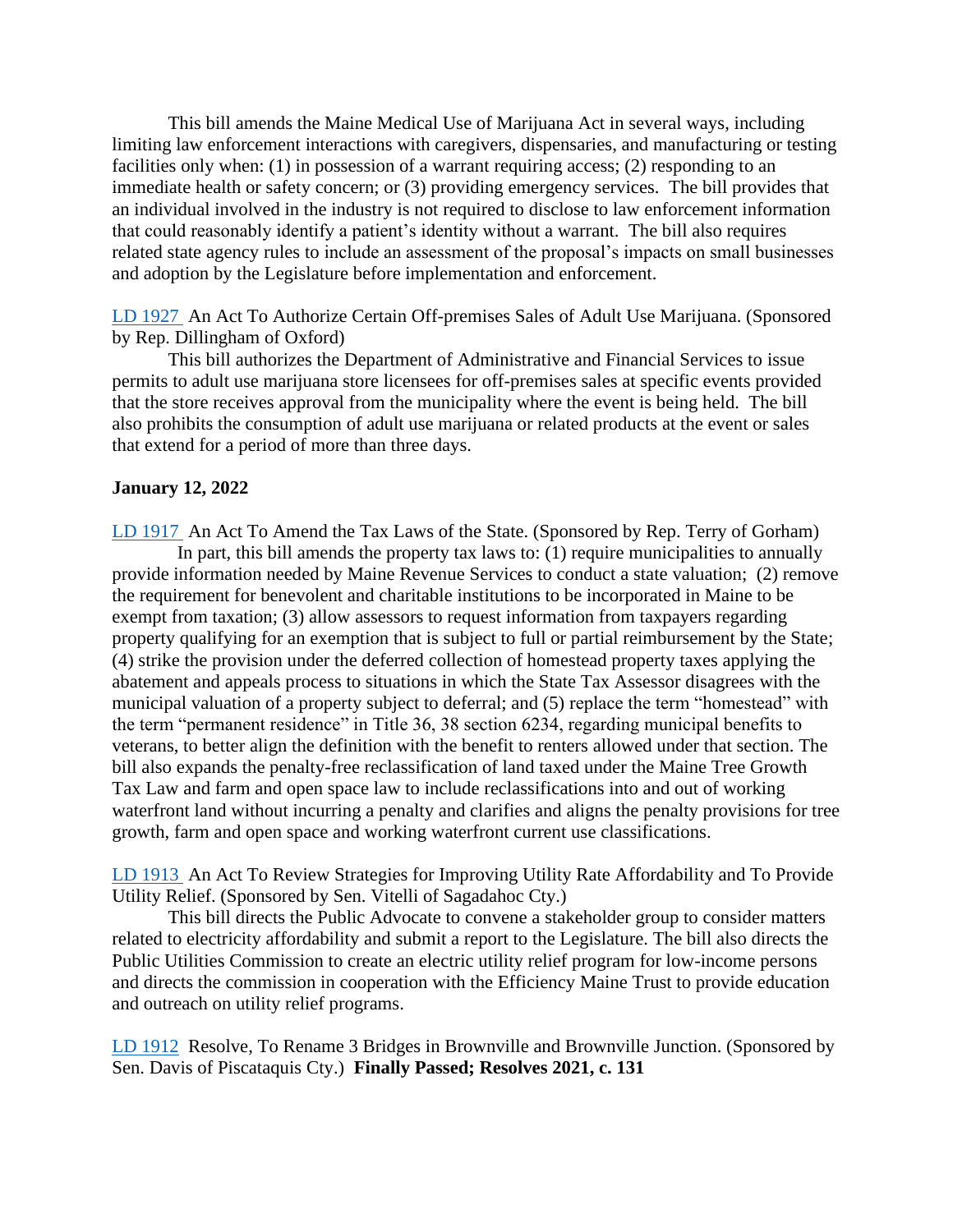This resolve directs the Department of Transportation to name three bridges located in Brownville spanning Pleasant River as the Stanley Smith Larson Memorial Bridge, Edward Fredonia Stone Memorial Bridge, and Elden Howard Cail Memorial Bridge.

### **January 5, 2022**

[LD 1911](http://www.mainelegislature.org/legis/bills/getPDF.asp?paper=HP1417&item=1&snum=130) An Act To Prohibit the Contamination of Clean Soils with So-called Forever Chemicals. (Sponsored by Rep. Pluecker of Warren)

This bill prohibits the land application or distribution of sludge or sludge-derived compost unless it is: (1) tested for all perfluoroalkyl and polyfluoroalkyl substances that may reasonably be quantified by a laboratory; and (2) does not exceed screening level for beneficially use that is established by the Department of Environmental Protection. The bill also requires the department to adopt rules to implement the requirements of the law including a requirement that sludge and sludge-derived compost intended for land application or distribution is tested annually.

[LD 1909](http://www.mainelegislature.org/legis/bills/getPDF.asp?paper=HP1415&item=1&snum=130) An Act To Remove Restrictions on Syringe Service Programs. (Emergency) (Sponsored by Rep. McDonald of Stonington)

This bill prohibits a hypodermic apparatus exchange program from limiting distribution of hypodermic apparatuses to program participants or requiring exchange of used hypodermic apparatuses.

[LD 1907](http://www.mainelegislature.org/legis/bills/getPDF.asp?paper=HP1413&item=1&snum=130) An Act To Review State Lands and Waterways That Have Sacred, Traditional or Other Significance to the Wabanaki Tribes. (Emergency) (Sponsored by Rep. Collings of Portland)

This bill establishes the Commission To Review State-owned Lands and Waterways to identify which state-owned lands or waterways have sacred, traditional or other significance to Maine's tribal nations and develop a process to return lands and waterways to the Passamaquoddy Tribe, Penobscot Nation, Houlton Band of Maliseet Indians and Aroostook Band of Micmacs. The commission must: (1) hold public meetings and hearings throughout the state; (2) accept testimony and written comments from the public; (3) invite the participation of stakeholders as determined by the commission, including large private landowners, land trusts and conservation organizations; and (4) submit a report no later than Nov. 15 of each year to the committees of the Legislature having jurisdiction over conservation matters, inland fisheries and wildlife matters and marine resources matters.

[LD 1902](http://www.mainelegislature.org/legis/bills/getPDF.asp?paper=HP1409&item=1&snum=130) Resolve, To Establish a Pilot Program To Encourage Climate Education in Maine Public Schools. (Sponsored by Rep. Blume of York) **On Appropriations Table**

This resolve establishes the Climate Education Professional Development Pilot Program as a three-year program within the Department of Education to provide grants for professional development for educators on climate science and to support the preparation of courses on interdisciplinary climate education. The bill provides \$3 million in one-time funds for grants to school districts to partner with nonprofit community-based organizations to create and implement plans to provide teacher training in next generation science standards and interdisciplinary climate education.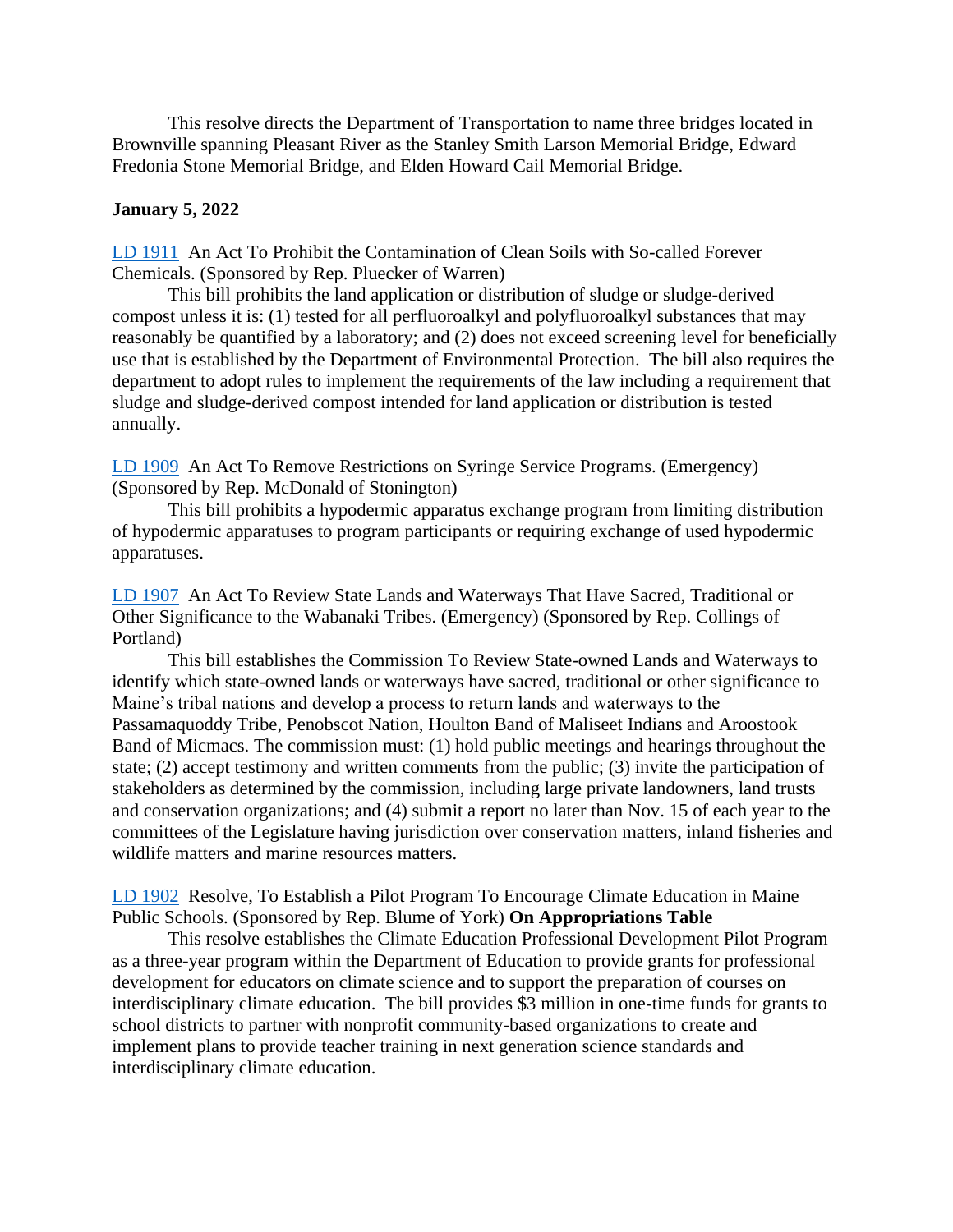[LD 1901](http://www.mainelegislature.org/legis/bills/getPDF.asp?paper=HP1408&item=1&snum=130) An Act To Protect Funding for Health Care for Retired Teachers by Establishing an Investment Trust Fund. (Sponsored by Rep. Dodge of Belfast) **DEAD**

This bill establishes the Retired Teacher Health Insurance Post-employment Benefits Investment Trust Fund to protect funding for healthcare for retired teachers. It also designates the Treasurer of State and the State Controller as trustees of the Irrevocable Trust Fund for Other Post-employment Benefits for the teacher plan.

[LD 1894](http://www.mainelegislature.org/legis/bills/getPDF.asp?paper=SP0664&item=1&snum=130) An Act To Support Municipal Broadband Infrastructure through Incentives and Competition. (Sponsored by Sen. Vitelli of Sagadahoc Cty.)

This bill establishes the Internet Access Expansion Investment Fund to improve internet access in Maine. The fund must give priority to projects that assist state or local ownership of broadband infrastructure, with at least 50% of funded projects annually meeting this criterion. The bill allows an electric cooperative or utility, including a municipal utility, to own, lease, construct, maintain and operate broadband or other internet access systems on the electric cooperative's or utility's electric or other utility delivery system and to provide broadband or other internet access services to the public on the electric cooperative's or utility's electric or other utility delivery system.

[LD 1891](http://www.mainelegislature.org/legis/bills/getPDF.asp?paper=HP1401&item=1&snum=130) An Act To Continue Supporting Safe Drinking Water for Maine Families. (Sponsored by Rep. Fay of Portland)

This bill provides one-time funding for the treatment of contaminated private drinking water wells.

[LD 1889](http://www.mainelegislature.org/legis/bills/getPDF.asp?paper=HP1399&item=1&snum=130) An Act To Amend the Whistleblowers' Protection Act To Ensure Coverage in Unionized Workplaces. (Sponsored by Rep. Harnett of Gardiner) **Passed to be Enacted**

This bill changes the Whistleblowers' Protection Act to clarify its scope by repealing a provision in the law interpreted by the Maine Supreme Judicial Court in Nadeau v. Twin Rivers Paper Company, LLC, 2021 ME 16, 247 A.3d 717 as a bar to enforcement of the Act in many cases in which a collective bargaining agreement is in place.

[LD 1886](http://www.mainelegislature.org/legis/bills/getPDF.asp?paper=HP1396&item=1&snum=130) An Act To Repeal the Law Regarding the County Jail Reimbursement Fee. (Sponsored by Rep. Evangelos of Friendship) **Passed to be Enacted**

This bill repeals the law authorizing a court to assess a county jail reimbursement fee.

[LD 1884](http://www.mainelegislature.org/legis/bills/getPDF.asp?paper=HP1394&item=1&snum=130) An Act To Create Affordable Agricultural Homesteads. (Emergency) (Sponsored by Rep. Bickford of Auburn)

This bill prohibits a municipality from requiring as a condition of residential construction: (1) an income requirement; (2) in an agricultural zone a more restrictive condition on farmland than provided under Maine's farmland current use tax law; and (3) a minimum lot size for zones primarily used for agriculture that is more than twice the minimum lot size of the most restrictive residential zone in that municipality.

[LD 1879](http://www.mainelegislature.org/legis/bills/getPDF.asp?paper=HP1389&item=1&snum=130) An Act To Support Law Enforcement Officers, Corrected Officers, E-9-1-1 Dispatchers, Firefighters and Emergency Medical Services Persons Diagnosed with Posttraumatic Stress Disorder. (Sponsored by Rep. Sylvester of Portland)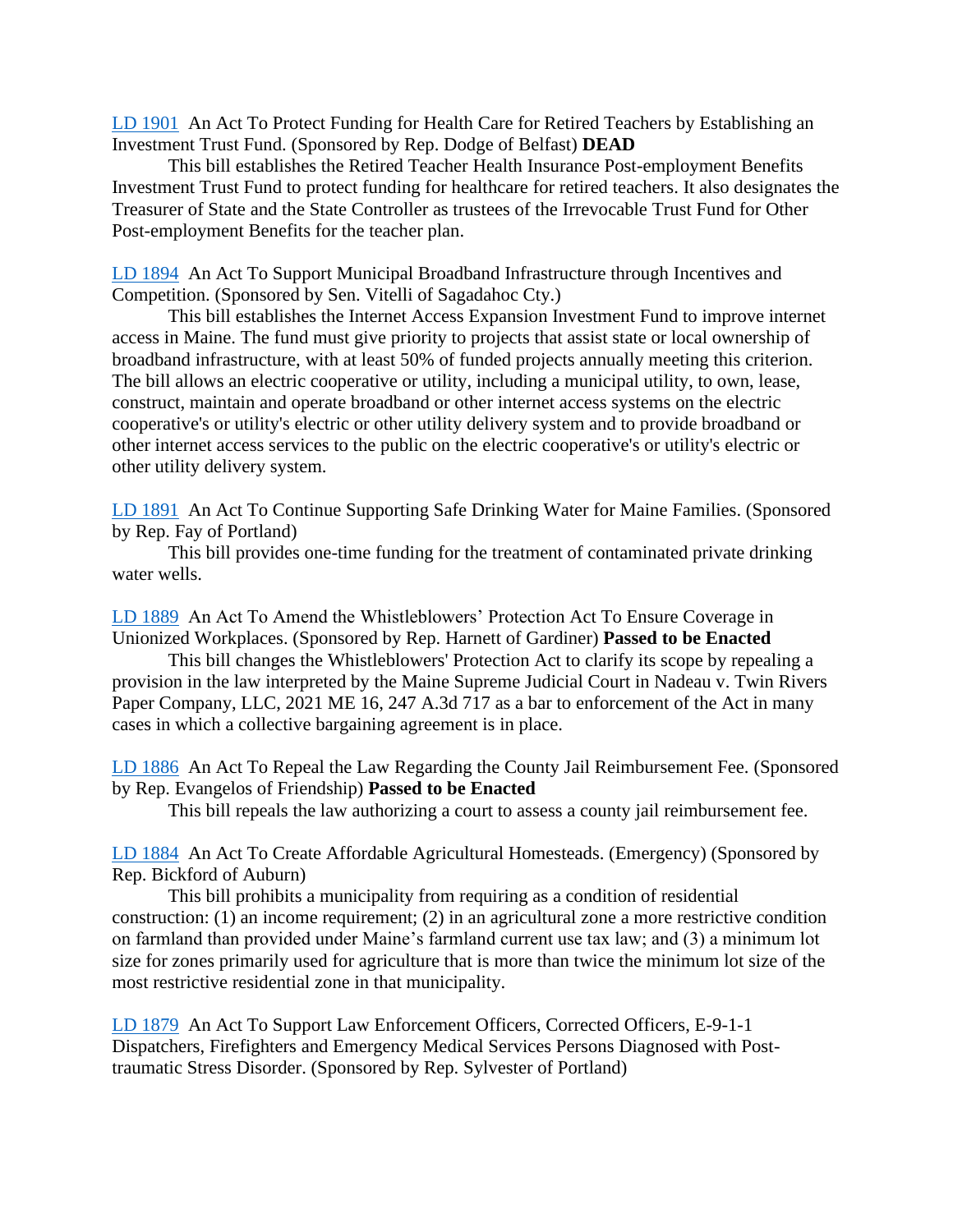This bill repeals the provision of law repealing, on Oct. 1, 2022, the rebuttable presumption of workplace injury for law enforcement officers, corrections officers, dispatchers, firefighters and emergency medical services persons diagnosed as having post-traumatic stress disorder.

[LD 1875](http://www.mainelegislature.org/legis/bills/getPDF.asp?paper=HP1385&item=1&snum=130) An Act To Address Perflouroalkyl and Polyflouroalkyl Substances Pollution from State-owned Solid Waste Disposal Facilities. (Sponsored by Rep. Zeigler of Montville)

This bill provides that a state-owned solid waste disposal facility may not be licensed or authorized to transfer leachate from the facility to a wastewater treatment plant unless the leachate is treated to reduce the concentration of perfluoroalkyl and polyfluoroalkyl substances (PFAS) or the facility receiving the leachate employs technology to reduce the concentration of PFAS. It requires the Department of Environmental Protection to adopt rules to implement the prohibition.

[LD 1874](http://www.mainelegislature.org/legis/bills/getPDF.asp?paper=HP1384&item=1&snum=130) An Act To Clarify COVID-19 Paid Leave for School Employees. (Emergency) (Sponsored by Rep. White of Waterville)

This bill amends the law requiring school administrative units to restore up to 15 sick leave days used by a public school employee affected by COVID-19 to instead grant up to a maximum of 15 days of paid leave for the purposes described in the law from Jan. 1, 2021 until the maximum has been reached. The bill also provides that a public school employee who used sick leave prior to the effective date of this legislation is entitled to request that that leave time be restored, and the school administrative unit is required to comply with the request.

[LD 1873](http://www.mainelegislature.org/legis/bills/getPDF.asp?paper=HP1383&item=1&snum=130) An Act Related to Airboats. (Emergency) (Sponsored by Rep. Sachs of Freeport) This concept draft bill implements the recommendations of the stakeholder group on issues related to airboat noise convened pursuant to PL 2021, chapter 166, section 2.

[LD 1872](http://www.mainelegislature.org/legis/bills/getPDF.asp?paper=HP1382&item=1&snum=130) Resolve, To Create a Task Force Relating to the Water Quality of Saco Bay. (Sponsored by Rep. Copeland of Saco) **DEAD**

This resolve directs the Department of Environmental Protection to convene a task force to integrate data from multiple studies of the water quality of Saco Bay to identify sources of pollution in the bay and develop recommendations to remove those sources or lessen the pollution from those sources. The department must convene the task force by Sept. 1, 2022 and submit a report to the committee of the Legislature having jurisdiction over environmental protection matters by Oct. 1, 2023.

[LD 1871](http://www.mainelegislature.org/legis/bills/getPDF.asp?paper=HP1381&item=1&snum=130) Resolve, Directing the Maine Human Rights Commission To Extend Its Pilot Program To Investigate and Report on Incidents of Harassment Due to Housing Status, Lack of Employment and Other Issues. (Sponsored by Rep. Talbot Ross of Portland)

This resolve extends by two years the Maine Human Rights Commission pilot program to receive, review and investigate incidents and complaints of harassment due to a person's housing status and other reports of interference with a person's access to public accommodations.

[LD 1863](http://www.mainelegislature.org/legis/bills/getPDF.asp?paper=SP0662&item=1&snum=130) An Act To Allow Bars with an Occupancy of 30 or Fewer Persons To Have Only One Bathroom. (Sponsored by Sen. Pouliot of Kennebec Cty.) **DEAD**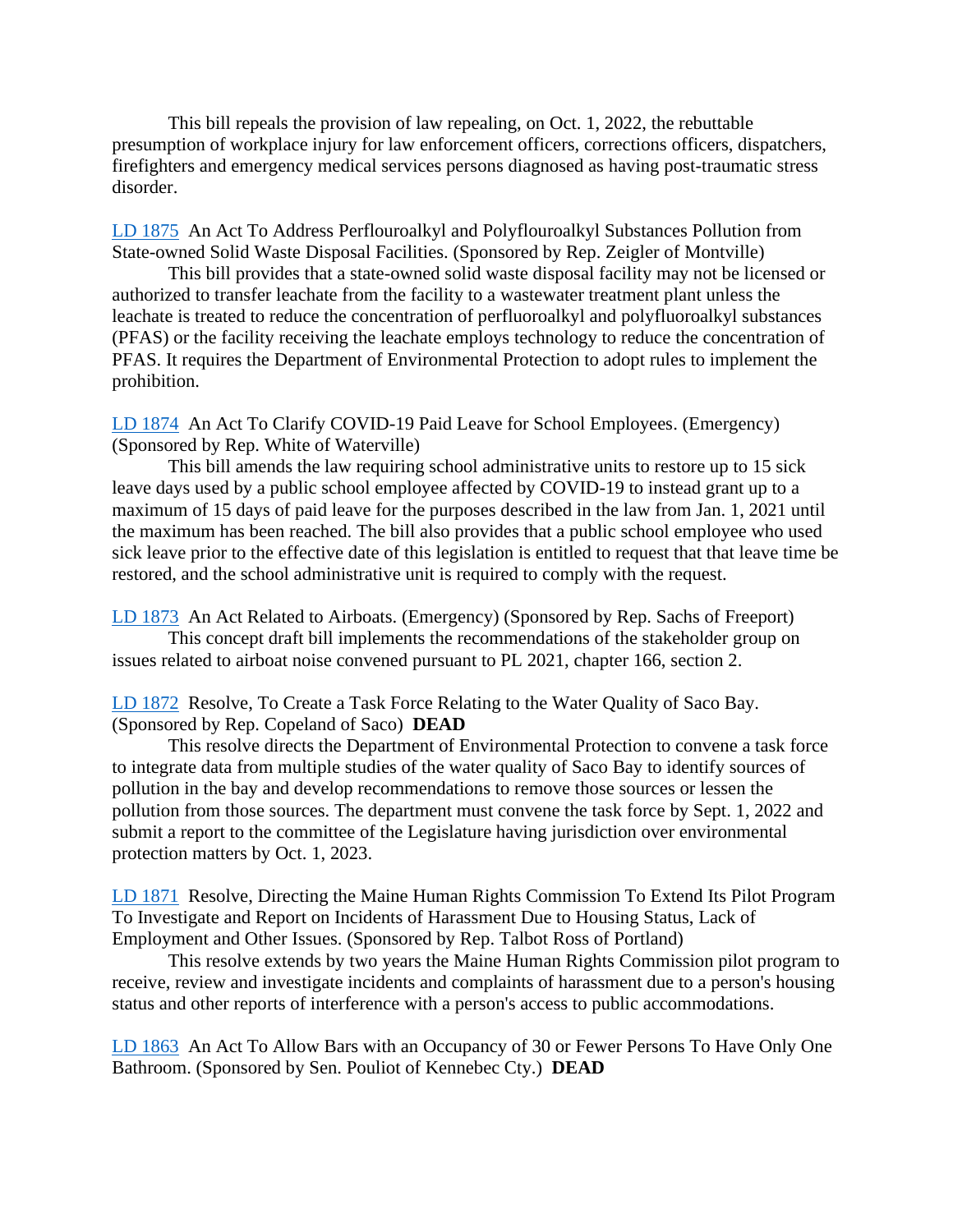This bill prohibits municipal building codes or other law from requiring an establishment that permits on-premises consumption of alcoholic beverages that has an occupancy of 30 or fewer persons to have more than one restroom.

[LD 1862](http://www.mainelegislature.org/legis/bills/getPDF.asp?paper=SP0661&item=1&snum=130) An Act To Strengthen Maine's Good Samaritan Laws Concerning Drug-related Medical Assistance. (Sponsored by Sen. Maxmin of Lincoln Cty.)

This bill extends Maine's Good Samaritan laws by exempting from arrest or prosecution for a nonviolent offense or violation of probation or condition of release a person at the location of a drug-related overdose for which medical assistance was sought or naloxone was administered.

[LD 1860](http://www.mainelegislature.org/legis/bills/getPDF.asp?paper=SP0652&item=1&snum=130) An Act To Address Maine's Suicide and Opioid Crises through the Construction of Affordable Recovery Facilities in Underserved Areas of the State. (Sponsored by Sen. Moore of Washington Cty.) **DEAD**

This concept draft bill requires new federal funds to be used to construct affordable recovery facilities in underserved areas to address Maine's suicide and opioid crises.

[LD 1859](http://www.mainelegislature.org/legis/bills/getPDF.asp?paper=SP0645&item=1&snum=130) An Act To Build More Sustainable Ambulance Services in Communities. (Sponsored by Sen. Curry of Waldo Cty.)

This bill directs the Emergency Medical Services' Board to establish a public education program for the purpose of educating a community, or a group of communities, including public and civic leaders, on the current capacity and costs of emergency medical services and provide detailed information regarding alternative strategies and options for meeting emergency medical services needs.

[LD 1858](http://www.mainelegislature.org/legis/bills/getPDF.asp?paper=SP0633&item=1&snum=130) An Act Regarding Delegating Authority for Services Performed by Emergency Medical Services Personnel in Health Care Facilities. (Emergency) (Sponsored by Sen. Farrin of Somerset Cty.)

Akin to the authority to provide services in a hospital setting, this bill authorizes licensed emergency medical services persons to provide medical services in health care facilities that are not in hospitals provided services are rendered in the person's capacity as an employee or a contracted agent of the hospital or healthcare facility.

[LD 1852](http://www.mainelegislature.org/legis/bills/getPDF.asp?paper=SP0602&item=1&snum=130) Resolve, Authorizing the Maine National Guard To Sell Certain Property in Hallowell. (Sponsored by Sen. Hickman of Kennebec Cty.) **Finally Passed; Resolves 2021, c. 136**

This Resolve authorizes the Maine National Guard to sell a parcel located off Granite Hill Road to the City of Hallowell.

#### **December 20, 2021**

[LD 1847](http://www.mainelegislature.org/legis/bills/getPDF.asp?paper=HP1368&item=1&snum=130) An Act To Prohibit a Public Utility from Terminating or Disconnecting service to a Public Safety Facility without Advance Notice and Approval. (Sponsored by Rep. Berry of Bowdoinham)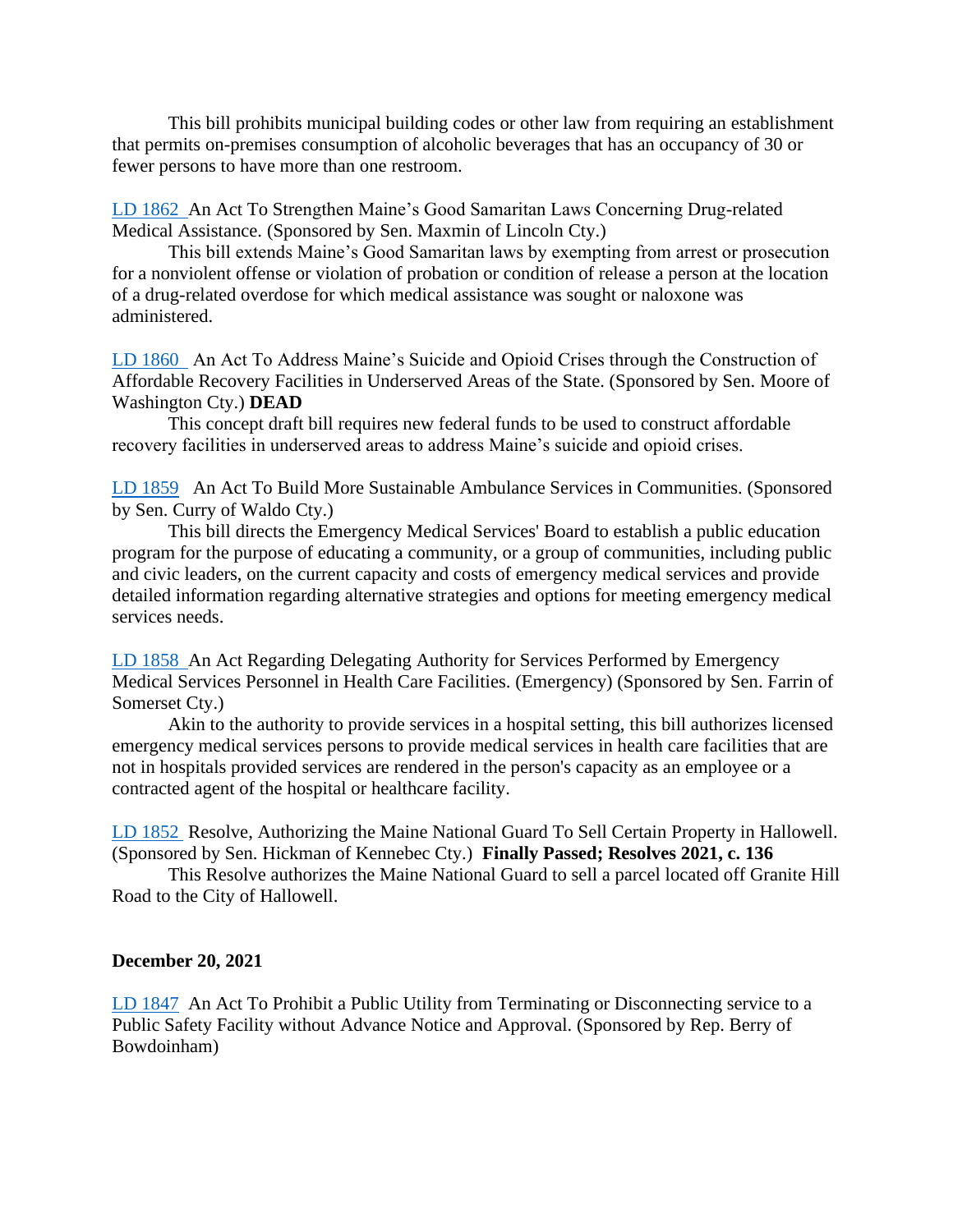This bill requires a public utility, before it terminates or disconnects a public safety facility's service, to provide 60 days' advance written notice and obtain written authorization from the Public Utilities Commission and the Department of Public Safety.

[LD 1845](http://www.mainelegislature.org/legis/bills/getPDF.asp?paper=HP1366&item=1&snum=130) An Act To Amend the Education Statutes. (Sponsored by Rep. Brennan of Portland)

This bill makes numerous changes to the laws governing primary and secondary education. Of municipal relevance, the bill enshrines in statute the state's commitment to fund 55% of the total cost to provide public education from kindergarten to grade 12, beginning in fiscal year 2021-2022. To achieve the state's commitment to fund K-12 education, the bill redefines the full-value education mill rate as amount necessary to result in a 45% statewide total local share.

[LD 1843](http://www.mainelegislature.org/legis/bills/getPDF.asp?paper=HP1364&item=1&snum=130) An Act To Allow the Secretary of State To Use an Electronic Lien Titling Program for the Purposes of the Maine Motor Vehicle Certificate of Title and Antitheft Act. (Sponsored by Rep. Perkins of Oakland)

This bill defines the term "electronic lien titling program" under the laws regulating the titling of motor vehicles and authorizes the Secretary to State to use an electronic titling program.

[LD 1839](http://www.mainelegislature.org/legis/bills/getPDF.asp?paper=SP0657&item=1&snum=130) Resolve, To Name a Bridge in the Town of Unity the Alton "Mac" McCormick Memorial Bridge. (Sponsored by Sen. Curry of Waldo Cty.) **Enacted; PL 2021, c. 494**

This resolve directs the Department of Transportation to designate a bridge on U.S. Route 202 and Route 9 in Unity the Alton "Mac" McCormick Memorial bridge.

[LD 1835](http://www.mainelegislature.org/legis/bills/getPDF.asp?paper=SP0653&item=1&snum=130) An Act To Amend the Laws Governing Storm Water Management To Provide an Exemption for Mountain Bike Trails. (Emergency) (Sponsored by Sen. Daughtry of Cumberland Cty.) **Emergency Enacted; PL 2021, c.507 (3/16/22)**

This bill exempts certain mountain bike trails from stormwater management requirements.

[LD 1833](http://www.mainelegislature.org/legis/bills/getPDF.asp?paper=SP0650&item=1&snum=130) Resolve, To Exempt Specialty or Recognition Registration Plates Already in the Process of Being Created from the Moratorium on the Approval of New Motor Vehicle Registration Plates. (Emergency) (Sponsored by Sen. Breen of Cumberland Cty.) **DEAD**

This resolve provides an exemption to the temporary moratorium on the review and approval of new specialty motor vehicle registration plates to allow the sponsor of a specialty plate approved before July 14, 2021 to continue the signature gathering process and introduce implementing legislation.

[LD 1832](http://www.mainelegislature.org/legis/bills/getPDF.asp?paper=SP0649&item=1&snum=130) An Act To Correct the Year of the Expiration of the Terms of 2 County Commissioners in Sagadahoc County. (Emergency) (Sponsored by Sen. Baldacci of Penobscot Cty.) **Emergency Enacted; PL 2021, c.506 (3/16/22)**

This bill corrects the expiration year for the terms of the Sagadahoc County Commissioners serving Districts 2 and 3.

[LD 1830](http://www.mainelegislature.org/legis/bills/getPDF.asp?paper=SP0647&item=1&snum=130) An Act To Amend the Election Laws. (Sponsored by Sen. Luchini of Hancock Cty.) This bill makes changes to the laws governing elections, including a provision permitting the Secretary of State to designate procedures that deviate from the statutory requirements for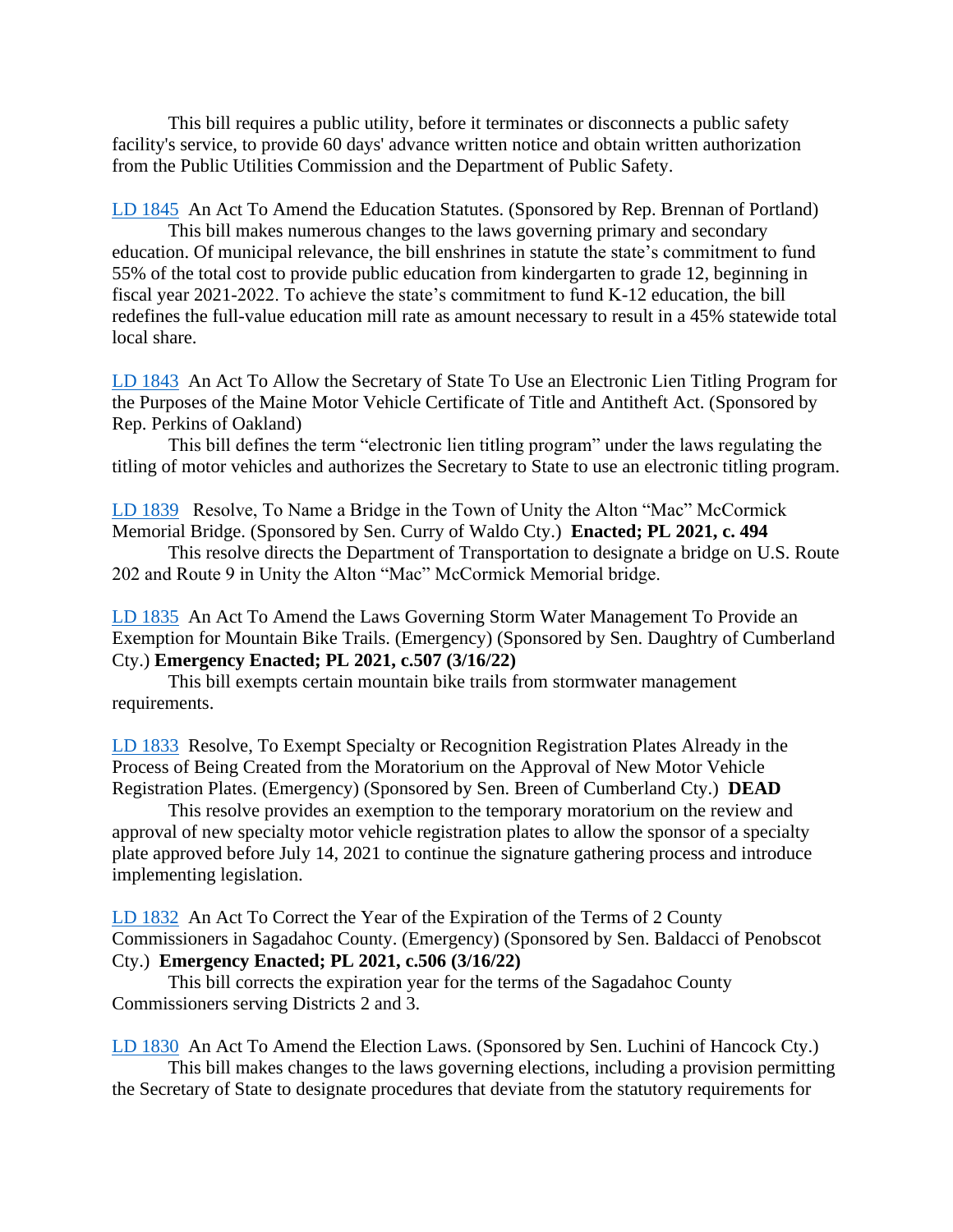absentee balloting in certain nursing homes, residential care facilities and assisted living programs that may be necessary to protect public health during a declared health emergency or a public health threat affecting residents in those facilities.

[LD 1829](http://www.mainelegislature.org/legis/bills/getPDF.asp?paper=SP0646&item=1&snum=130) An Act To Amend the Charter of the Ogunquit Sewer District. (Sponsored by Sen. Lawrence of York Cty.) **Enacted; P&SL 2021, c. 15**

This bill amends the Ogunquit Sewer District charter to conform with state statutes.

### **December 17, 2021**

[LD 1827](http://www.mainelegislature.org/legis/bills/getPDF.asp?paper=HP1360&item=1&snum=130) An Act To Permit Limited Delivery of Adult Use Marijuana. (Sponsored by Rep. Perry of Bangor)

This bill allows certain retail marijuana stores to deliver adult use marijuana, regardless of the delivery location or local approval of retail marijuana stores.

[LD 1826](http://www.mainelegislature.org/legis/bills/getPDF.asp?paper=HP1359&item=1&snum=130) An Act To Create a Subcommittee of the Interagency Task Force on Invasive Aquatic Plants and Nuisance Species To Recommend Ways To Reduce the Threat of Further Infestations. (Emergency) (Sponsored by Rep. Hasenfus of Readfield) **Passed to be Enacted**

This bill amends the statute governing the Interagency Task Force on Invasive Aquatic Plants and Nuisance Species to require that, on or before Jan. 15, 2023, and biennially thereafter, the task force submit to the Departments of Environmental Protection, Inland Fisheries and Wildlife, and Marine Resources and to the relevant joint standing committees of the Legislature, a report containing its findings and recommendations, including any suggested legislation, on a variety of matters relating to controlling the introduction of invasive aquatic plants and nuisance species in Maine. The bill also requires the task force, in developing those findings and recommendations, to convene a stakeholder group that includes, but is not limited to, task force members, state natural resources agency staff and other persons with relevant experience or expertise including representatives of local and regional lake associations and representatives of lake protection organizations.

[LD 1821](http://www.mainelegislature.org/legis/bills/getPDF.asp?paper=HP1354&item=1&snum=130) An Act To Make Interfering with an Election Official a Class C Crime. (Sponsored by Rep. White of Waterville)

This bill makes intentional interference by force, violence or intimidation with a public official performing a function relating to a federal, state, or municipal election a Class C crime.

[LD 1819](http://www.mainelegislature.org/legis/bills/getPDF.asp?paper=HP1352&item=1&snum=130) An Act To Define "Discrete Electric Generating Facility." (Sponsored by Rep. Grohoski of Ellsworth) **DEAD**

This bill amends the net energy billing and distribution generation laws by defining a "discrete electric generating facility."

[LD 1818](http://www.mainelegislature.org/legis/bills/getPDF.asp?paper=HP1351&item=1&snum=130) Resolve, To Reestablish and Continue the Work of the Criminal Records Review Committee. (Sponsored by Rep. Talbot Ross of Portland)

This bill reestablishes the 29-member Criminal Records Review Committee, which includes a representative of the Maine Chiefs of Police Association. The committee is charged with reviewing the processes for managing criminal records, including practices in other states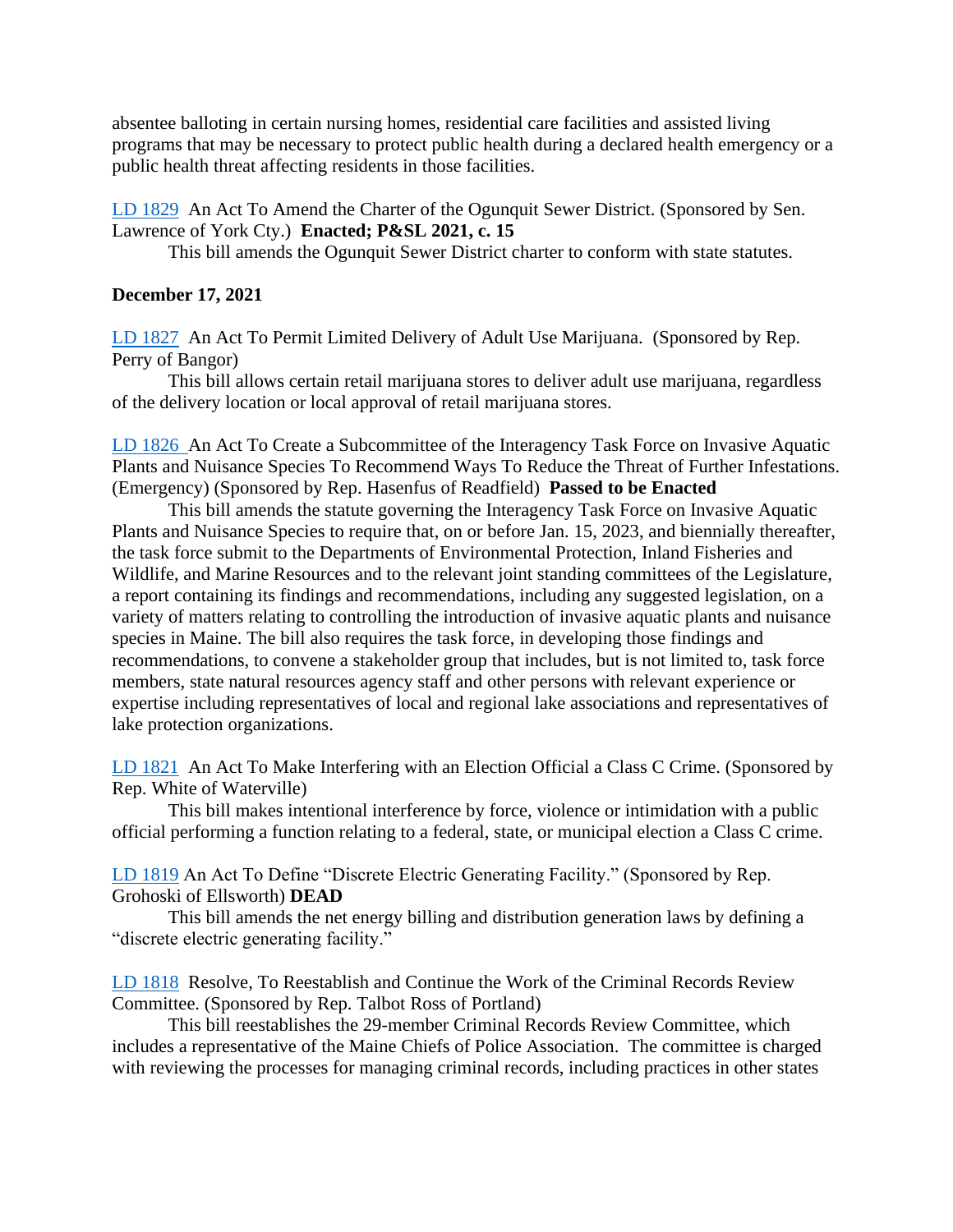governing the process for expunging, sealing, vacating, and limiting public access to criminal records and directed to submit a report to the Judiciary Committee by Nov. 2, 2022.

[LD 1814](http://www.mainelegislature.org/legis/bills/getPDF.asp?paper=SP0641&item=1&snum=130) An Act To Repeal the St. Francis Water District Charter and Direct the Town of St. Francis To Assume, Maintain and Operate the Property of the District. (Sponsored by Sen. Jackson of Aroostook Cty.) **Emergency Enacted; P&SL 2021, c. 16, (3/29/22)**

This emergency bill establishes provisions governing the dissolution of the St. Francis Water District and the Town of St. Francis's assumption of the district's property, contracts, and liabilities. It requires a referendum vote by St. Francis to be held no later than Dec. 31, 2022, and, upon acceptance by the voters, the provisions of the amendment become effective, except that the amendment makes the repeal of the water district charter effective 90 days after the Legislature adjourns in 2024.

[LD 1813](http://www.mainelegislature.org/legis/bills/getPDF.asp?paper=SP0640&item=1&snum=130) An Act to Amend the Definition of "Oversized ATV" To Increase the Minimum Weight Requirement. (Emergency) (Sponsored by Sen. Jackson of Aroostook Cty.)

This bill increases the weight threshold of an "oversized ATV" from 2,000 to 2,400 pounds.

[LD 1811](http://www.mainelegislature.org/legis/bills/getPDF.asp?paper=SP0638&item=1&snum=130) An Act To Provide for the 2022 and 2023 Allocations of the State Ceiling on Private Activity Bonds. (Emergency) (Submitted by the Finance Authority of Maine) **Passed to be Enacted**

This bill establishes the allocations of the state ceiling on issuance of tax-exempt private activity bonds for calendar years 2022 and 2023 among the state-level issuers of tax-exempt bonds, including the Maine Municipal Bond Bank.

[LD 1809](http://www.mainelegislature.org/legis/bills/getPDF.asp?paper=SP0636&item=1&snum=130) An Act To Allow Exceptions to the Height Limitations under the Shoreland Zoning Laws. (Sponsored by Sen. Brenner of Cumberland Cty.)

This bill provides an exception to the height restrictions imposed on legally existing nonconforming structures located in the "special flood hazard area" of the shoreland zone to be raised to the minimum elevation necessary to be consistent with the local floodplain management elevation requirements, provided the relocated, reconstructed, or elevated structure meets water body or wetland setback requirements to the greatest extent practically possible. A special flood hazard is defined as land in a floodplain having a 1% or greater chance of flooding in any given year as established in flood insurance rate maps. The bill also defines how minimum elevation is measured when property is located within the special flood hazard area.

[LD 1806](http://www.mainelegislature.org/legis/bills/getPDF.asp?paper=SP0632&item=1&snum=130) An Act To Clarify the Boundary between Waldo County and Knox County in Penobscot Bay. (Emergency) (Sponsored by Sen. Curry of Waldo Cty.) **DEAD**

This bill clarifies and describes the common boundary between Waldo and Knox Counties in Penobscot Bay to include the entire archipelago of Islesboro.

#### **December 9, 2021**

[LD 1803](http://www.mainelegislature.org/legis/bills/getPDF.asp?paper=HP1345&item=1&snum=130) An Act To Attract and Retain Firefighters and Emergency Medical Services Personnel through the Maine Length of Service Award Program. (Sponsored by Rep. Theriault of China) **On Appropriations Table**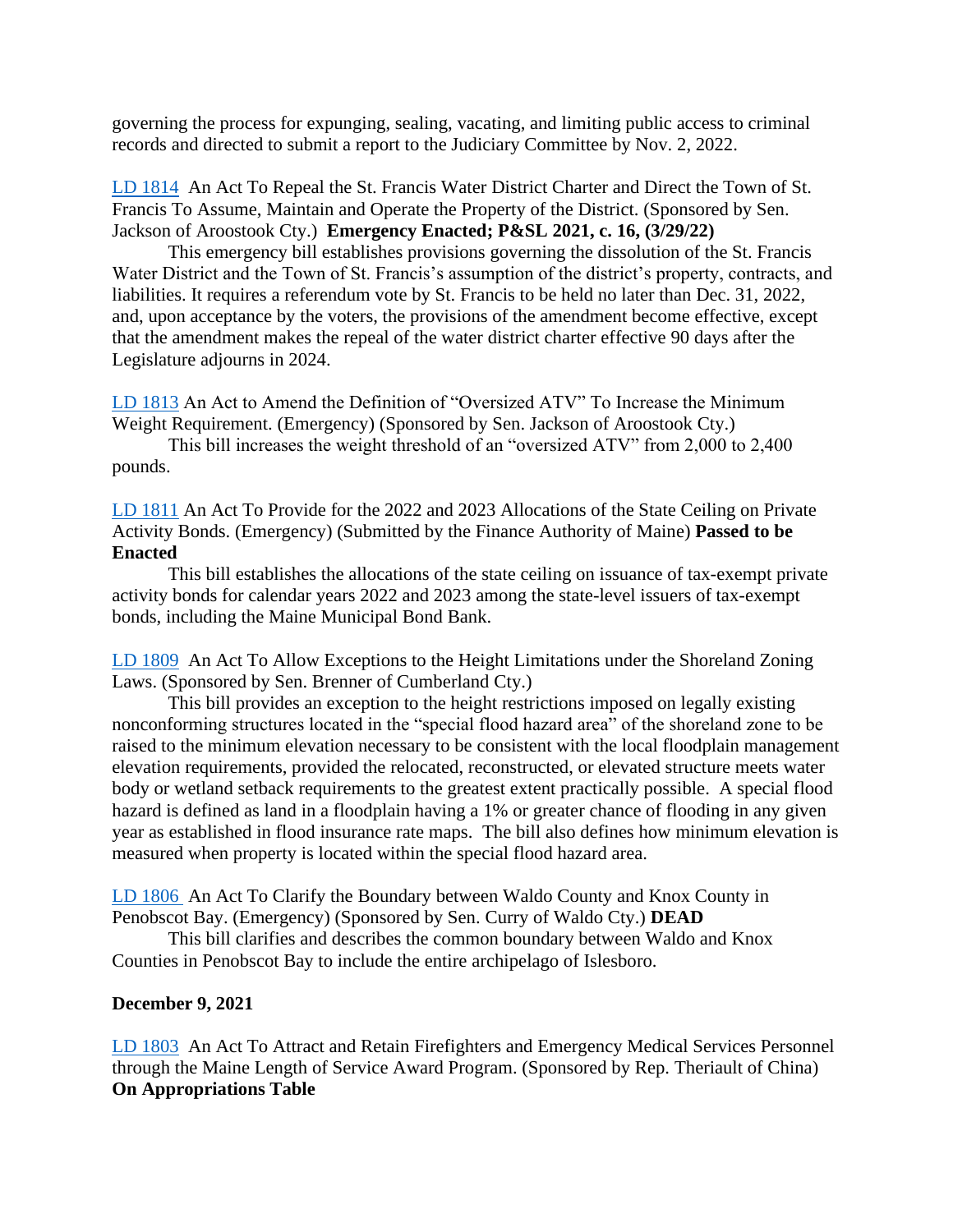This bill allocates \$2.5 million in FY 23 to the Maine Length of Service Award Program to provide awards to eligible volunteer firefighters and EMS providers.

[LD 1802](http://www.mainelegislature.org/legis/bills/getPDF.asp?paper=HP1343&item=1&snum=130) An Act To Amend the Requirements of the Reorganization Plan for the Formation for Regional School Units. (Sponsored by Rep. Stearns of Guilford)

This bill modifies the process for establishing a regional school unit (RSU) to: (1) except units that benefit from a different grade level configuration in the RSU; and (2) allow for the provision of comprehensive programming via school choice, by a contract with another school administrative unit or by some other means.

[LD 1801](http://www.mainelegislature.org/legis/bills/getPDF.asp?paper=HP1342&item=1&snum=130) An Act To Modify Exemptions for Certain Storm Water Discharges to Class AA and SA Waters. (Emergency) (Sponsored by Rep. Zeigler of Montville) **Passed to be Enacted**

This bill amends the law governing exemptions for storm water discharges to Class AA and Class SA waters and provides that certain segments of waters classified along the tributaries of the Narraguagus River; the main stem of the St. George River; main stem and tributaries of the Aroostook River; and tidal waters of Somes Sounds are not designated as outstanding national resources.

[LD 1799](http://www.mainelegislature.org/legis/bills/getPDF.asp?paper=HP1340&item=1&snum=130) An Act To Require Law Enforcement Agencies To Retain Serial Numbers of Stolen Firearms. (Sponsored by Rep. Mason of Lisbon) **DEAD**

This bill requires a law enforcement agency to maintain a record of the serial number of a stolen firearm if the owner provides the number and until the firearm is recovered or destroyed.

[LD 1797](http://www.mainelegislature.org/legis/bills/getPDF.asp?paper=HP1338&item=1&snum=130) An Act To Amend the Laws Governing the Maine Length of Service Award Program. (Sponsored by Rep. Theriault of China)

This bill increases the membership of the Maine Length of Service Award Program Board of Trustees to included two members who are licensed EMS providers and establishes in law the process for calculating service credit for firefighters and EMS providers.

[LD 1795](http://www.mainelegislature.org/legis/bills/getPDF.asp?paper=HP1336&item=1&snum=130) An Act To Update Statutory References to Building Code Standards for Public Improvements. (Sponsored by Rep. Bryant of Windham) **Passed to be Enacted**

This bill: (1) eliminates in state statutes references to building codes that are no longer in effect or have been superseded by the Maine Uniform Building and Energy Code (MUBEC); (2) applies the current MUBEC ventilation standards to buildings occupied by state employees; and (3) updates references to the MUBEC from the Department of Economic and Community Development to the Department of Public Safety.

[LD 1789](http://www.mainelegislature.org/legis/bills/getPDF.asp?paper=SP0627&item=1&snum=130) An Act To Modernize Funding of Publicly Funded Tuition Students Attending Career and Technical Education Programs. (Emergency) (Sponsored by Sen. Maxmin of Lincoln Cty.) **DEAD**

Under current law, a school that receives publicly funded tuition students who are enrolled in regular school day career and technical education programs may charge a tuition rate of only up to two-thirds of the maximum tuition rate. This bill removes this limitation and directs each school approved for tuition purposes to enter into an agreement for the purpose of determining that school's per-pupil contribution toward the costs of the career and technical education center serving that school.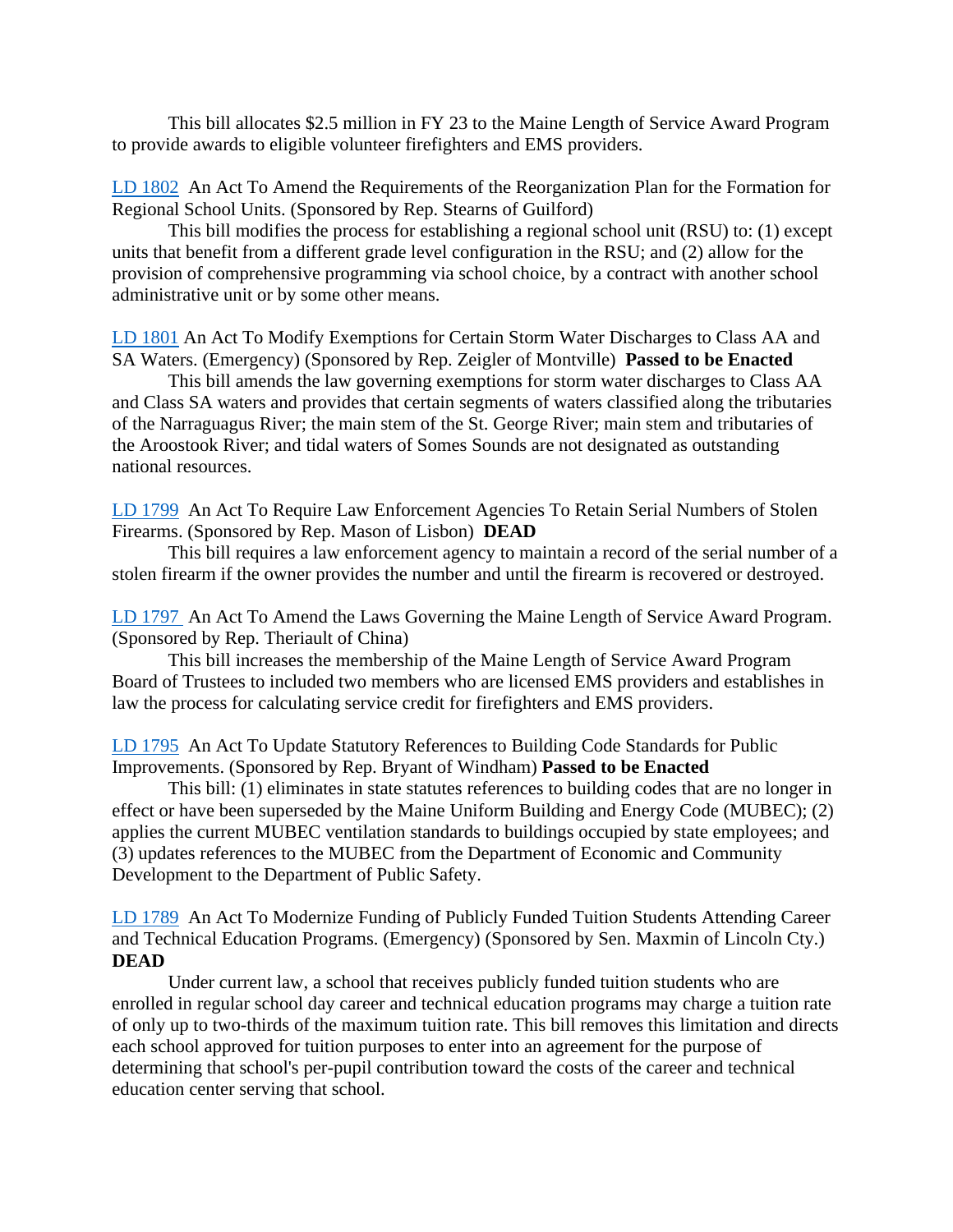[LD 1788](http://www.mainelegislature.org/legis/bills/getPDF.asp?paper=SP0626&item=1&snum=130) Resolve, To Rename Bridges in the Town of Milo for Veterans Who Died during the Vietnam War. (Sponsored by Sen. Davis of Piscataquis Cty.) **Finally Passed; Resolves 2021, cl 127**

This resolve directs the Department of Transportation to name bridges located in Milo spanning the: (1) Pleasant River as the James Ellison Memorial Bridge; (2) Piscataquis River as the Wayne Sangillo Memorial Bridge; and (3) Sebec River as the Henry "Butch" Heal Memorial Bridge.

[LD 1786](http://www.mainelegislature.org/legis/bills/getPDF.asp?paper=SP0624&item=1&snum=130) An Act To Maintain Consistency among Maine's Nondiscrimination Statutes. (Sponsored by Sen. Carney of Cumberland Cty.)

This bill makes the non-discrimination provisions throughout statutes consistent to prohibit discrimination based on actual or perceived race, color, sex, sexual orientation, gender identity, physical or mental disability, religion, ancestry or national origin, age or familial status, which includes cable system operators.

[LD 1785](http://www.mainelegislature.org/legis/bills/getPDF.asp?paper=SP0623&item=1&snum=130) An Act To Address Staffing Shortages in Critical Public Safety Jobs through Economic Incentives. (Sponsored by Sen. Baldacci of Penobscot)

This bill provides a one-time allocation of \$10 million divided equally between a student loan forgiveness program and a no-interest home mortgage program for local and county law enforcement officers, firefighters, EMS providers, dispatch and public health workers.

[LD 1784](http://www.mainelegislature.org/legis/bills/getPDF.asp?paper=SP0622&item=1&snum=130) An Act To Ensure Legislative Review of Rules for Maine's Medical Use of Marijuana Act. (Emergency) (Sponsored by Sen. Maxmin of Lincoln Cty.)

 Notwithstanding laws to the contrary, this bill provides that major substantive rules provisionally adopted by the Office of Marijuana Policy to regulate the Maine Medical Use of Marijuana Act and submitted for legislative review may not be finally adopted by the office unless legislation authorizing final adoption of the rule is enacted.

### **December 2, 2021**

[LD 1779](http://www.mainelegislature.org/legis/bills/getPDF.asp?paper=HP1330&item=1&snum=130) An Act To Protect Election Integrity by Regulating Possession of Ballots and Voting Machines and Devices (Sponsored by Rep. Pierce of Falmouth)

This bill requires the municipal clerk to retain possession, custody and control over the sealed containers of ballots unless the law expressly authorizes the containers to be transferred and secured by another entity. The bill also requires those persons entitled to obtain original ballots for inspection to keep those ballots in their sole custody in a secure location, with any inspection subject to oversight by an appropriate public official. The bill also prohibits the municipal clerk from transferring possession, custody or control over a voting machine or device to any person except as authorized by the Secretary of State.

[LD 1777](http://www.mainelegislature.org/legis/bills/getPDF.asp?paper=HP1328&item=1&snum=130) An Act To Amend the Laws Regarding Education Service Centers (Sponsored by Rep. Martin of Eagle Lake) **DEAD**

This bill establishes a process for a school administrative unit to withdraw from an education service center. The process directs the withdrawing member to provide other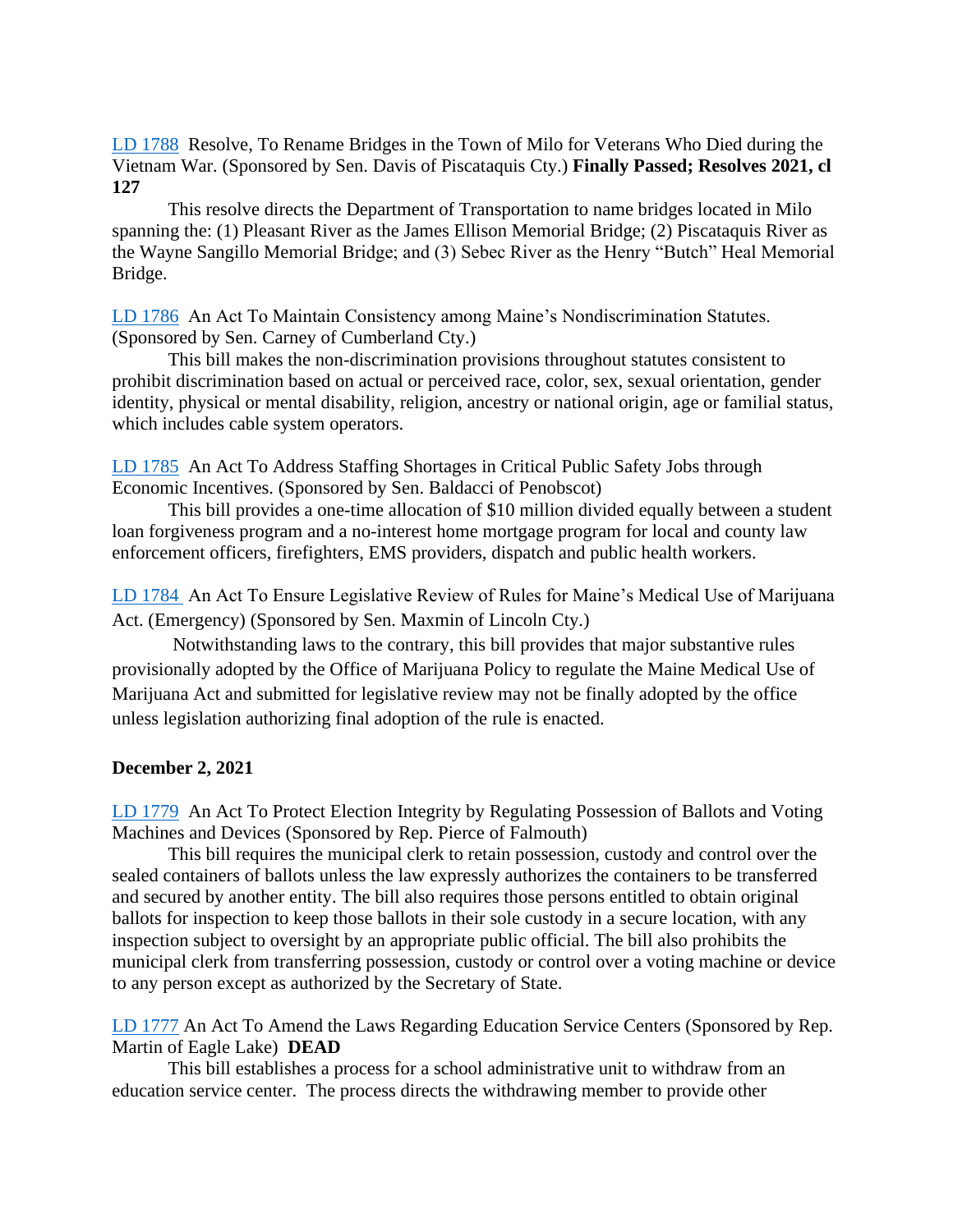participants written notice of the intent to withdraw not less than one year of the date of withdrawal and requires the impacted parties to enter into a withdrawal agreement to be approved by the members of the impacted school boards. If the parties are unable to agree on the process, any party may submit an area of disagreement to a neutral arbitrator selected by the parties for a binding decision.

[LD 1775](http://www.mainelegislature.org/legis/bills/getPDF.asp?paper=HP1326&item=1&snum=130) Resolve, Regarding MaineCare Funding for Maine Schools (Sponsored by Rep. Brennan of Portland)

This resolve directs the Department of Education to develop a comprehensive system to support school districts seeking reimbursement for MaineCare-eligible services and submit its report to the Education and Cultural Affairs Committee by Nov. 2, 2022.

[LD 1772](http://www.mainelegislature.org/legis/bills/getPDF.asp?paper=HP1323&item=1&snum=130) An Act To Amend the Remote Meeting Laws in Maine's Freedom of Access Act (Sponsored by Rep. Harnett of Gardiner)

This bill amends the remote meeting law to provide municipalities greater flexibility in determining when it is appropriate for the public body to meet via remote or hybrid means. The bill also provides that a policy adopted by a council or board applies to all boards or committees within the jurisdiction of the public body.

[LD 1766](http://www.mainelegislature.org/legis/bills/getPDF.asp?paper=HP1317&item=1&snum=130) An Act To Remove Watson's Bridge in the Town of Littleton from the List of Historic Bridges for Which the State Is Responsible for Maintenance and Rehabilitation (Sponsored by Rep. Martin of Sinclair) **Enacted; PL 2021, c. 494**

This bill removes Watson's Bridge in Littleton from the list of historic bridges the state is currently responsible to repair and maintain.

[LD 1762](http://www.mainelegislature.org/legis/bills/getPDF.asp?paper=HP1313&item=1&snum=130) An Act To Amend the Law Regarding Expiration of Disability Plates and Placards and Fees for Recycler Licenses (Sponsored by Rep. Evans of Dover-Foxcroft) **Passed to be Enacted**

Under existing law, a disability plate or placard expires on the date of the expiration of the person's drivers license or nondriver identification card. This bill establishes that a disability plate or placarded may be renewed for a period not to exceed six years and authorizes the Secretary of State to adopt the rules necessary to implement the change.

[LD 1760](http://www.mainelegislature.org/legis/bills/getPDF.asp?paper=HP1311&item=1&snum=130) An Act To Amend the Charter of the Boothbay Harbor Sewer District To Set the Terms of Its Trustees at 3 Years (Sponsored by Rep. Stover of Boothbay) **Enacted; P & SL 2021, c. 13**

Retroactive to Nov. 5, 2019, this bill sets at three years the term of office for the trustees of the Boothbay Harbor Sewer District.

[LD 1757](http://www.mainelegislature.org/legis/bills/getPDF.asp?paper=HP1308&item=1&snum=130) An Act To Make Technical Changes to Maine Tax Laws (Sponsored by Rep. Terry of Gorham)

In part, this bill amends the property tax statutes by authorizing Maine Revenue Services to hold assessor certification exams two rather than four times each year, as currently required. The bill also clarifies the amount of property tax that must be paid when a property owner has appealed a denial of abatement as the greater of: (1) the amount of taxes paid in the previous tax year, provided the amount does not exceed the taxes due in the current year or (2) the amount of taxes in the current tax year that is not in dispute.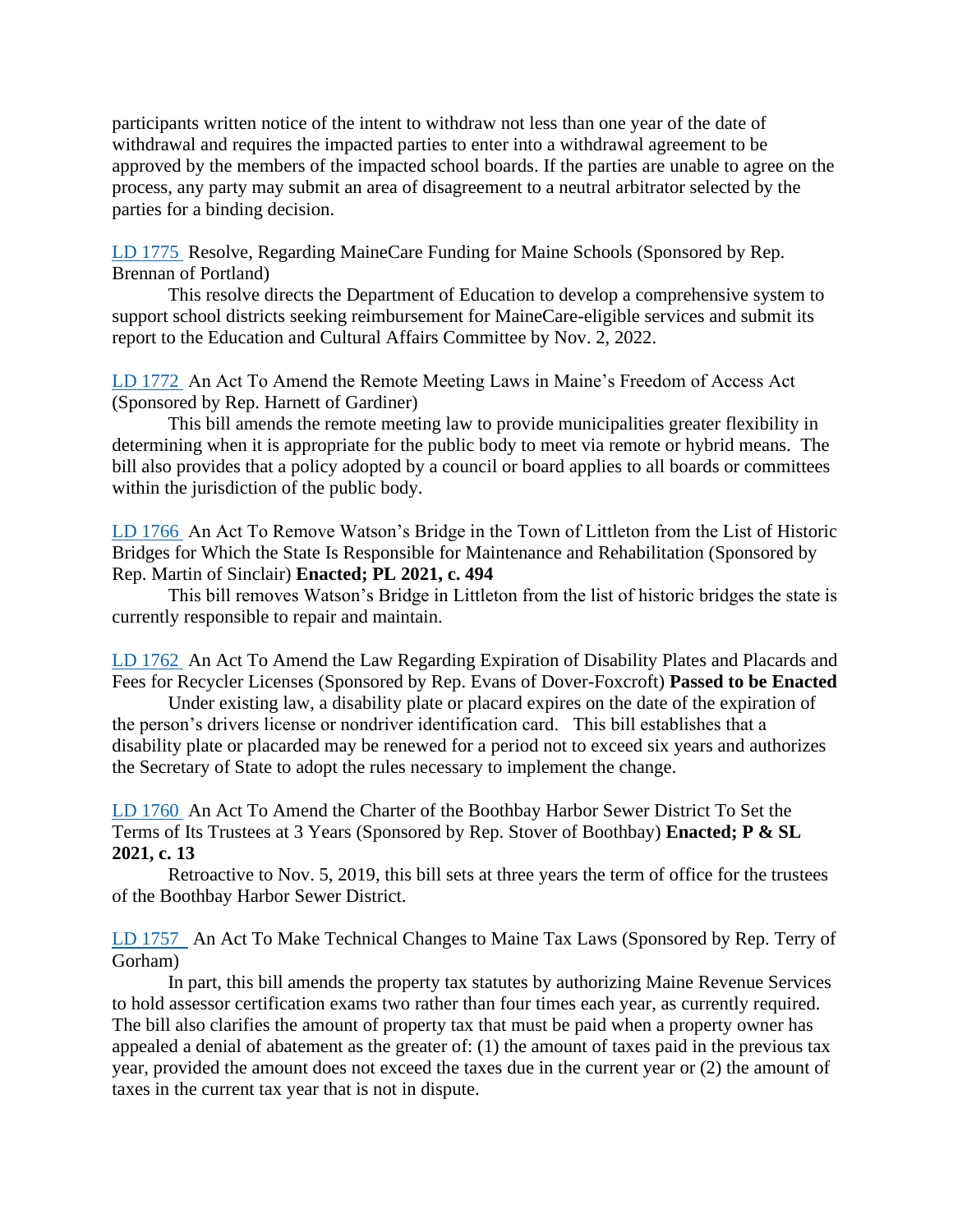[LD 1753](http://www.mainelegislature.org/legis/bills/getPDF.asp?paper=SP0613&item=1&snum=130) An Act Regarding the Retirement of Law Enforcement Officers under the Participating Local District Retirement Program (Sponsored by Sen. Davis of Piscataquis Cty.) **DEAD**

This bill amends the terms for special plans under the Participating Local District Retirement Program to enable law enforcement officers to retire after 25 years of service, regardless of age. Under the current program, access to retirement benefits is available to officers who have not only served for 25 years but are at least 55 years of age.

[LD 1749](http://www.mainelegislature.org/legis/bills/getPDF.asp?paper=SP0607&item=1&snum=130) An Act To Change the Requirements for the Sales of Used Catalytic Converters (Sponsored by Sen. Dill of Penobscot Cty.) **DEAD**

In the process of purchasing catalytic converters, this bill requires an owner or operator of a junkyard or automobile recycling business to collect and retain information regarding the date of purchase, seller's name and address and vehicle identification number from which the converter was removed. Upon the request of a law enforcement officer or prosecuting attorney, owners and operators are also required to promptly make the information available for inspection. A violation of the requirement to collect and share the information, as well as the falsification of the information required of the seller is a Class E crime.

#### **Bills carried over from the 2021 legislative session**

[LD 1728](http://www.mainelegislature.org/legis/bills/getPDF.asp?paper=SP0573&item=1&snum=130) An Act To Provide Assistance to Law Enforcement Officers To Allow Them To Protect the Residents of the State. (Sponsored by Sen. Timberlake of Androscoggin Cty.) **DEAD**

 This concept draft bill proposes to enhance behavioral health services and assist law enforcement officers to better protect the residents of this State.

[LD 1722](http://www.mainelegislature.org/legis/bills/getPDF.asp?paper=HP1277&item=1&snum=130) An Act To Ensure Access to All Paths to Recovery for Persons Affected by Opioids Using Money Obtained through Litigation against Opioid Manufacturers. (Emergency) (Sponsored by Rep. Warren of Hallowell)

This bill directs all funds awarded through opioid litigation and settlements to the Opioid and Substance Use Abatement Fund administered by the Attorney General for the purpose of remediating and addressing the substance use crisis in Maine through prevention, intervention, treatment and recovery. The bill also establishes the Maine Opioid and Substance Use Abatement Advisory Commission to review opioid and substance use related information and determine how Opioid and Substance Use Abatement Fund funds are to be spent to carry out the purposes of the fund. The 15-member board includes a representative from law enforcement.

[LD 1698](http://www.mainelegislature.org/legis/bills/getPDF.asp?paper=SP0553&item=1&snum=130) An Act To Authorize a General Fund Bond Issue To Create a Public-Private Partnership To Create Biomass Energy Facilities in Aroostook County and To Connect Aroostook County to ISO New England. (Sponsored by Sen. Jackson of Aroostook Cty.)

This bond bill issues \$30 million to create a public-private partnership to create biomass energy facilities in Aroostook County and to connect Aroostook County to ISO New England.

[LD 1696](http://www.mainelegislature.org/legis/bills/getPDF.asp?paper=SP0551&item=1&snum=130) An Act To Clarify and Recodify Maine's Protection from Abuse Statutes. (Sponsored by Sen. Bailey of York Cty.)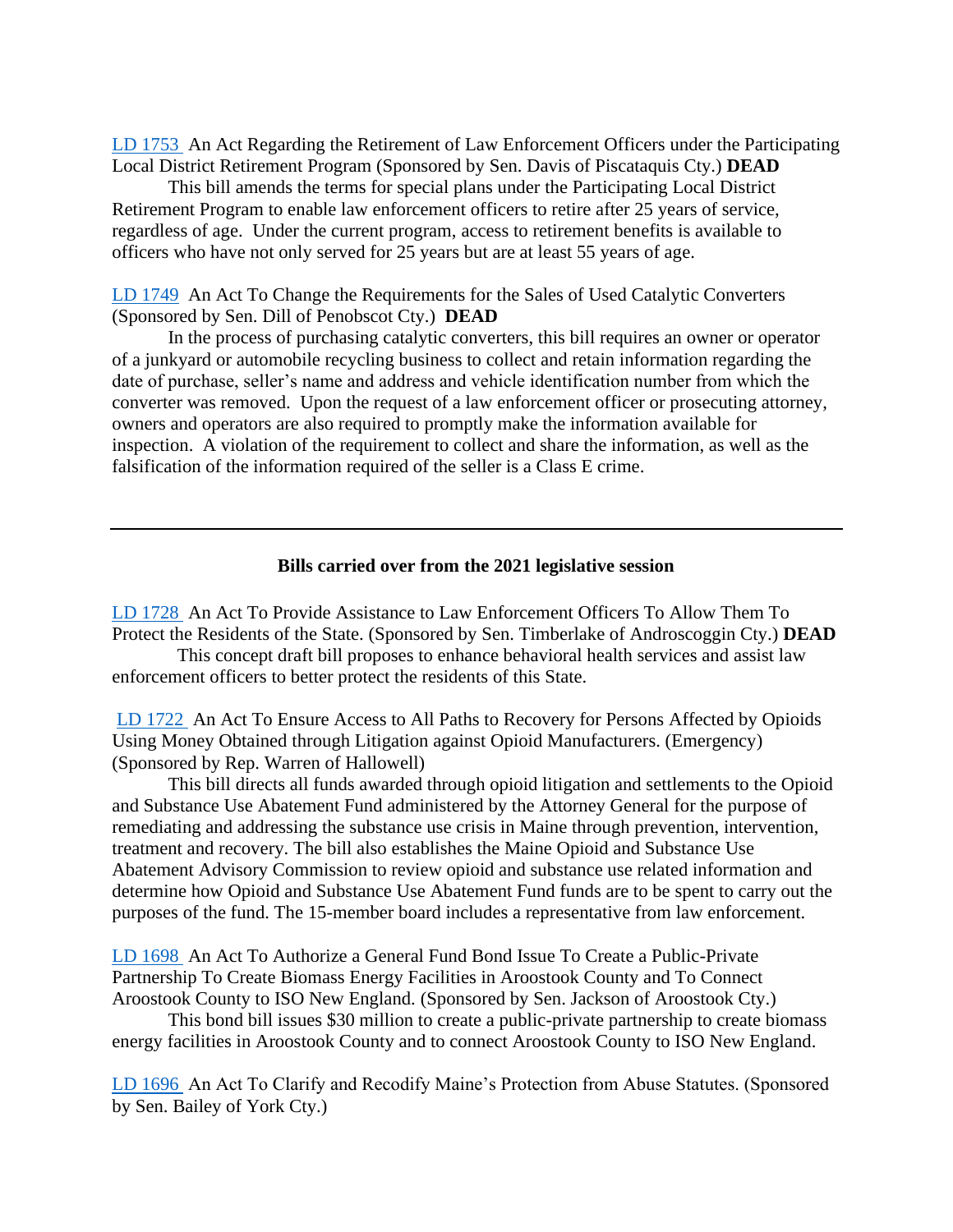This bill makes comprehensive changes to language around protection from abuse statutes locating them within the same section of law and attempting to make them more accessible for individuals representing themselves in court. Additionally, it includes new case law established rulings in the existing statute.

[LD 1694](http://www.mainelegislature.org/legis/bills/getPDF.asp?paper=HP1259&item=1&snum=130) An Act To Create the Maine Redevelopment Land Bank Authority. (Sponsored by Rep. Sachs of Freeport)

This bill establishes the Community Redevelopment Land Bank Authority to coordinate the acquisition of blighted, abandoned and environmentally hazardous or functionally obsolete property for redevelopment, including property identified as historic but not including real property owned by a federally recognized Indian tribe, unimproved land or an active or former military facility. The bill establishes a fund to support the purpose of the authority, which includes as a source of revenue a fee on the disposal of construction and demolition debris. The bill also authorizes the creation of municipal redevelopment authorities to work with the Community Redevelopment Land Bank Authority for the purpose of transferring property and coordinating redevelopment. The Community Redevelopment Land Bank Authority is required to establish a Development Ready Community Planning Committee for the purposes of establishing statewide community redevelopment guidelines.

[LD 1693](http://www.mainelegislature.org/legis/bills/getPDF.asp?paper=HP1258&item=1&snum=130) An Act To Advance Health Equity, Improve the Well-being of All Maine People and Create a Health Trust. (Sponsored by Rep. Talbot Ross of Portland)

This bill, in part, establishes the Trust for a Healthy Maine to receive money paid to the state pursuant to the tobacco settlement and from other sources and to distribute that money to state agencies or designated agents to fund tobacco use prevention and control, ensure adequate resources for other disease prevention efforts, promote public health, plan and deliver public health and prevention programs and services, support accreditation of the Department of Health and Human Services, Maine Center for Disease Control and Prevention and support public health workforce development. The trust is governed by a 15-member board of trustees composed of the Director of the Maine Center for Disease Control and Prevention and members appointed by the Governor.

[LD 1691](http://www.mainelegislature.org/legis/bills/getPDF.asp?paper=SP0547&item=1&snum=130) An Act To Require Licensing for Certain Mechanical Trades. (Sponsored by Sen. Jackson of Aroostook Cty.) **DEAD**

This bill requires licensure of persons who perform sheet metal work, refrigeration and air conditioning system installation and repair, pipefitting, mechanical insulating and fire protection sprinkler system installation, repair and testing and "grandfathers" persons who have completed apprentice programs in or have been compensated for a minimum of 2,000 hours in these businesses. The bill also creates the 11-member Mechanical Trades Board, directed to, in part, investigate violations of the law

LD [1689](http://www.mainelegislature.org/legis/bills/getPDF.asp?paper=SP0545&item=1&snum=130) An Act To Ensure Equity in the Clean Energy Economy by Providing a Limited Tax Exemption for Certain Clean Energy Infrastructure Projects. (Sponsored by Sen. Maxmin of Lincoln Cty.) **DEAD**

This bill allows a person who purchases machinery or equipment for direct use in the development and construction of a clean energy product a refund or exemption from 75% of the sales tax due on that machinery or equipment. "Clean energy project" is defined as the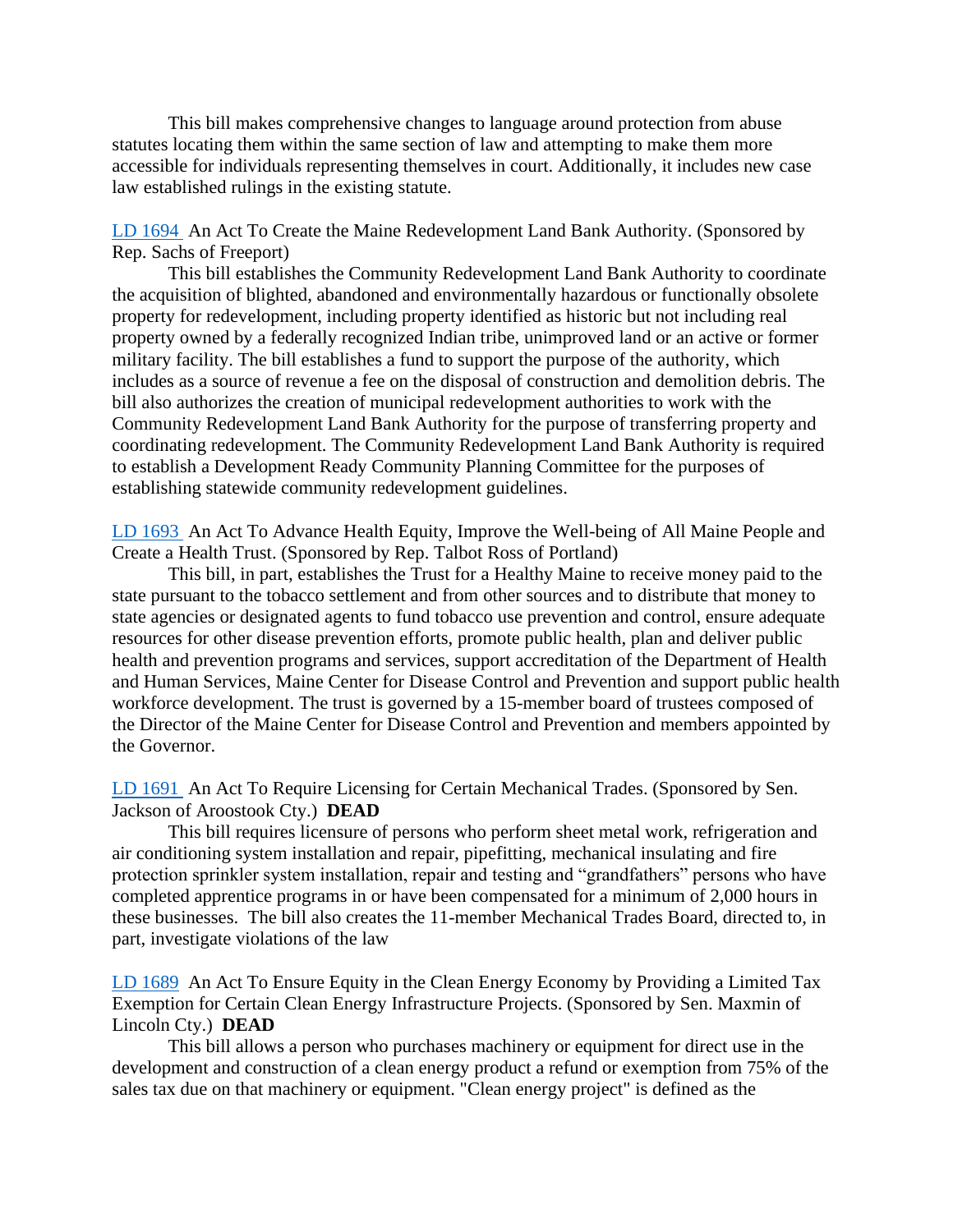development and construction of infrastructure for the generation, storage, transformation or transmission of electricity generated using fuel cells, wind, solar cells, biomass, tides or waves, geothermal resources or technology that converts otherwise lost energy from exhaust. A person may obtain a refund or exemption by demonstrating to the Department of Labor that project results in a meaningful economic impact on an overburdened community; supports local manufacturing; and is developed under a community benefits agreement or project labor agreement. Finally, this bill requires the Governor's Office of Policy Innovation and the Future to develop a detailed supply chain manufacturing assessment of how the state can support existing manufacturing and attract additional manufacturing associated with renewable energy industries, including, but not limited to, heat pumps and solar, offshore wind, hydrogen and tidal power.

[LD 1673](http://www.mainelegislature.org/legis/bills/getPDF.asp?paper=HP1244&item=1&snum=130) An act To Create a Comprehensive Permit Process for the Construction of Affordable Housing. (Sponsored by Rep. Talbot Ross of Portland)

This bill establishes a comprehensive permit process to streamline the building construction permitting system and promote the creation of additional affordable housing applications which are reviewed and decided by the local board of appeals, rather than the planning board. The bill also establishes a five member Affordable Housing Committee, which includes three members with substantive experience in affordable housing and two members with expertise in municipal government to decide appeals of comprehensive low-income or moderate-income housing applications that are denied at the local level.

[LD 1665](http://www.mainelegislature.org/legis/bills/getPDF.asp?paper=HP1236&item=1&snum=130) An Act To Amend An Act To Implement the Maine Indian Claims Settlement Concerning Land Acquisition and Criminal Jurisdiction. (Sponsored by Rep. Babbidge of Kennebunk) **DEAD**

This bill extends the opportunity for tribal land acquisition to Dec. 31, 2040 for both the Passamaquoddy Tribe and the Penobscot Nation to add to their respective trust lands under the Maine Implementing Act. It provides that for the purposes of meeting the initial threshold of 150,000 acres, additional lands within the designated area for land acquisition that are contiguous to existing tribal lands may be purchased and certified by the United States Secretary of the Interior by Jan. 31, 2030, for the benefit of the Passamaquoddy Tribe or Penobscot Nation. This bill also amends state law to recognize tribal court jurisdiction, concurrent with the state courts, over offenses committed on tribal lands by Indian defendants against non-Indian victims, subject to the maximum penalty provisions and due process requirements of the federal Tribal Law and Order Act of 2010.

[LD 1658](http://www.mainelegislature.org/legis/bills/getPDF.asp?paper=HP1229&item=1&snum=130) An Act To Increase Campaign Finance Transparency and Accountability in Municipal Elections. (Sponsored by Rep. Lookner of Portland)

This bill requires a candidate or a political action committee seeking to influence the election of a candidate for municipal office of a town or city with a population of 50,000 or more to submit registrations and campaign finance reports with the Commission on Governmental Ethics and Election Practices instead of with the municipal clerk, and it requires a town or city with a population of less than 50,000 to post campaign finance reports on the municipality's publicly accessible website within 24 hours after the deadline for filing campaign finance reports. This bill also makes the commission responsible for oversight of the filing of registrations and campaign finance reports relating to municipal referenda campaigns in a town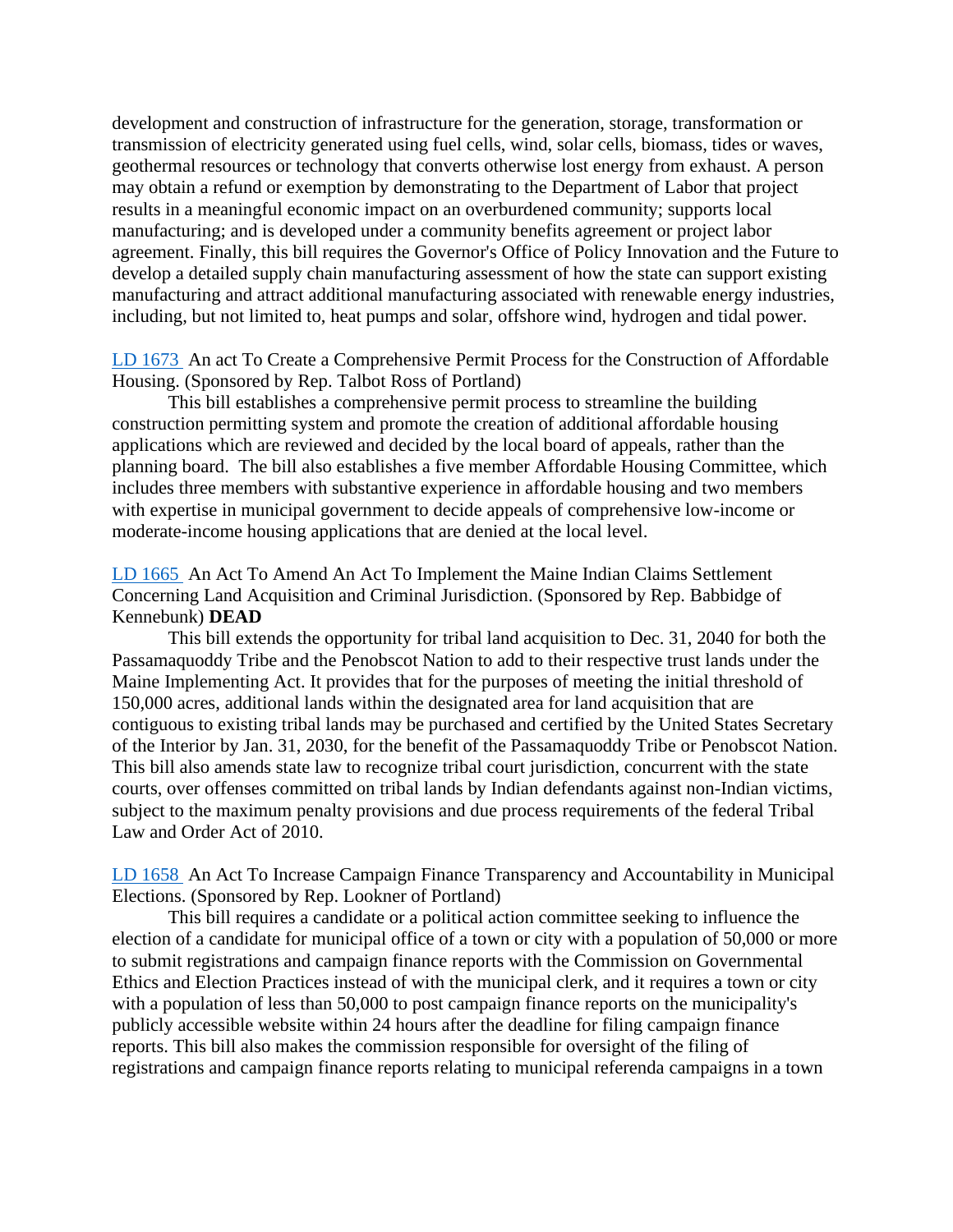or city with a population of 50,000 or more. The bill also makes it a requirement for the municipal clerk to refer a potential violation to the commission.

## [LD 1656](http://www.mainelegislature.org/legis/bills/getPDF.asp?paper=HP1227&item=1&snum=130) An Act To Promote Energy-efficient Affordable Housing. (Sponsored by Rep. Millett of Cape Elizabeth) **Carried over on the Appropriations Table**

This bill provides funds in the amount of \$100 million to be used by the Maine State Housing Authority to provide energy-efficient affordable housing.

[LD 1654](http://www.mainelegislature.org/legis/bills/getPDF.asp?paper=HP1225&item=1&snum=130) An Act To Stabilize State Funding for County Corrections. (Emergency) (Sponsored by Rep. Warren of Hallowell)

This bill stabilizes the state funding of county jails by establishing funding levels calculated with reference to either the total jail operating costs or \$50 per day per state sanctioned prisoner, whichever is greater. The bill requires that at least 25% of state funding be used for community corrections. The bill requires standardized reporting by the jails regarding jail revenues, expenses and populations. The bill establishes the County Corrections Professional Standards Council to adopt rules to determine the makeup of required programs and services, for required reporting and for standards and penalties for failure to report as required by rule. The bill provides a mechanism for adjusting the base tax assessment for correctional services for each county. The bill provides rule-making requirements for the coordination of inmate transportation, substance use disorder treatment, medication-assisted treatment and recovery services, mental health treatment and community programs and services, including but not limited to pretrial or conditional release, alternative sentencing or housing programs and electronic monitoring. The bill requires annual reporting to the committee of the Legislature having jurisdiction over criminal justice and public safety matters by the Maine County Commissioners' Association and the Maine Sheriffs' Association regarding the operation of the county jails.

[LD 1647](http://www.mainelegislature.org/legis/bills/getPDF.asp?paper=SP0532&item=1&snum=130) An Act To Authorize a General Fund Bond Issue To Provide Funds for Infrastructure Projects across the State and To Direct the Department of Environmental Protection To Establish a State Infrastructure Adaptation Fund and Predevelopment Assistance Program. (Sponsored by Sen. Breen of Cumberland Cty.)

This bond bill issues \$100 million to establish a state infrastructure adaptation fund and predevelopment assistance program, designed to leverage federal recovery support in the short term and to address significant and ongoing infrastructure adaptation needs in the long term. The bill directs the Department of Environmental Protection to establish a state infrastructure adaptation fund and predevelopment assistance program in 2022.

[LD 1639](http://www.mainelegislature.org/legis/bills/getPDF.asp?paper=SP0523&item=1&snum=130) An Act To Protect the Health and Welfare of Maine Communities and Reduce Harmful Solid Waste. (Sponsored by Rep. Carney of Cumberland Cty.)

This bill amends the definition of "waste generated within the State" to limit the amount of the residue that may be disposed of by an incineration, recycling and processing facility at a solid waste landfill in the state to the weight of the solid waste initially generated in the state by that facility during its annual reporting period. The bill eliminates the provisions of the law regarding recycling and source reduction requirements for solid waste processing facilities that were in operation during calendar year 2018 and that accept exclusively construction and demolition debris.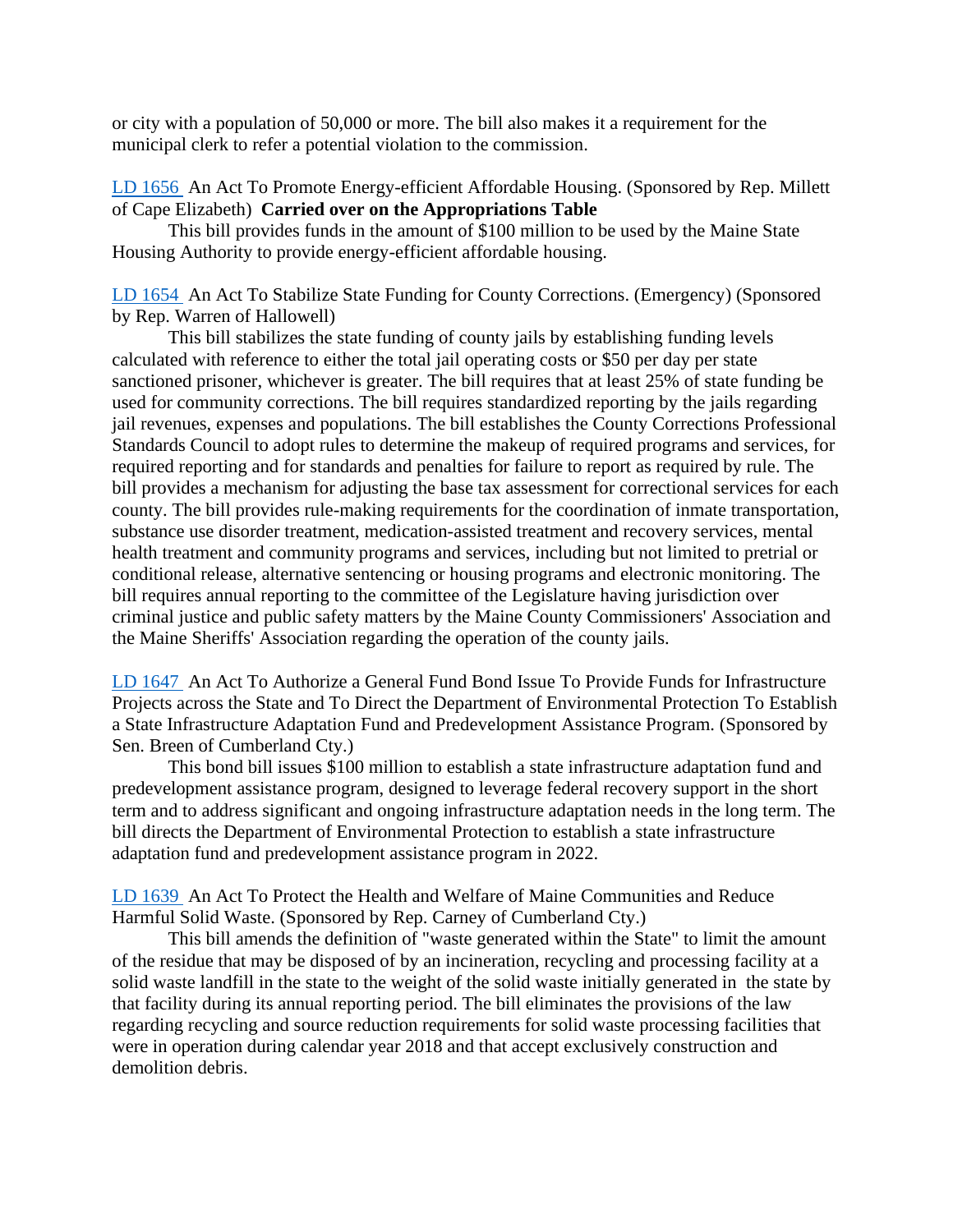[LD 1638](http://www.mainelegislature.org/legis/bills/getPDF.asp?paper=SP0522&item=1&snum=130) An Act To Help Seniors and Certain Persons with Disabilities Remain in Their Homes by Providing for the Deferral of Property Taxes. (Sponsored by Sen. Bailey of York Cty.) **Carried over on the Appropriations Table**

This bill reinstates the state's property tax deferral program and modifies the program to include households with at least one individual who is 65 years of age or older or who is unable to continue employment due to disability and to surviving spouses who are unable to continue employment due to disability and provides that income must be less than \$40,000. The bill adds a maximum liquid asset standard for eligibility of property owners and provides that property may not be subject to deferral under both the state and a municipal deferral program. The bill requires transfers from the Property Tax Relief Fund for Maine Residents in case there are not sufficient funds to pay for the property tax deferral program and in the event that there are not sufficient funds in the Property Tax Relief Fund for Maine Residents, the bill requires that additional transfers be made from the Housing Opportunities for Maine Fund to cover the shortfall. This bill requires repayment of those transfers, with interest, first to the Housing Opportunities Maine Fund and then to the Property Tax Relief Fund when there are sufficient funds available for those reimbursements.

[LD 1637](http://www.mainelegislature.org/legis/bills/getPDF.asp?paper=SP0521&item=1&snum=130) An Act To Authorize a General Fund Bond Issue To Provide Funds for Maine To Meet the State's Carbon Reduction Goals by Supporting the Use of Biofuels. (Sponsored by Sen. Jackson of Aroostook Cty.)

This bond bill issues \$40 million for investment in infrastructure supporting Maine's forestry and natural resource industries through commercial development of environmentally sustainable and low carbon intensity fuels manufactured from wood and other cellulosic waste within this state.

[LD 1634](http://www.mainelegislature.org/legis/bills/getPDF.asp?paper=HP1218&item=1&snum=130) An Act To Create the Maine Generation Authority. (Sponsored by Rep. Grohoski of Ellsworth)

This bill establishes the Maine Generation Authority as a state authority authorized to issue revenue bonds that are backed by Maine electric ratepayers. The purpose of the authority is to finance and own electricity generation projects that generate electricity using renewable fuels that produce zero greenhouse gas emissions and that are located in Maine or, for those located in federal waters in the Gulf of Maine, capable of delivering all electricity generated into Maine in amounts sufficient to meet or offset residential and business energy requirements, and electricity storage systems that can store sufficient quantities of electricity generated by renewable generation projects to enable Maine's electricity grid to meet total in-state demands for electricity at all times. The governance structure, administration, powers, obligations, property rights and bond issuance authority of the authority are modeled on the Maine Turnpike Authority. The amount of authorized bonding is intended to provide sufficient funding to allow the authority to meet the energy and storage targets set forth in the bill. The bill authorizes the authority to undertake the following activities in fulfillment of its purpose: (1) acquire fee simple ownership or easements in or enter long-term leases of real estate within the state or in federal waters in the Gulf of Maine; (2) issue revenue bonds for up to 100% of the costs of a renewable generation project or electricity storage system, including capitalized interest during construction of the project and system and working capital related to the operations and administration of the authority; and (3) enter into contracts with third parties for the construction of renewable generation projects or electricity storage systems, the operations and maintenance of renewable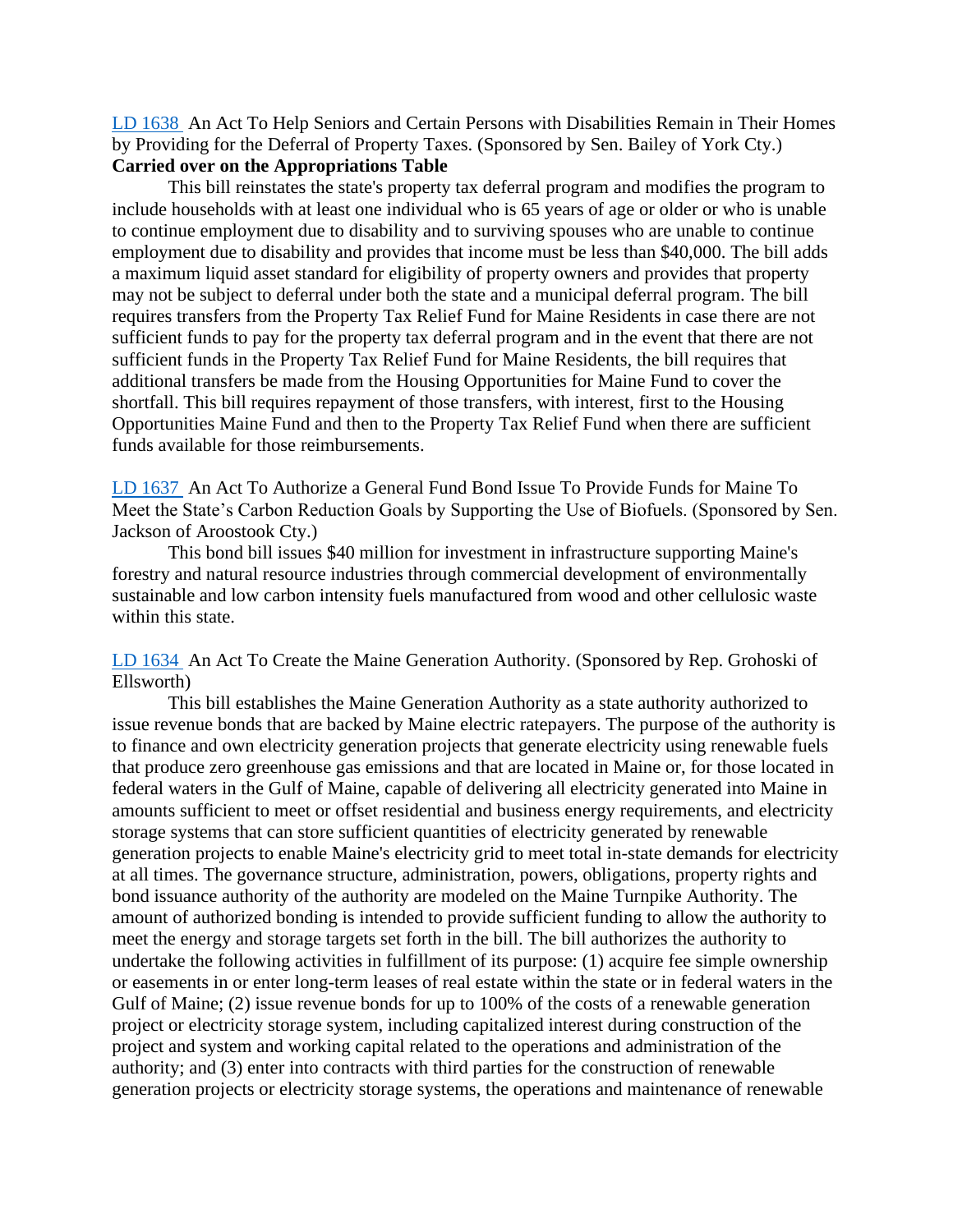generation projects or electricity storage systems owned by the authority and the provision of support services to the authority, including energy planning, energy market sales, energy contract review, accounting, legal and other types of administrative services.

[LD 1626](http://www.mainelegislature.org/legis/bills/getPDF.asp?paper=HP1210&item=1&snum=130) An Act Implementing the Recommendations of the Task Force on Changes to the Maine Indian Claims Settlement Implementing Act. (Sponsored by Rep. Talbot Ross of Portland)

This bill implements the consensus recommendations of the Task Force on Changes to the Maine Indian Claims Settlement Implementing Act. The purpose of the reconsideration and rewriting of the Maine Implementing Act is to establish that the Passamaquoddy Tribe, the Penobscot Nation and the Houlton Band of Maliseet Indians enjoy the rights, privileges, powers, duties and immunities similar to those of other federally recognized Indian tribes within the United States. The full text of the report is available online at http://legislature.maine.gov/maineindian-claims-tf.

[LD 1616](http://www.mainelegislature.org/legis/bills/getPDF.asp?paper=HP1205&item=1&snum=130) An Act To Ensure That Municipalities and Multimunicipal Regions of Every Size and Capacity Have Guidance on Climate Adaptation and Resilience Strategies for Policy, Implementation and Investment Decision Support. (Sponsored by Rep. Blume of York)

This concept draft bill proposes to implement the recommendations of the Community Resilience Planning, Public Health, and Emergency Management Working Group of the Maine Climate Council, which provides municipalities and multi-municipal regions with guidance on climate adaptation and resilience strategies for policy, implementation and investment decision support. The bill seeks to: (1) require municipalities to incorporate climate vulnerability and resilience plans into their comprehensive plans or make separate climate vulnerability and resilience plans, to be updated at least every five years; (2) require the Governor's Office of Policy Innovation and the Future to develop a guidance document to assist municipalities in their review to ensure that each element of a comprehensive plan or climate vulnerability and resilience plan considers climate adaptation and resilience planning when appropriate; (3) amend the laws governing planning and land use regulation to include the goal of planning for climate change adaptation and resilience; and (4) strengthen the ability of regional planning organizations to provide tools to municipalities and multi-municipal regions to develop climate adaptation and resilience strategies.

[LD 1610](http://www.mainelegislature.org/legis/bills/getPDF.asp?paper=HP1199&item=1&snum=130) An Act To Promote Equity in Policy Making by Enhancing the State's Ability To Collect, Analyze and Apply Data. (Sponsored by Rep. Talbot Ross of Portland)

This concept draft bill would improve the state's ability to collect, centralize and use data to improve equity in state policy making.

[LD 1604](http://www.mainelegislature.org/legis/bills/getPDF.asp?paper=HP1193&item=1&snum=130) An Act to Reclassify Certain Offenses under the Inland Fisheries and Wildlife Laws and Motor Vehicle Laws and Increase the Efficiency of the Criminal Justice System. (Sponsored by Rep. Warren of Hallowell)

In part, this bill: (1) reduces from Class E crimes to civil violations the following infractions: (A) failure to register a vehicle or having a registration that has been expired for 150 days or more; (B) operating a motor vehicle on a public way or parking area without being licensed or in violation of a condition or restriction on the license; (C) failure to obtain a license after establishing residency for more than 90 days; (D) operating a vehicle not included in the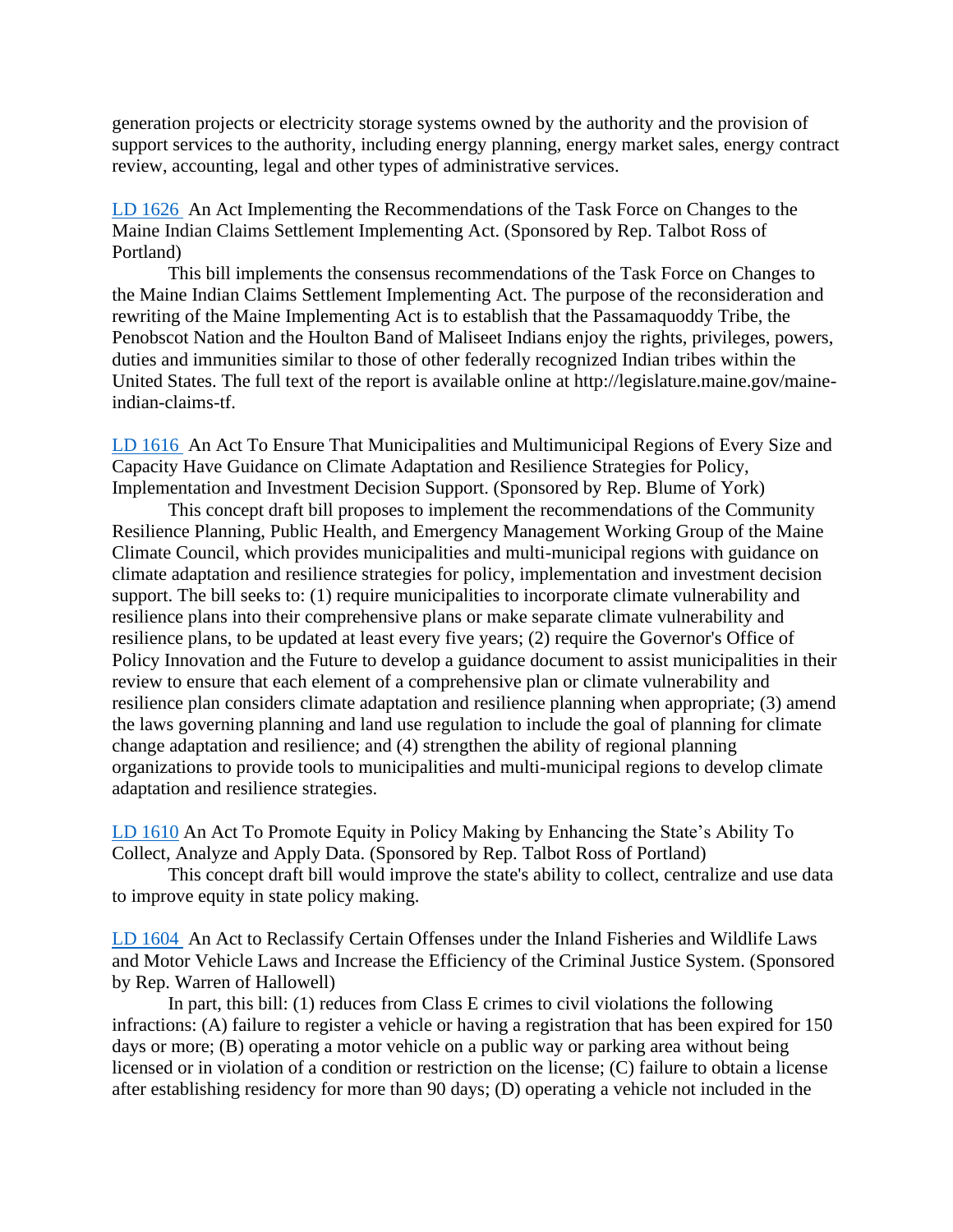class of the person's license; (E) with regard to suspension of a license or registration, failure of the person to surrender to the Secretary of State every license, registration certificate and registration plate; (F) with regard to a motor vehicle that is abandoned, removal of the vehicle or any part or accessory thereof without written consent; (G) with regard to a motor vehicle illegally abandoned on an island, failure to remove the vehicle within the designated time frame; (H) displaying or possessing a revoked, mutilated, fictitious or fraudulently altered driver's license or identification card; (I) attaching or permitting attachment to a motor vehicle a registration plate assigned to another vehicle or not currently assigned to the vehicle; (J) obscuring identification numbers or letters, the state name, the validation sticker or a mark distinguishing the type of plate attached to the vehicle; and (K) operating or permitting another person to operate a motor vehicle when the registration has been suspended or revoked; (2) reduces from a Class D crime to a civil violation for which a fine of \$225 may be adjudged, operating a motor vehicle without proof of financial responsibility; and (3) changes the definition of "habitual offender" in the laws governing motor vehicles and traffic to exclude a person who accumulates within five years three or more convictions of operating while license suspended or revoked when the suspensions were for failure to pay a fine or a license reinstatement fee or for dishonored checks. The bill also amends the Maine Criminal Code under the provision governing civil violations to explicitly provide that evidence obtained pursuant to an unlawful search and seizure is not admissible in any civil violation proceeding, not just those arising from marijuana possession by a person under 21 years of age or possession of butyl nitrite or isobutyl nitrite, and permits a law enforcement officer who has probable cause to believe that a violation of the law has taken place or is taking place to make application for a search warrant.

[LD 1587](http://www.mainelegislature.org/legis/bills/getPDF.asp?paper=HP1176&item=1&snum=130) An Act To Remove the Municipal Ordinance Exemption for the Development of Nonessential Transmission Lines. (Sponsored by Rep. Landry of Farmington) **DEAD**

This bill clarifies that the construction of a nonessential transmission line by an investor owned electricity transmission and distribution utility from a generation source located outside of the state is not eligible for a whole or partial exemption from a municipal ordinance.

# [LD 1586](http://www.mainelegislature.org/legis/bills/getPDF.asp?paper=HP1175&item=1&snum=130) An Act To Strengthen Statewide Mental Health Peer Support, Crisis Intervention Mobile Response and Crisis Residential Services. (Sponsored by Rep. Warren of Hallowell) **Carried over on the Appropriations Table**

This bill provides funding for mental health services in the state's eight public health districts. These services include peer support, crisis lines, crisis intervention mobile response and crisis stabilization unit services. The bill also provides funding for ancillary services for mobile response services, including necessary travel and telephone conferences with clients. The bill also provides funding for a public education campaign about the availability of mental health services and the means by which members of the public and law enforcement agencies may access those services. The bill also creates a framework whereby the E-9-1-1 system can dispatch using the crisis system in response to a mental health emergency.

## [LD 1582](http://www.mainelegislature.org/legis/bills/getPDF.asp?paper=SP0496&item=1&snum=130) An Act To Enact the Maine Psilocybin Services Act. (Sponsored by Sen. Bailey of York Cty.)

This bill creates the Maine Psilocybin Services Act regulating the use, licensure, possession, manufacture, administration, tracking and testing of various species of mushrooms. The bill provides for state level licensing of four related psilocybin activities including: (1)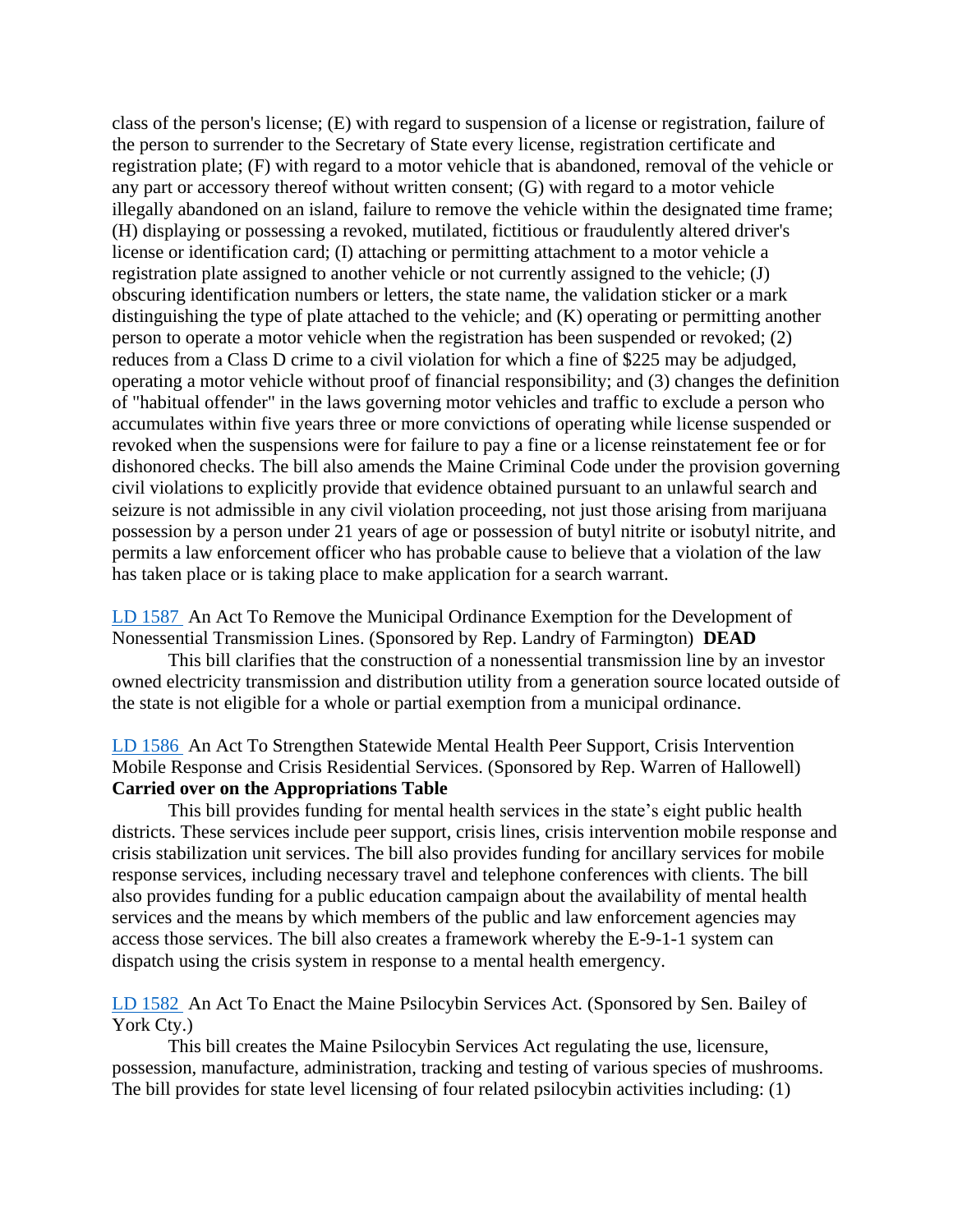service center, where a client participates in a preparation, administration and integration session; (2) service facilitator; (3) manufacturing facility; and (4) testing facility. As part of the state licensing process, the applicant must present a land use compatibility statement from the municipality, demonstrating that the required licensed activity is allowable as a permitted or conditional use on that land. Municipal authority to regulate the industry is limited. While communities may adopt an ordinance that imposes reasonable regulations, municipalities may not require a local license, impose a tax or fee or prohibit more than one service center from operating within municipal boundaries, as long as the distance between centers is greater than 1,000 feet. Reasonable regulations are defined as: (1) conditions on the manner in which products are manufactured; (2) conditions on the manner in which centers provide services; (3) limits on the hours of operation; (4) requirements related to public's access; and (5) limits on where licensed premises may be located. Municipalities may prohibit the establishment and operation of a manufacturing facility, service center or both, provided the prohibition is adopted by the voters at statewide general election and the municipality provides the Department of Health and Human Services with a copy of the ordinance. In addition, service centers are prohibited from locating: (1) in unorganized territories; (2) in areas zoned exclusively for residential use; or (3) within 1,000 feet of a public or private elementary or secondary school unless there is a physical or geographic barrier preventing students from reaching the premises or the abutting property had not been previously used as an active school.

[LD 1581](http://www.mainelegislature.org/legis/bills/getPDF.asp?paper=SP0492&item=1&snum=130) An Act To Require Telecommunications Companies To Divulge Location Information to Law Enforcement When Necessary To Respond to a 9-1-1 Call or Locate a Person in Danger. (Sponsored by Sen. Cyrway of Kennebec Cty.)

This bill requires a provider of communications service, including any voice, satellite, data, fixed wireless data or video retail service, to provide upon the request of a law enforcement officer the location data from a wireless device used to place a 9-1-1 call requesting emergency assistance or reasonably believed to be in the possession of an individual in an emergency situation involving risk of death or serious physical harm to the individual. This bill also provides immunity from civil or administrative action by a governmental entity for providing location data required by this bill.

[LD 1579](http://www.mainelegislature.org/legis/bills/getPDF.asp?paper=SP0456&item=1&snum=130) An Act To Transition State and Local Motor Vehicle Fleets to 100 Percent Zeroemission Vehicles. (Sponsored by Sen. Vitelli of Sagadahoc Cty.)

This bill establishes goals and timetables for the state, counties and municipalities to reduce greenhouse gas emissions from light-duty motor vehicles, motor vehicles used for utility services, motor vehicles used for public transportation and motor vehicles used for public school transportation by 75% by 2035 and achieve 100% zero-emission fleets by 2040. The bill also directs the Governor's Energy Office to convene an interagency working group to develop a plan to achieve the transition to zero-emission fleets and sets out specific duties for that working group.

# [LD 1569](http://www.mainelegislature.org/legis/bills/getPDF.asp?paper=HP1166&item=1&snum=130) Resolve, Establishing the Commission To Study the Role of a Resource for the State of Maine. (Sponsored by Rep. Gramlich of Old Orchard Beach) **Carried over on the Appropriations Table**

This bill creates an excise tax of  $5¢$  per gallon on the extraction of groundwater or surface water commercially bottled for sale.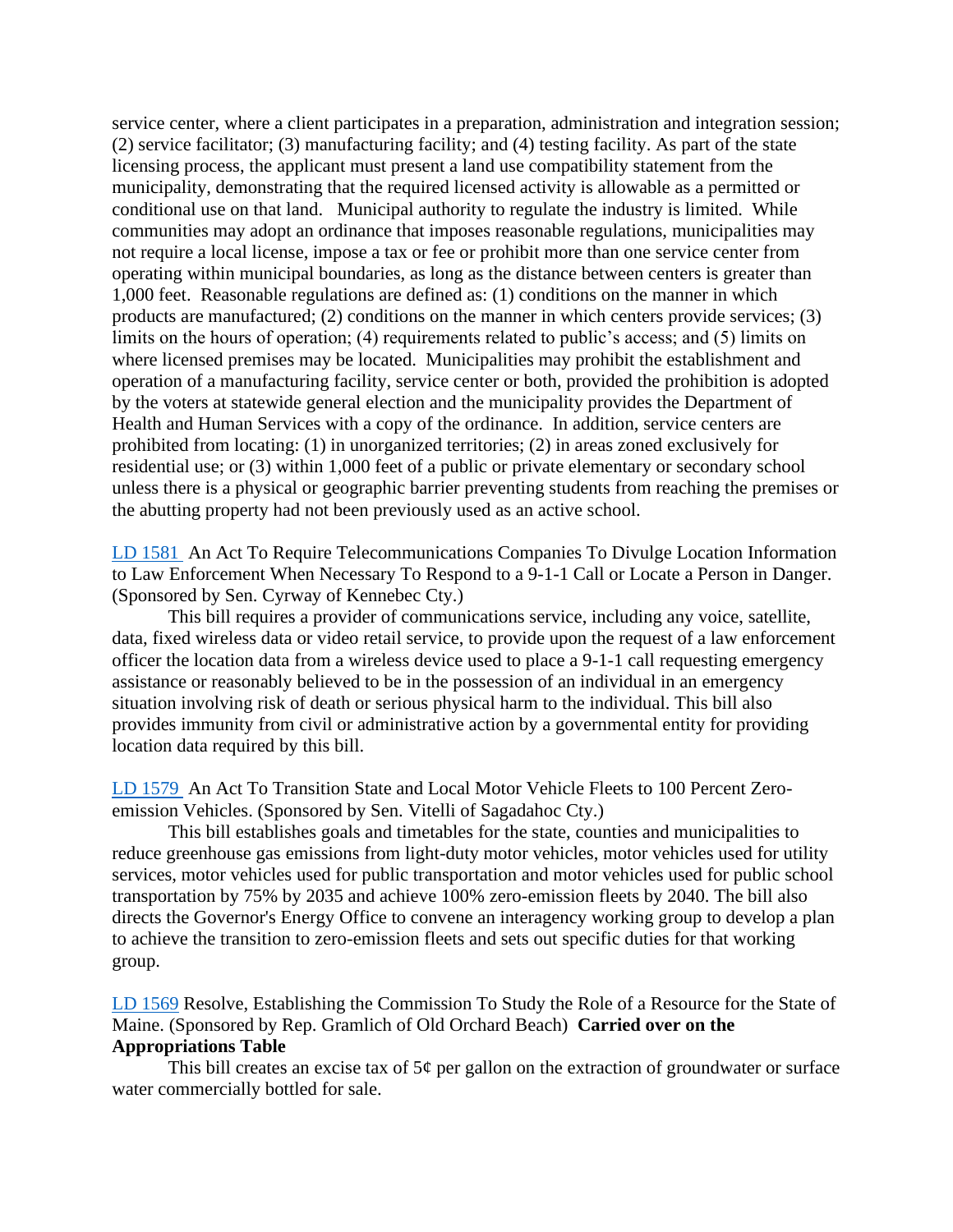[LD 1568](http://www.mainelegislature.org/legis/bills/getPDF.asp?paper=HP1165&item=1&snum=130) An Act To Implement the Recommendations of the task Force on Changes to the Maine Indian Claims Settlement Act. (Sponsored by Rep. Evangelos of Friendship) **DEAD**

This bill implements the consensus recommendations of the Task Force on Changes to the Maine Indian Claims Settlement Implementing Act. The purpose of the reconsideration and rewriting of the Maine Implementing Act is to establish that the Passamaquoddy Tribe, the Penobscot Nation and the Houlton Band of Maliseet Indians enjoy the rights, privileges, powers, duties and immunities similar to those of other federally recognized Indian tribes within the United States. The full text of the report is available online at http://legislature.maine.gov/maineindian-claims-tf.

[LD 1555](http://www.mainelegislature.org/legis/bills/getPDF.asp?paper=HP1160&item=1&snum=130) An Act To Fund Broadband Internet Infrastructure for Marginalized Groups in the State. (Sponsored by Rep. Talbot Ross of Portland) **Carried over on the Appropriations Table**

This bill appropriates \$15 million from the General Fund to the ConnectMaine Authority for the provision of broadband internet infrastructure to benefit marginalized groups. The authority is directed to consult with organizations representing marginalized groups, including historically disadvantaged racial, indigenous and tribal communities, individuals who were formerly incarcerated or are unhoused, individuals in substance use disorder recovery and lowincome individuals, when making determinations regarding the distribution of these funds.

[LD 1552](http://www.mainelegislature.org/legis/bills/getPDF.asp?paper=HP1157&item=1&snum=130) An Act To Provide Reentry Services to Persons Reentering the Community after Incarceration. (Sponsored by Rep. Talbot Ross of Portland)

This bill: (1) establishes the Community-based Reentry Services Account as a special non-lapsing account within the Department of Corrections to issue grants to community-based nonprofit and faith-based organizations that provide or seek to provide reentry services to adults or juveniles reentering the community after incarceration; and (2) requires the department to administer the account and fund it by applying for federal and grant funding, including through the federal Second Chance Act of 2007, or transferring other available funds.

[LD 1532](http://www.mainelegislature.org/legis/bills/getPDF.asp?paper=HP1136&item=1&snum=130) An Act To Protect Maine's Air Quality by Strengthening Requirements for Air Emissions Licensing. (Sponsored by Rep. Morales of South Portland) **DEAD**

This bill repeals the provision that allows the Department of Environmental Protection to grant a variance from ambient air quality standards to a person who owns or is in control of specified sources for which an air emission license was granted. It repeals the provision that prohibits the commissioner from requiring a person to submit more than one copy of ambient monitoring data or meteorological data more frequently than quarterly. This bill also: (1) creates new hearing requirements for applications for air emission licenses or renewals; (2) creates new civil penalties for violations of air emission standards and requires any penalties recovered to be transferred to the municipality where the violation occurred; (3) prohibits the department from granting a license when certain requirements are not met; and (4) changes the term of an air emission license to three years, except when the term is specified in federal law as a fixed term.

[LD 1529](http://www.mainelegislature.org/legis/bills/getPDF.asp?paper=HP1133&item=1&snum=130) Resolution, Proposing an Amendment to the Constitution of Maine To Create a Right to Privacy. (Sponsored by Rep. O'Neil of Saco)

This resolution proposes to amend the Constitution of Maine by creating a natural and inherent right to privacy in which a person's personal life and affairs are free from governmental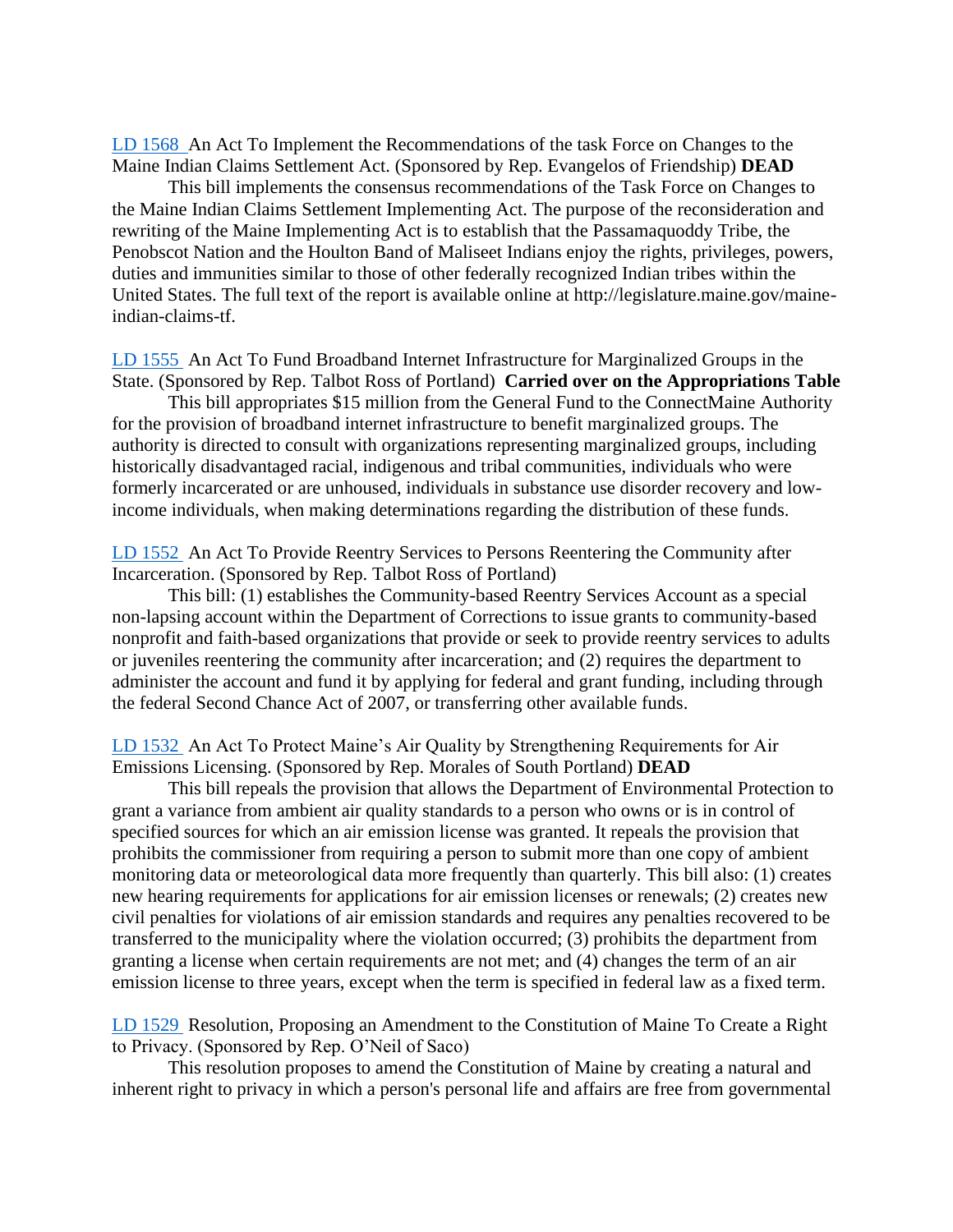and private intrusion and not diminished by a person's interaction with an internet, communication or other electronic data service and that requires a warrant prior to government access of a person's electronic data and electronic communications.

[LD 1513](http://www.mainelegislature.org/legis/bills/getPDF.asp?paper=HP1121&item=1&snum=130) An Act To Require the Maintenance of a Discontinued Public Road That Provides the Sole Access to One or More Residences. (Sponsored by Rep. Newman of Belgrade)

This bill requires that when a road or a discontinued town way on which a public easement is retained and is the only road that can be used to access one or more residences and the town issues permits for residential use or collects property taxes on those properties, the town is not required to keep the road or way safe and convenient for travelers with motor vehicles, but must provide sufficient maintenance to keep the road or way passable to access the residences on the road or way, as determined by the county commissioners.

As amended, the bill creates a permanent 12-member Maine Abandoned and Discontinued Roads Commission, which includes representatives from the Departments of Inland Fisheries and Wildlife, Agriculture Conservation and Forestry and Transportation, the Attorney General's Office, an association of woodlot owners, a land trust organization, and members from organizations representing county and municipal governments. Additionally, the group includes a resident who owns property on a discontinued or abandoned road, an attorney with experience in boundary disputes, a member of a statewide organization representing allterrain vehicle or snowmobile users, and one unaffected member of the public. The commission is tasked with examining and advising future Legislatures around the overlapping considerations regarding roads and easements while involving a broader group of stakeholders and state agencies to make recommendations for amendments to existing law. The duties entail examining: (1) property owner liability; (2) public easement retention over an abandoned and discontinued road, including scope of permitted and actual public use; (3) statutory terminology; and (4) current statutory processes for abandonment and discontinuation of a road, including, barriers to determining the legal status of a road. Members of the commission serve three-year terms and must meet at least three, but no more than six times each year. The commission is further directed to submit a report of its activities and any recommendations to the State and Local Government, Agriculture, Conservation and Forestry and Inland Fisheries and Wildlife Committees on Feb. 1, 2023 and by Dec. 1 of every even-number years thereafter.

[LD 1509](http://www.mainelegislature.org/legis/bills/getPDF.asp?paper=SP0486&item=1&snum=130) An Act to Provide That Maine's School Bus Drivers Are Eligible for Unemployment Insurance. (Sponsored by Sen. Davis of Piscataquis Cty.) **Carried over on the Appropriations Table**

This bill provides that a school bus driver is eligible to receive unemployment benefits for any week for which the school does not require the services of that school bus driver due to extraordinary circumstances beyond the control of that school bus driver.

[LD 1504](http://www.mainelegislature.org/legis/bills/getPDF.asp?paper=HP1114&item=1&snum=130) An Act To Enhance Use of Critical Incident Stress Management Teams for Firefighters. (Sponsored by Rep. Gramlich of Old Orchard Beach)

This bill directs the Commissioner of Public Safety to provide critical incident stress management team services to all firefighters in the state by assisting fire departments in establishing critical incident stress management teams individually or in groups, providing critical incident stress management team services to a fire department that does not have a team, providing critical incident stress management training for at least one firefighter in every fire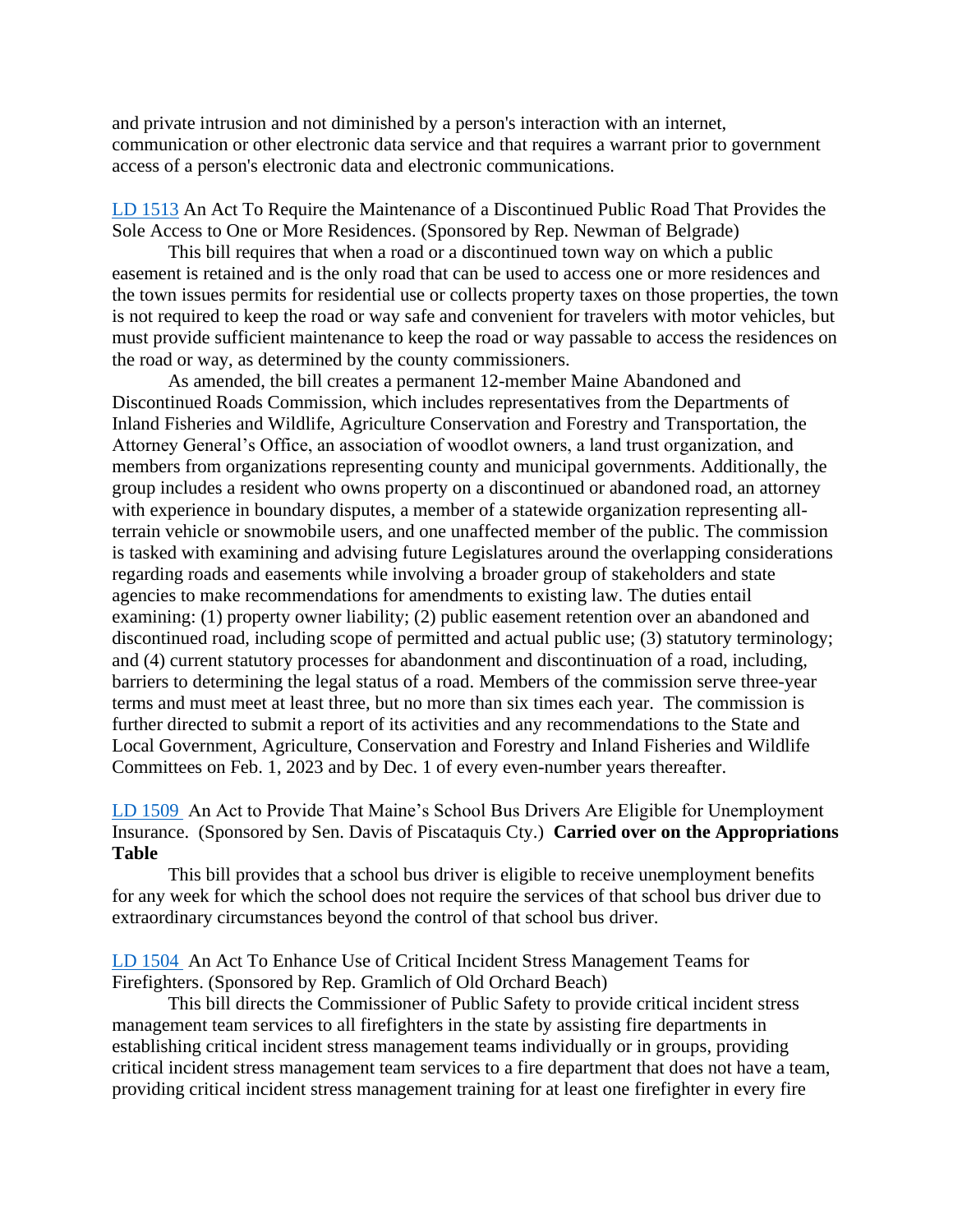department and providing education, training and promotional programs and materials regarding critical incident stress management teams and services to fire departments. This bill also requires fire departments to have at least one employee or firefighter who has received critical incident stress management training and provide education and access to ongoing behavioral health care related to post-traumatic stress experienced by a firefighter. A fire department is also required, within department resources, to maintain a critical incident stress management team, which may include collaboration with another fire department.

[LD 1502](http://www.mainelegislature.org/legis/bills/getPDF.asp?paper=HP1112&item=1&snum=130) An Act To Clarify Safety Issues in Schools with Respect to Health-related States of Emergency. (Emergency) (Sponsored by Rep. Gramlich of Old Orchard Beach) **Carried over on the Appropriations Table**

This bill requires school superintendents, during a health-related state of emergency, to comply with any health-related executive orders and proclamations made by the Governor and any directives and guidance issued by the director of the Maine Center for Disease Control and Prevention within the Department of Health and Human Services and, while the state of emergency is in effect, send a monthly report, copied to the school board, on all the steps the school administrative unit is taking to comply with any health-related executive order, proclamation, directive or guidance.

[LD 1488](http://www.mainelegislature.org/legis/bills/getPDF.asp?paper=HP1102&item=1&snum=130) Resolve, To Study and Recommend Improvements to Maine's Dam Safety. (Sponsored by Rep. Bell of Yarmouth) **Carried over on the Appropriations Table**

This resolve requires the Department of Defense, Veterans and Emergency Management to conduct a study of the state's dams and dam safety efforts, including an assessment of the hazard potential and classification of each dam, the potential risk of dam failure to downstream communities and public resources, dam resiliency, and the efficacy of the state's related safety efforts. The department is required to have the Association of State Dam Safety Officials conduct a peer review of the state's dam safety efforts by Dec. 1, 2021 and submit a report on the results of its study, including suggested legislation, and the peer review to the Veterans and Legal Affairs Committee by Jan. 14, 2022. The committee is authorized to submit a bill based on the report in 2022.

[LD 1482](http://www.mainelegislature.org/legis/bills/getPDF.asp?paper=HP1097&item=1&snum=130) An Act To Improve Access to Property Tax Exemptions for New Homeowners. (Sponsored by Rep. Grohoski of Ellsworth) **Carried over on the Appropriations Table**

This bill removes the requirement that a person own a homestead in this state for 12 months before being eligible for the homestead property tax exemption. This bill also requires the state to provide reimbursement of 100% of the revenue lost by a municipality due to removing that 12-month requirement, but only for the first year of eligibility. If a resident is eligible for the homestead exemption but does not take it until after the first year of eligibility, that exemption is eligible only for 70% reimbursement by the state. After the first year of eligibility, the state reimbursement rate drops to the current rate of 70%.

[LD 1479](http://www.mainelegislature.org/legis/bills/getPDF.asp?paper=HP1094&item=1&snum=130) An Act to Make Certain Traffic Infractions Secondary Offenses. (Sponsored by Rep. Morales of South Portland)

This concept draft bill proposes to make certain traffic infractions secondary offenses, including littering from a vehicle, failing to register a vehicle or properly display a vehicle registration, failing to display a valid and current vehicle inspection sticker, failing to wear a seat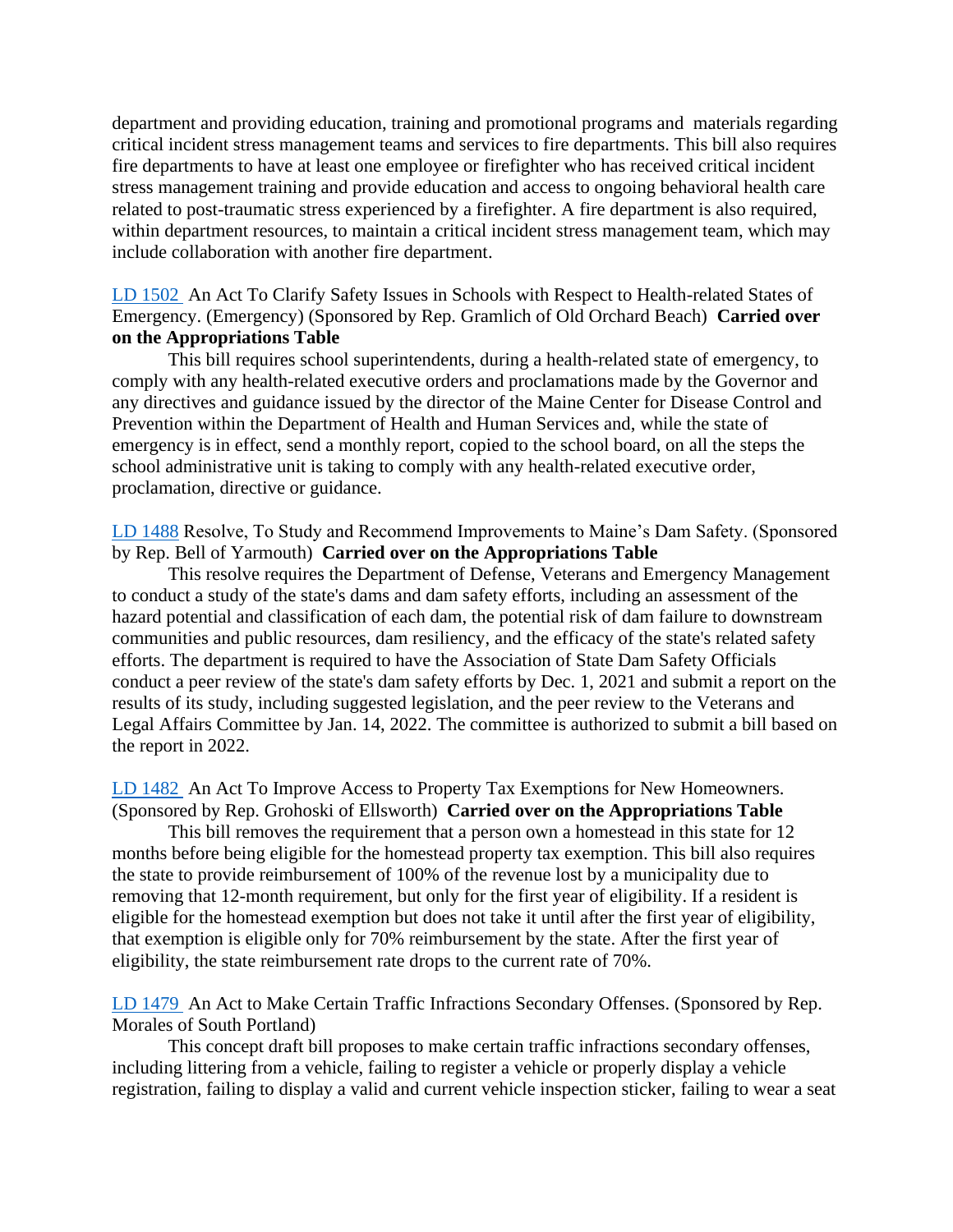belt, making unnecessary noise, operating of a defective vehicle, operating a motorcycle without a headlight, operating a vehicle with an obstructed view, operating a vehicle in a 2-way or left lane, or operating a vehicle with a suspended license as a result of failure to pay a fine, license reinstatement fee or a dishonored check.

# LD [1476](http://www.mainelegislature.org/legis/bills/getPDF.asp?paper=HP1091&item=1&snum=130) Resolve, Directing the Department of Economic and Community Development To Create and Share Measures of Progress. (Sponsored by Rep. Gere of Kennebunkport) **Carried over on the Appropriations Table**

This resolve directs the Maine Economic Growth Council, in collaboration with the Department of Economic and Community Development, to create measures of social and economic progress in the state and a graphical user interface, referred to as "the dashboard," that provides information about key performance indicators of economic and social progress. The content of the dashboard must measure progress against the seven growth strategies described in the "Maine Economic Development Strategy 2020-2029: A Focus on Talent and Innovation." The dashboard must be accessible on the internet to help citizens and lawmakers understand the state's status on key metrics, show change over time and highlight areas of strength and areas that need improvement. The council is directed to report biannually to the Legislature the results captured in the dashboard and on progress toward achieving the goals described in the economic development strategy.

## [LD 1467](http://www.mainelegislature.org/legis/bills/getPDF.asp?paper=HP1083&item=1&snum=130) An Act To Promote a Circular Economy through Increased Post-consumer Recycled Plastic Content in Plastic Beverage Containers. (Sponsored by Rep. Doudera of Camden) **Carried over on the Appropriations Table**

This bill provides that beginning Jan. 1, 2026, a manufacturer of beverages in plastic beverage containers may not sell or distribute in Maine a plastic beverage container unless the total number of plastic beverage containers has, on average and in the aggregate, at least 25% post-consumer recycled plastic. That post-consumer recycled plastic requirement increases to 30% beginning on Jan. 1, 2031. The bill also requires the Department of Environmental Protection to administer and enforce these provisions and authorizes the department to assess administrative penalties against a noncompliant manufacturer based on the pounds of plastic beverage containers sold by that manufacturer that are not in compliance.

## [LD 1448](http://www.mainelegislature.org/legis/bills/getPDF.asp?paper=HP1064&item=1&snum=130) An Act To Increase the Homestead Property Tax Exemption. (Sponsored by Rep. Talbot Ross of Portland) **Carried over on the Appropriations Table**

Beginning with property tax years beginning on or after April 1, 2022, this bill increases the state reimbursement for the property tax revenue lost by a municipality due to the Maine resident homestead property tax exemption to 100%. This bill also specifies that the property tax assessed on a homestead eligible for the homestead exemption may not be less than \$100.

[LD 1447](http://www.mainelegislature.org/legis/bills/getPDF.asp?paper=HP1063&item=1&snum=130) An Act To Require Training in Racial Issues, Racial Justice and Social Issues at the Maine Criminal Justice Academy and To Establish Additional Requirements for Law Enforcement Officers and Candidates. (Sponsored by Rep. Gramlich of Old Orchard Beach)

This bill requires basic law enforcement training to include education in racial issues and justice, regarding persons with substance use disorder and regarding social issues and law enforcement responses to challenging social situations. The bill requires in-service training for law enforcement officers to include information on behavioral health, substance use disorder,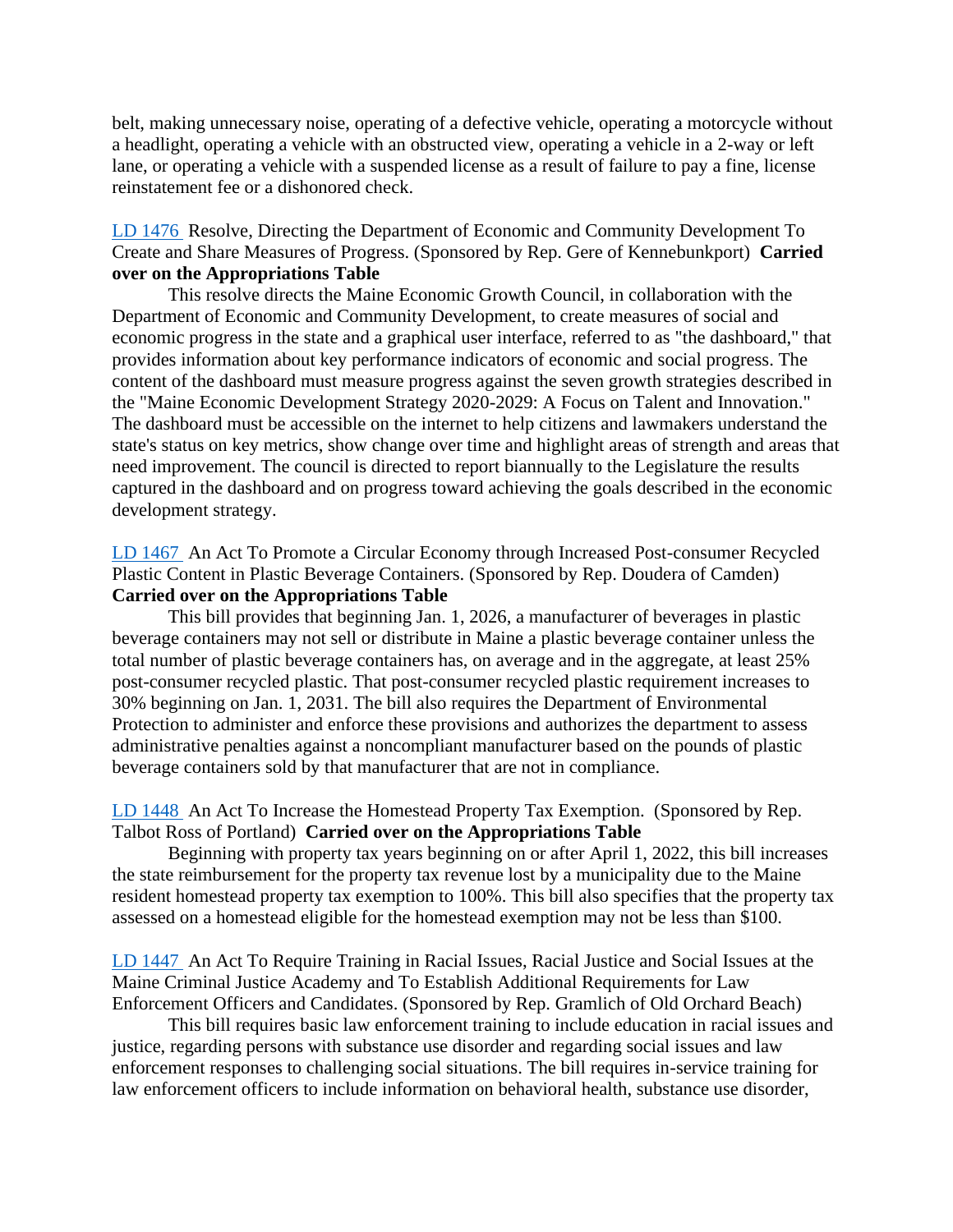homelessness, racial issues and racial justice and other social situations that might be presented to a law enforcement officer. Beginning with applications for certification and recertification on Jan. 1, 2022, this bill requires an applicant for certification or recertification as a law enforcement officer to be legally authorized to work in this country, to be at least 21 years of age, to possess a high school diploma or high school equivalency diploma and an associate degree in criminal justice, sociology, psychology, mental health, substance use disorder or implicit bias, to submit to an extensive criminal history record check and to meet the standards for approval established by the Board of Trustees of the Maine Criminal Justice Academy and to have completed at least 60 credit hours of postsecondary education, which may be fulfilled by course work completed in earning an associate degree, in criminal justice or a related field, including but not limited to courses in sociology, psychology, mental health, substance use disorder and implicit bias.

[LD 1446](http://www.mainelegislature.org/legis/bills/getPDF.asp?paper=HP1062&item=1&snum=130) An Act To Aid Municipalities in the Issuance of Concealed Handgun Permits. (Sponsored by Rep. Pluecker of Warren)

This bill requires the Department of Public Safety, Chief of the State Police upon request to provide assistance in conducting a background check for a concealed handgun permit for a municipality that has not designated the Chief of the State Police as the issuing authority for concealed handgun permits.

[LD 1440](http://www.mainelegislature.org/legis/bills/getPDF.asp?paper=HP1056&item=1&snum=130) An Act To Provide Safe Gear for Female Firefighters. (Sponsored by Rep. Roeder of Bangor) **Carried over on the Appropriations Table**

This bill appropriates \$500,000 in fiscal year 2021-22 for the State Fire Marshal to provide grants to municipal fire departments, volunteer fire associations and fire districts to purchase safe and properly fitting personal protective equipment and firefighter turnout gear for female firefighters.

[LD 1430](http://www.mainelegislature.org/legis/bills/getPDF.asp?paper=HP1046&item=1&snum=130) An Act Regarding the Waiting Period for Compensation for Incapacity To Work under the Maine Workers' Compensation Act of 1992. (Sponsored by Rep. Bryant of Windham) **Carried over on the Appropriations Table**

In part, this bill amends the Maine Workers' Compensation Act of 1992 by requiring a state or county correctional facility employee or firefighter to receive compensation from the date of incapacity.

[LD 1429](http://www.mainelegislature.org/legis/bills/getPDF.asp?paper=HP1045&item=1&snum=130) An Act To Implement the Most Time-sensitive Recommendations of the Maine Climate Council. (Sponsored by Rep. Dunphy of Old Town) **Enacted; PL 2021, c. 517**

This bill amends Maine law to require zero metric tons of greenhouse gas emission as of Jan. 1, 2045.

[LD 1409](http://www.mainelegislature.org/legis/bills/getPDF.asp?paper=SP0459&item=1&snum=130) An Act Regarding High-impact Electric Transmission Lines. (Sponsored by Sen. Lawrence of York Cty.) **DEAD**

This concept draft bill proposes to require legislative approval for building high-impact electric transmission lines greater than 50 miles long that are not located in a statutory corridor.

[LD 1406](http://www.mainelegislature.org/legis/bills/getPDF.asp?paper=SP0455&item=1&snum=130) An Act To Encourage Relocation to Rural Maine. (Sponsored by Sen. Stewart of Aroostook Cty.)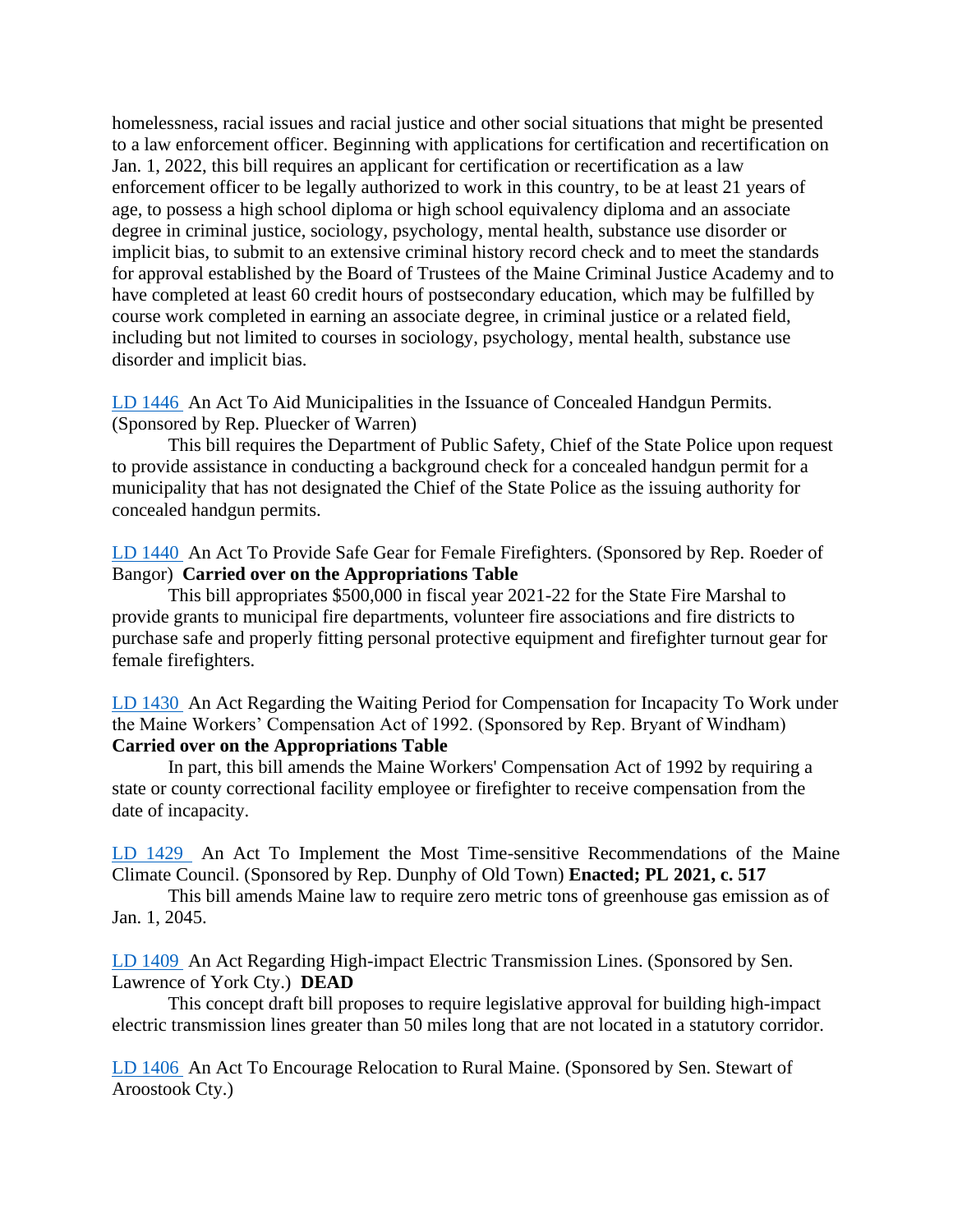This bill creates a refundable tax credit of up to \$3,000 per year up to a total of five years for a person who moves from outside a rural area to a residence within a rural area, defined as Aroostook County, Somerset County, Piscataquis County and Washington County. The person may receive a tax credit of up to \$1,000 per year as reimbursement for internet connectivity costs and, if the person owns the residence in the rural area, a tax credit of up to \$2,000 per year as reimbursement for the person's property tax bill.

## [LD 1348](http://www.mainelegislature.org/legis/bills/getPDF.asp?paper=SP0430&item=1&snum=130) An Act To Limit the Decibel Level of Fireworks Near Working Farms. (Sponsored by Sen. Cyrway of Kennebec Cty.) **Finally Passed; Resolves 2021, c. 135**

This bill directs the State Fire Marshal to convene a nine-member stakeholder group to review issues concerning the impacts of consumer fireworks use. The stakeholder group must: (1) review the decibel levels of fireworks sold in Maine, including how noise levels impact humans, pets, livestock and wildlife; (2) survey residents of Maine to identify concerns and negative experiences associated with the use of consumer fireworks; (3) review laws adopted in other jurisdictions; and (4) conduct an analysis of the methods and feasibility of implementing a notification system to alert owners of livestock of potential nearby fireworks prior to use. The stakeholder group must report its findings to the committee of the Legislature having jurisdiction over criminal justice and public safety matters by Jan. 15, 2023, which is authorized to report out legislation.

[LD 1337](http://www.mainelegislature.org/legis/bills/getPDF.asp?paper=HP0988&item=1&snum=130) An Act To Increase Affordable Housing and Reduce Property Taxes through an Impact Fee on Vacant Residences. (Sponsored by Rep. Kessler of South Portland) **DEAD**

Beginning on or after 2021, this bill creates a residential vacancy impact fee calculated as 0.5% of the equalized value of the property for certain vacant residential property. The revenue from the impact fee is distributed to the Housing Opportunities for Maine Fund to be used to fund affordable housing activities and to the Local Government Fund to be used to reimburse municipalities for the Maine residents homestead property tax exemption.

At the request of the sponsor, the printed bill has been amended to allow municipalities to enact ordinances imposing fees on vacant residential property. The amended bill defines vacant as a property that is not occupied by a person and is eligible for the homestead exemption. The fees collected by municipalities must be used to increase the availability or improve the affordably of year-round housing.

[LD 1312](http://www.mainelegislature.org/legis/bills/getPDF.asp?paper=HP0968&item=1&snum=130) An Act To Remove Barriers to Accessory Dwelling Units and Allow Accessory Dwelling Units where Single-family Houses Are Allowed. (Sponsored by Rep. Geiger of Rockland) **Carried over on the Appropriations Table**

This bill requires municipalities to allow one accessory dwelling unit to be included within or located on the same lot as a single-family dwelling unit. It prevents municipalities from imposing any of the following restrictions on accessory dwelling units: setback requirements on accessory dwelling units incorporated within an existing single-family dwelling unit; setback requirements of more than 5 feet for accessory dwelling units not included within a singlefamily dwelling unit; off-street parking requirements; separate sewer or water systems; or owner occupancy of one of the units unless one of the units is being used for short-term or vacation rentals. A municipality may not restrict use of one of the units on a lot as a short-term or vacation rental. A municipality may not require correction of a non-conforming use when an accessory dwelling unit is incorporated into an existing single-family dwelling unit or of an existing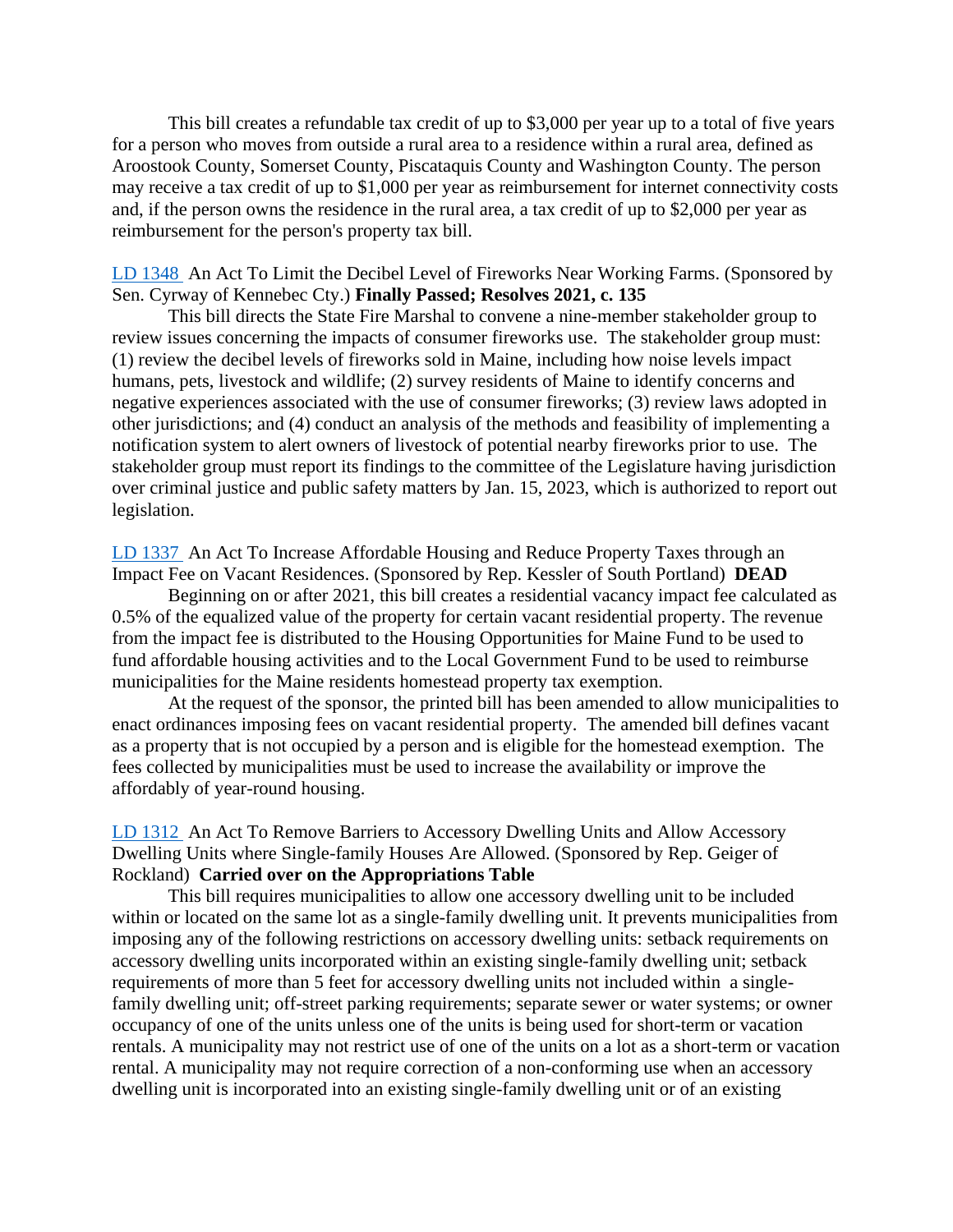structure converted into an accessory dwelling unit, but a municipality may require compliance with applicable building and fire safety codes for all accessory dwelling units. A municipality's design standards for accessory dwelling units must be clear and objective. Accessory dwelling units within historical preservation districts must comply with historical preservation standards.

[LD 1307](http://www.mainelegislature.org/legis/bills/getPDF.asp?paper=HP0963&item=1&snum=130) An Act To Restrict the Sale, Purchase and Use of Fireworks in the State. (Sponsored by Rep. Cloutier of Lewiston) **Enacted; PL 2021, c. 510**

This bill adds to the notice sellers must provide to individuals purchasing consumer fireworks a disclaimer regarding a municipality's ability to prohibit or restrict the use of fireworks and directs consumers to the Maine State Fire Marshal for more information. The bill also amends the existing definition of litter to include all waste material resulting from the use of consumer fireworks, as well as adds to the disorderly conduct law the loud and unreasonable noise resulting from the use of consumer fireworks.

[LD 1300](http://www.mainelegislature.org/legis/bills/getPDF.asp?paper=HP0956&item=1&snum=130) An Act To Require County Governments To Coordinate with Municipalities To Create Plans To Address Homelessness. (Sponsored by Rep. Supica of Bangor) **Carried over on the Appropriations Table**

This bill requires the county commissioners of each county, in consultation and coordination with the Statewide Homeless Council, regional homeless councils and the municipalities in the county, to develop and implement a plan with protocols to address homelessness within the county.

[LD 1289](http://www.mainelegislature.org/legis/bills/getPDF.asp?paper=HP0950&item=1&snum=130) An Act To Cut Property Taxes for Maine Residential Homeowners. (Sponsored by Rep. Perry of Bangor) **DEAD**

In part, this bill increases the value of the homestead exemption to \$35,000 as of April 1, 2023 and to \$45,000 as of April 1, 2024 and subsequent years.

[LD 1246](http://www.mainelegislature.org/legis/bills/getPDF.asp?paper=HP0912&item=1&snum=130) Resolve, To Study Best Practices and Different Area Needs for Development of Affordable Homes and Expanding Home Ownership in Maine Communities. (Sponsored by Rep. Gere of Kennebunkport)

This resolve creates the 13-member Commission to Study Best Practices and Different Area Needs for Development of Affordable Homes and Expanding Home Ownership in Maine Communities. Members of the commission include Legislators and others with interest or experience in affordable housing and financing in the state. The commission's duties include studying: (1) the extent of need for affordable housing; (2) variations in housing markets, local conditions, housing costs and area incomes; (3) best practices in local efforts to meet the need for affordable housing; and (4) the potential for new state resources to address the need for affordable housing in a manner that leverages local efforts and other available resources. The commission is required to submit its report to the Labor and Housing Committee no later than Dec. 7, 2022.

[LD 1240](http://www.mainelegislature.org/legis/bills/getPDF.asp?paper=SP0408&item=1&snum=130) Resolve, To Review Barriers to Regional Solutions for Housing Choices. (Sponsored by Sen. Vitelli of Sagadahoc Cty.)

This resolve directs the Department of Economic and Community Development to conduct a review of barriers to regional solutions to making housing affordable, accessible, available, functional and compatible with strategies outlined in the Maine Climate Council's plan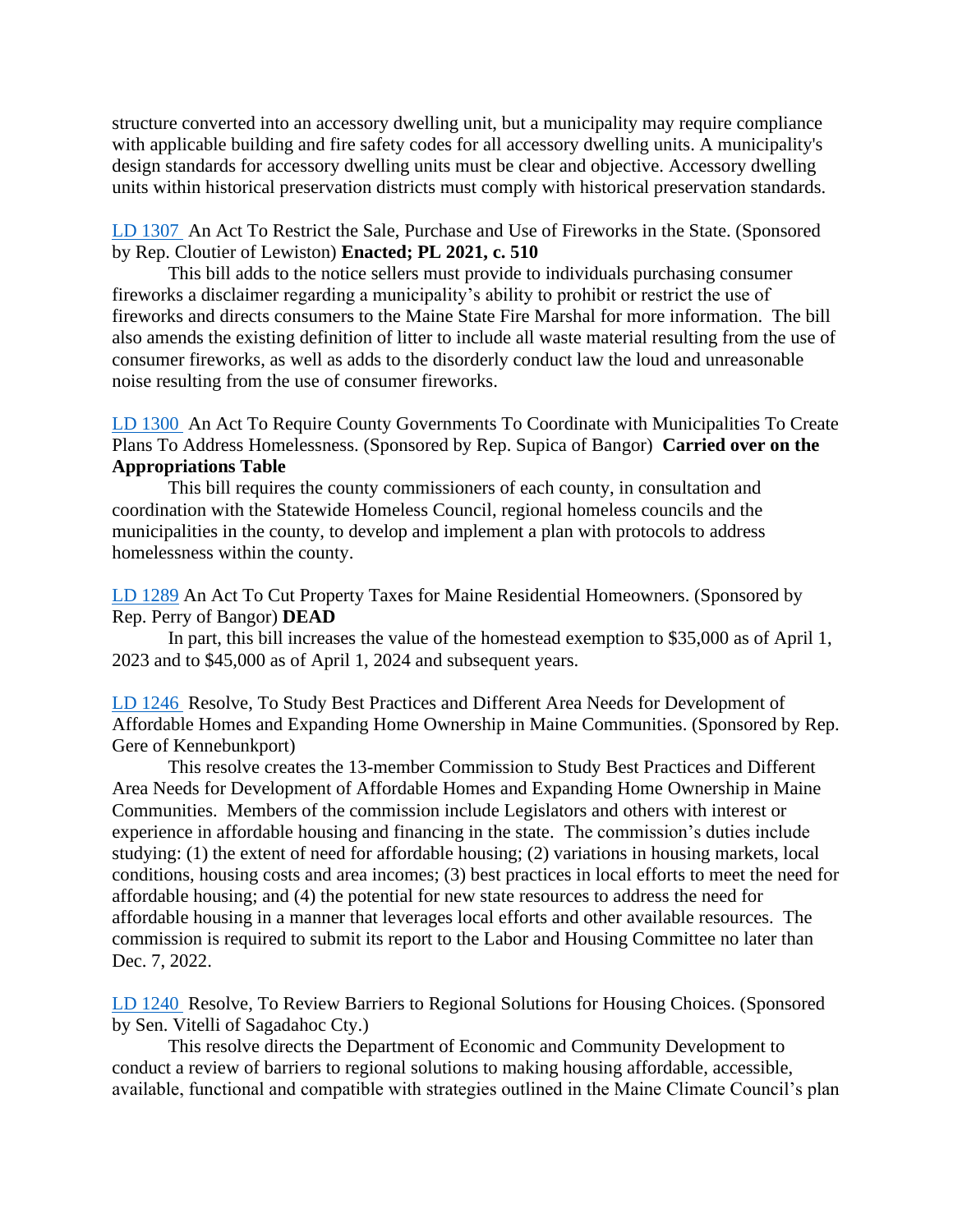and providing its finding to the Labor and Housing Committee by Dec. 1, 2021. The office is further directed to include in its report: (1) proposals to update the planning and land use regulation laws pertaining to growth management with a focus on regional solutions; (2) an assessment of the implication of housing choices of state and regional transportation investments and policies; (3) identification of regional approaches to address significant mil rate differentials between rural and urban service center hubs and surrounding communities that increase living expenses; and (4) strategies for offering choices to local government about how to meet statewide housing goals though their comprehensive plans and land use codes.

[LD 1235](http://www.mainelegislature.org/legis/bills/getPDF.asp?paper=SP0402&item=1&snum=130) An Act To Authorize a General Fund Bond Issue To Connect Maine with a Worldclass Internet Infrastructure. (Sponsored by Sen. Bennett of Oxford Cty.)

The bond bill issues \$100 million to provide funding for a world-class affordable highspeed internet infrastructure that will reach 98% of homes and businesses in the state within five years.

[LD 1207](http://www.mainelegislature.org/legis/bills/getPDF.asp?paper=SP0393&item=1&snum=130) An Act To Maintain the Current Level of Education Funding. (Emergency) (Sponsored by Sen. Rafferty of York Cty.)

This bill provides that for the 2021-22 fiscal year, if a school administrative unit's student enrollment has declined from the previous allocation year, the commissioner is required to use the pupil count from the previous allocation year for the determination of operating costs.

[LD 1195](http://www.mainelegislature.org/legis/bills/getPDF.asp?paper=HP0873&item=1&snum=130) An Act To Increase Funding to Qualifying Municipalities by Sharing Adult Use Marijuana Sales and Excise Tax Revenue. (Sponsored by Rep. Roberts of South Berwick)

This bill allocates 5% of the gross sales and excise tax revenue generated by adult use marijuana establishments in the state to the municipalities where the revenue was generated.

[LD 1178](http://www.mainelegislature.org/legis/bills/getPDF.asp?paper=HP0856&item=1&snum=130) Resolution, Proposing an Amendment to the Constitution of Maine To Prohibit the Consideration of a People's Veto at a Presidential Primary. (Sponsored by Rep. Corey of Windham) **Carried over on the Appropriations Table**

This resolution proposes a constitutional amendment to prohibit the consideration of a people's veto at a presidential primary election.

[LD 1175](http://www.mainelegislature.org/legis/bills/getPDF.asp?paper=HP0853&item=1&snum=130) An Act To Prohibit Excessive Telephone, Video and Commissary Charges in Maine Jails and Prisons. (Emergency) (Sponsored by Rep. Kinney of Knox)

This bill prohibits the Department of Corrections, county jails and municipal detention facilities from accepting a commission or charging a fee for the provision of services from an outside provider to incarcerated individuals, including telephone, video and commissary services. This bill also requires the department to negotiate contracts for services, allowing county jails to opt in, at the lowest cost to the client. A contract for services may not include a connection fee. A contract for telephone services may not exceed a rate of  $11¢$  per minute and must allow incarcerated individuals to receive two 15-minute telephone calls per week at no charge.

[LD 1155](http://www.mainelegislature.org/legis/bills/getPDF.asp?paper=HP0833&item=1&snum=130) An Act To Require Election Transparency and Audits. (Sponsored by Rep. Grohoski of Ellsworth) **Carried over on the Appropriations Table**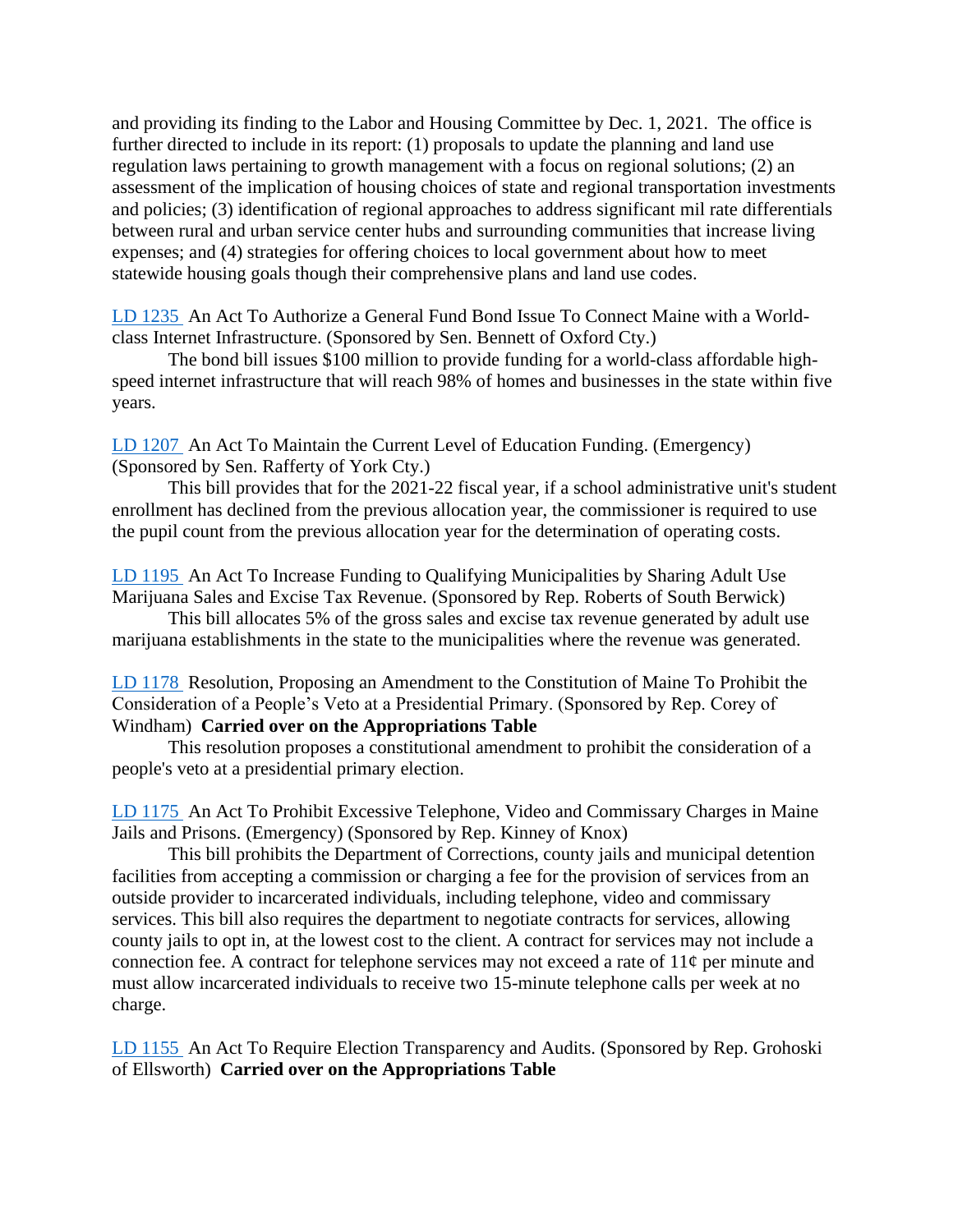This bill requires the Secretary of State to: (1) produce and publicly disseminate a guide to election procedures; (2) develop an election complaint process; and (3) report to the Legislature on certain election issues after a general election. The secretary is further directed to conduct a pilot post-election audit following the November 2022 election, to include: (1) a study of best practices in post-election ballot audits; (2) recounts and the intersection of audits with recounts; and (3) a review of security protocols related to hardware, software and paper ballots. In conducting the pilot audit, the secretary may consult with state and municipal election officials, election security advocates and other experts in the field of election audits and recounts. By Feb. 1, 2023, the secretary must submit a report on the pilot audit with any recommended legislation to the committee having jurisdiction over veterans and legal affairs, which may report out a bill in 2023.

[LD 1154](http://www.mainelegislature.org/legis/bills/getPDF.asp?paper=HP0832&item=1&snum=130) An Act To Improve the Safety of Prisoners and Jail Staff by Limiting Work Hours of Jail Employees. (Emergency) (Sponsored by Rep. Collings of Portland)

This bill requires county jail employees to receive eight hours off duty for every 16 hours worked on duty.

[LD 1129](http://www.mainelegislature.org/legis/bills/getPDF.asp?paper=HP0807&item=1&snum=130) An Act Relating to the Valuation of Retail Sales Facilities. (Sponsored by Rep. Matlack of St. George)

This bill provides that, in establishing the just value of retail sales facilities, consideration must be given to three recognized approaches to valuation of commercial property and that the assessor must consider the value of reasonably similar properties with regard to age, condition, use, type of construction, location, design, physical features and economic characteristics.

[LD 1114](http://www.mainelegislature.org/legis/bills/getPDF.asp?paper=SP0377&item=1&snum=130) An Act To Require the State To Meet the Mandatory 55 Percent Contribution to Schools. (Sponsored by Sen. Miramant of Knox Cty.) **Carried over on the Appropriations Table**

This bill increases the targeted state share of K-12 education as calculated by the essential programs and services to 55% beginning in FY 22 and continuing at that rate annually.

[LD 1107](http://www.mainelegislature.org/legis/bills/getPDF.asp?paper=SP0368&item=1&snum=130) An Act To Create Needed Broadband Infrastructure in Rural Maine through the Establishment of a Satellite-based Broadband Grant Program. (Sponsored by Sen. Stewart of Aroostook Cty.)

This bill establishes a satellite-based broadband grant program, to be developed and administered by the Public Utilities Commission, to provide grants of up to \$500 to individuals for installation costs and other advance costs associated with the initial acquisition of broadband access from a satellite-based broadband provider. Under the program, grant priority is to be given to applicants from unserved or underserved areas of the state. This grant program is capitalized under the bill through a one-time General Fund appropriation of \$1 million.

[LD 1094](http://www.mainelegislature.org/legis/bills/getPDF.asp?paper=SP0355&item=1&snum=130) An Act To Authorize a General Fund Bond Issue To Reduce Homeowner and Municipal Energy Bills through Increased Efficiency and Weatherization Projects. (Sponsored by Sen. Pouliot of Kennebec Cty.) **DEAD**

This bond bill issues \$20 million to be administered by the Efficiency Maine Trust and used to reduce energy costs for senior citizens, low-income residents, municipalities and schools through investments in weatherization and energy efficiency.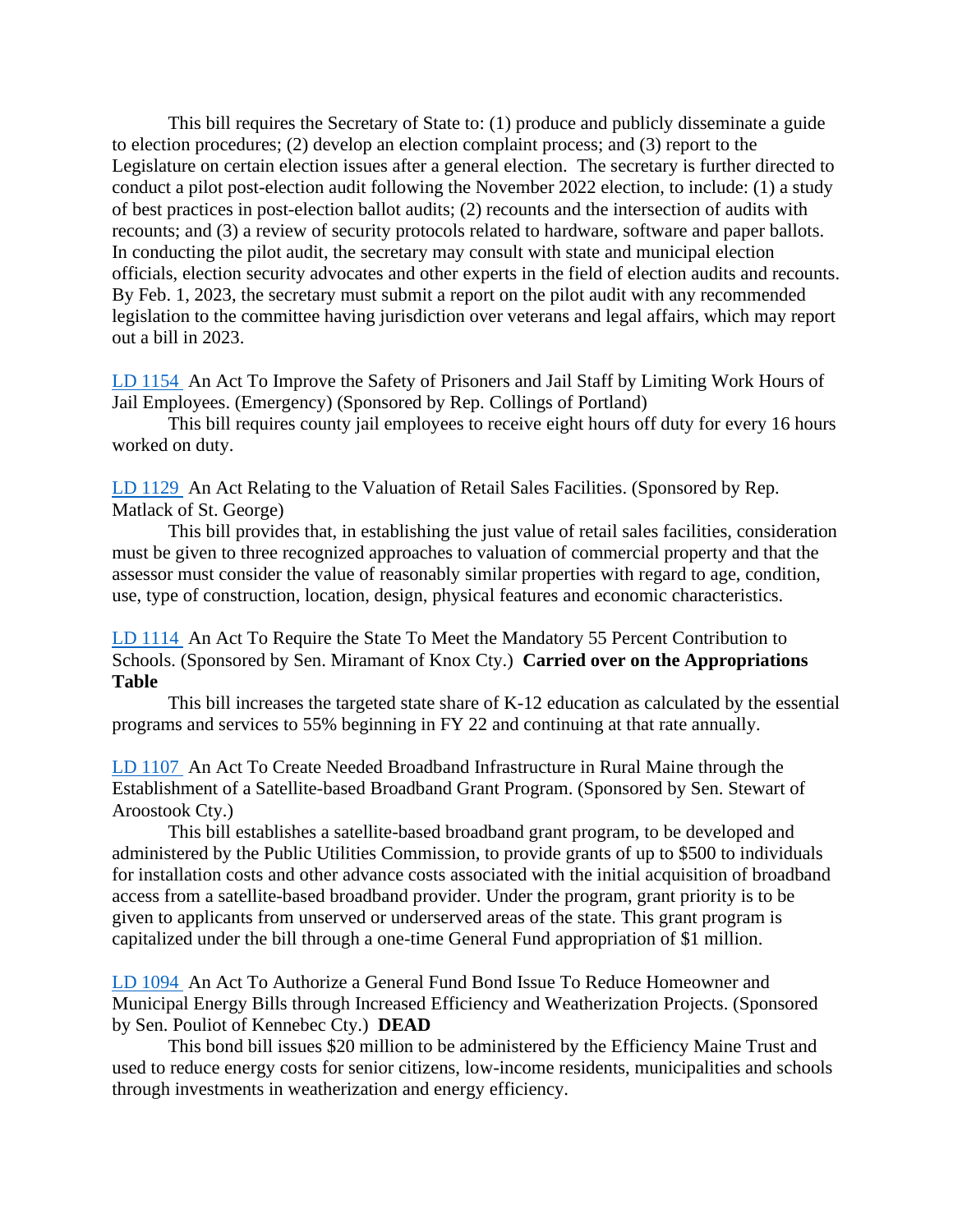[LD 1086](http://www.mainelegislature.org/legis/bills/getPDF.asp?paper=HP0801&item=1&snum=130) An Act To Authorize a General Fund Bond Issue To Upgrade Customs Facilities at the Portland International Jetport and the Bangor International Jetport and the Bangor International Airport To Promote International Tourism and Commerce. (Sponsored by Rep. Bailey of Gorham)

This bond bill issues \$14 million to construct a United States Customs and Border Protection facility at the Portland International Jetport to allow international commercial passenger service and a temperature-controlled, United States Customs and Border Protection bonded warehouse at Bangor International Airport to allow international cargo service.

[LD 1084](http://www.mainelegislature.org/legis/bills/getPDF.asp?paper=HP0799&item=1&snum=130) An Act To Authorize a General Fund Bond Issue To Create Energy-efficient and Affordable Homes for Maine People. (Sponsored by Rep. Doudera of Camden)

This bond bill issues \$50 million to build new energy-efficient, affordable homes for lowincome households through construction of new structures and adaptive reuse of existing structures, which will be matched by an estimated \$82.5 million in private and other funds.

[LD 1079](http://www.mainelegislature.org/legis/bills/getPDF.asp?paper=SP0348&item=1&snum=130) Resolve, To Review the Effects of the Deregulation of Maine Utilities. (Sponsored by Sen. Stewart of Aroostook Cty.)

This resolve requires the Public Utilities Commission (PUC) to establish a commission to review the effects of policies enacted in Maine relating to the deregulation and restructuring of the state's electric industry. The PUC must report its findings to the Committee on Energy, Utilities and Technology no later than Dec. 1, 2021, and the committee may report out legislation on the subject matter of the report to the Legislature 2022.

[LD 1076](http://www.mainelegislature.org/legis/bills/getPDF.asp?paper=SP0344&item=1&snum=130) An Act To Support the Operations of Youth Shelters in Maine. (Sponsored by Sen. Libby of Androscoggin Cty.) **Carried over on the Appropriations Table**

This bill amends the definitions of "emergency children's shelter" and "shelter for homeless children" to extend from 30 to 90 consecutive days or overnights the length of time a child may stay at such a facility. The bill requires the Department of Health and Human Services to amend its rules for the licensure of shelters for homeless children to allow a child to be admitted for up to 30 days without first notifying the child's guardian. The bill requires the department to also amend its rules for the licensure of emergency shelters for children to allow the admission of a child into care for up to 30 days without obtaining the permission of the child's guardian. The bill also increases the funding provided to homeless youth shelters from \$2 million annually to \$2.5 million annually.

[LD 1075](http://www.mainelegislature.org/legis/bills/getPDF.asp?paper=SP0343&item=1&snum=130) An Act To Protect Public Lands. (Sponsored by Sen. Bennett of Oxford Cty.)

This bill requires the Department of Agriculture, Conservation and Forestry, Bureau of Parks and Lands to adopt rules that establish an objective evaluation process for determining if a proposed activity on designated land would cause the land to be reduced or substantially altered and designates those rules as major substantive rules.

[LD 1073](http://www.mainelegislature.org/legis/bills/getPDF.asp?paper=SP0341&item=1&snum=130) Resolve, To Establish the Commission To Research Effective Strategies and Efficiencies of Legislatures. (Sponsored by Sen. Stewart of Aroostook Cty.)

This resolve establishes the eight-member Commission To Research Effective Strategies and Efficiencies of Legislatures tasked with studying the overall structure, including the number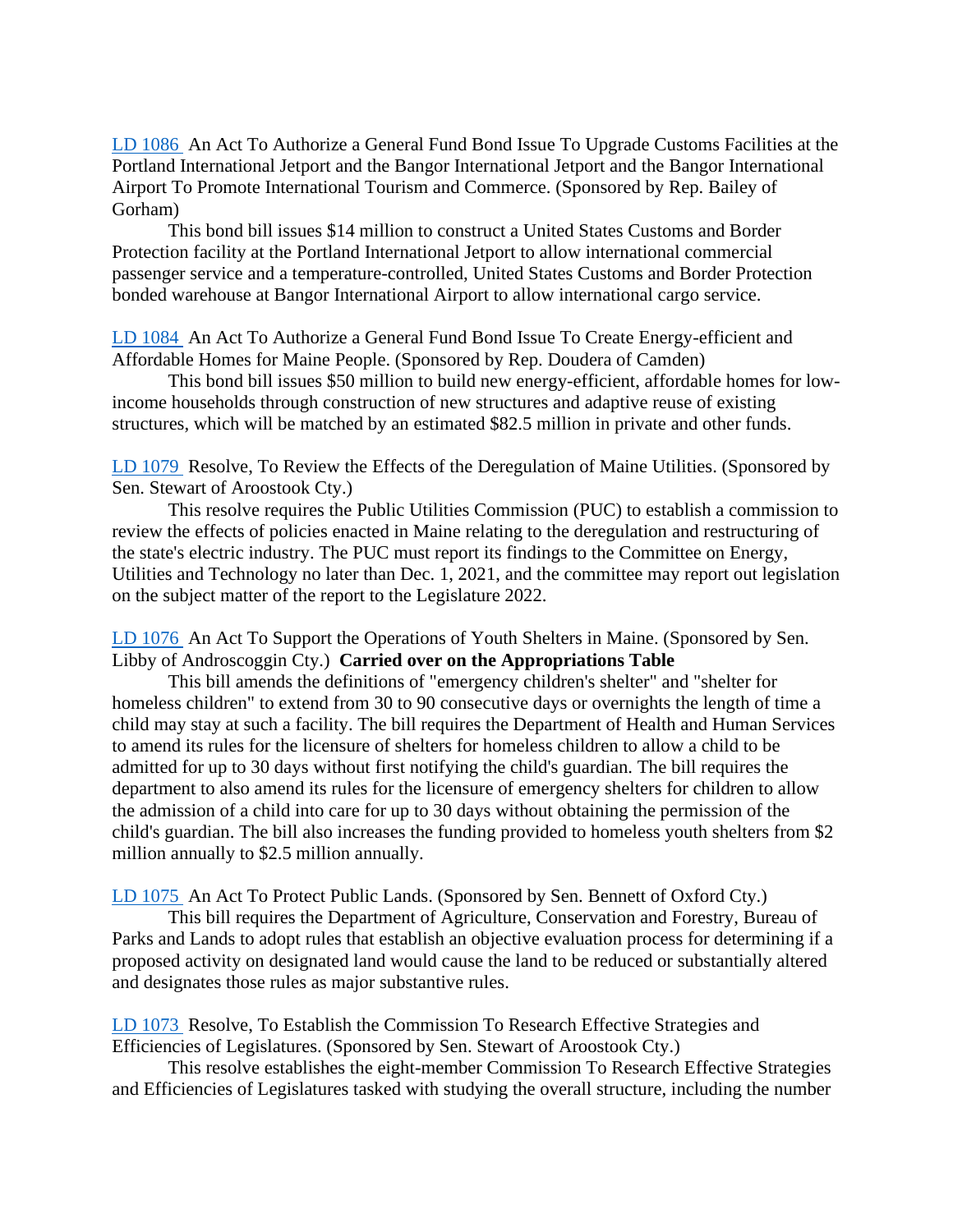of legislators; process for allowing the introduction of bills; number of bills in a legislative session and biennium; structure of committees; budget process; term limits; and pay structure. No later than Dec. 1, 2021, the commission must submit its findings and recommendations for consideration by the Legislature in 2022.

[LD 1071](http://www.mainelegislature.org/legis/bills/getPDF.asp?paper=SP0339&item=1&snum=130) An Act To Reduce Property Taxes for Maine Residents. (Sponsored by Sen. Pouliot of Kennebec Cty.) **Carried over on the Appropriations Table**

For property tax years beginning on or after April 1, 2021, this bill increases the homestead property tax exemption from \$25,000 to \$50,000 and increases reimbursement to municipalities from 70% to 100%.

[LD 1068](http://www.mainelegislature.org/legis/bills/getPDF.asp?paper=SP0336&item=1&snum=130) An Act To Restrict Access to Weapons Pursuant to Court Order in Cases of Harassment. (Sponsored by Sen. Carney of Cumberland Cty.)

This bill allows a court, in a protection from harassment order, to direct a defendant not to possess a firearm, muzzle-loading firearm, bow, crossbow or other dangerous weapon for the duration of the order. The bill also authorizes the court direct the defendant to relinquish, within 24 hours after service of the order on the defendant or such earlier time as the court specifies in the order, all firearms, muzzle-loading firearms, bows, crossbows and specified dangerous weapons in the possession of the defendant to a law enforcement officer or other individual for the duration of the order. If the weapons are relinquished to an individual other than a law enforcement officer, the defendant shall file, within 24 hours after relinquishment, with the court or local law enforcement agency designated in the order a written statement that contains the name and address of the individual holding the weapons and a description of all weapons held by that individual. The court may subsequently issue a search warrant authorizing a law enforcement officer to seize weapons at any location if there is probable cause to believe such weapons have not been relinquished.

[LD 987](http://www.mainelegislature.org/legis/bills/getPDF.asp?paper=SP0318&item=1&snum=130) An Act To Authorize a General Fund Bond Issue for the Portland Harbor Commercial Revitalization Project's Confined Aquatic Disposal Cell and Dredging Projects. (Sponsored by Sen. Chipman of Cumberland Cty.)

This bond bill issues \$28 million to construct a confined aquatic disposal cell within Portland Harbor and engage in a maintenance dredge of the marine facilities of Portland and South Portland in order to promote commercial economic growth, maintain the working waterfront and improve the sediment and water quality of the harbor.

LD [983](http://www.mainelegislature.org/legis/bills/getPDF.asp?paper=SP0313&item=1&snum=130) An Act To Authorize a General Fund Bond Issue To Promote Land Conservation, Working Waterfronts, Water Access and Outdoor Recreation. (Sponsored by Sen. Breen of Cumberland Cty.) **DEAD**

This bond bill issues \$80 million to provide funds for the Department of Agriculture, Conservation and Forestry, Bureau of Parks and Lands (\$20 million) and the Land for Maine's Future Board (\$60 million).

[LD 982](http://www.mainelegislature.org/legis/bills/getPDF.asp?paper=HP0728&item=1&snum=130) An Act To Protect against Discrimination by Public Entities. (Sponsored by Rep. Talbot Ross of Portland)

This bill amends the state's Human Rights Act to prohibit public entities from denying participation in or access to services, programs or activities on the basis of an individual's race,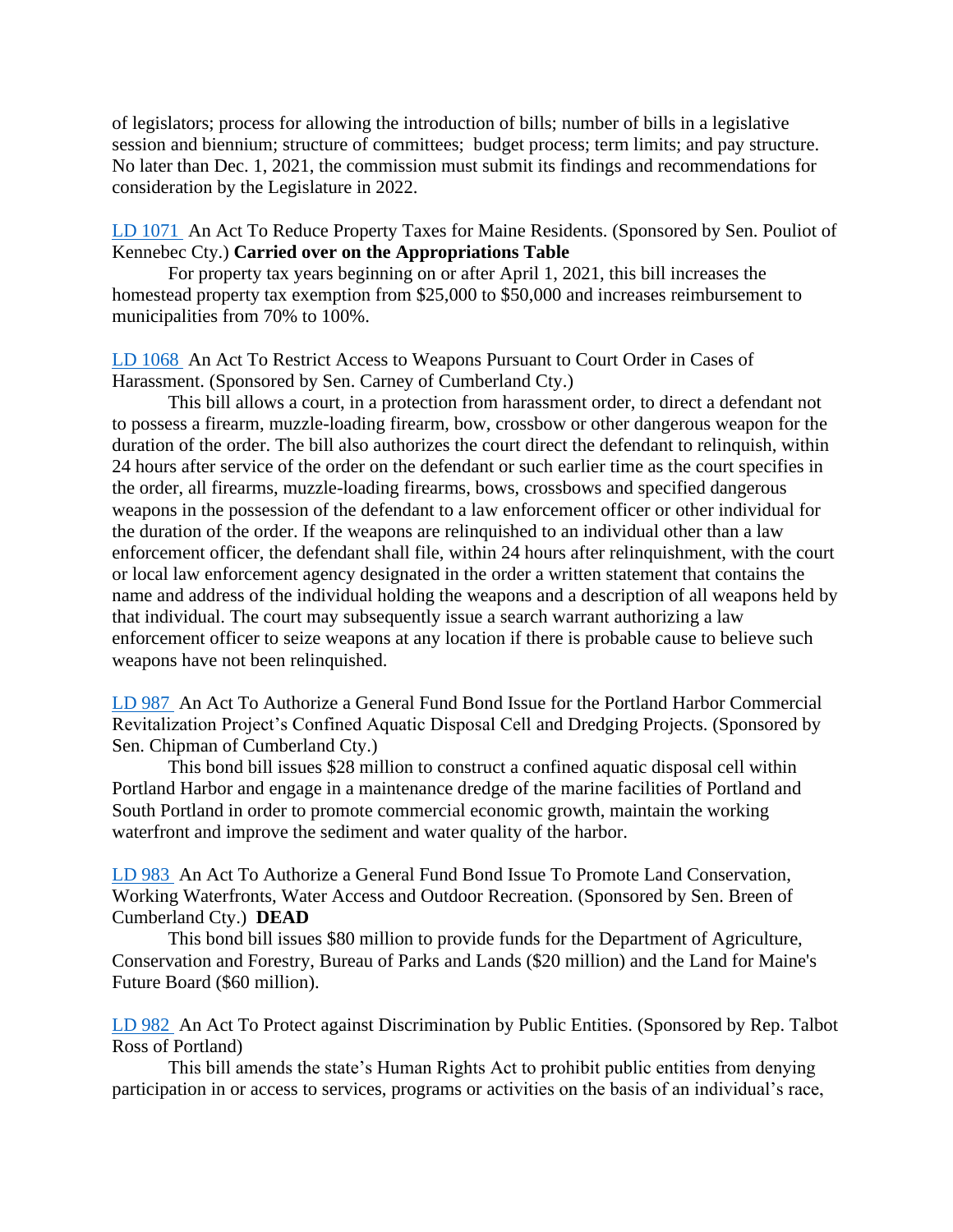color, sex, sexual orientation or gender identity, age, physical or mental disability, religion, ancestry or national origin.

[LD 969](http://www.mainelegislature.org/legis/bills/getPDF.asp?paper=HP0715&item=1&snum=130) An act To Authorize a General Fund Bond Issue for the Construction of a Convention Center in Portland, Improvements to the Augusta Civic Center and a Competitive Grant Program for Capital Improvements to Public Venues across the State. (Sponsored by Rep. Bailey of Gorham) **DEAD**

The bond bill issues \$115 million for the construction of a convention center in Portland; improvements to the Augusta Civic Center; and a competitive grant program for capital improvements to public venues across Maine.

[LD 965](http://www.mainelegislature.org/legis/bills/getPDF.asp?paper=HP0711&item=1&snum=130) An Act Concerning Nondisclosure Agreements in Employment. (Sponsored by Rep. Harnett of Gardiner)

This bill prohibits an employer from requiring an employee, intern or applicant for employment to enter into a: (1) contract or agreement that waives or limits any right to report or discuss discrimination, retaliation or harassment occurring in the workplace or at work-related events; or (2) settlement, separation or severance agreement that limits an individual's right to (a) report, testify or provide evidence to a federal or state agency that enforces employment or discrimination laws; (b) prevents an individual from testifying or providing evidence in federal and state court proceedings in response to legal process; or (c) prohibits an individual from reporting conduct to a law enforcement agency. This bill allows a settlement, separation or severance agreement, under certain circumstances, to include a provision that prevents the subsequent disclosure of factual information relating to a claim of discrimination, retaliation or harassment. It also provides the Department of Labor with the duty to enforce these provisions and allows an individual to receive liquidated damages or to be employed or reinstated with back wages when an employer discharges or refuses to hire an individual who declines to enter into a contract or agreement that waives or limits any right to report or discuss discrimination, retaliation or harassment occurring in the workplace or at work-related events.

[LD 919](http://www.mainelegislature.org/legis/bills/getPDF.asp?paper=HP0675&item=1&snum=130) An Act To Advance Maine's Economic Growth by Investing in Innovative, Nextgeneration Technology and Research. (Sponsored by Rep. Collamore of Pittsfield) **DEAD**

This concept draft bill proposes to enact measures in response to the Governor's Economic Recovery Committee's recommendations for growing and sustaining Maine's economy. The measures will enhance Maine's production of bioproducts through its agriculture, forestry and fisheries industries working in collaboration with research centers throughout the state and create commercially viable, next-generation technologies. The measures will also enable the state to leverage its assets in industry, research universities, community colleges and public sector partnerships to adopt innovative, commercially viable technologies and increase workforce development, including the creation of retraining opportunities using the current workforce's skills to encourage Maine residents to stay in Maine instead of taking their skills and knowledge to another state.

[LD 910](http://www.mainelegislature.org/legis/bills/getPDF.asp?paper=HP0666&item=1&snum=130) An Act To Amend the General Assistance Laws Governing Reimbursement. (Sponsored by Rep. Brennan of Portland) **Carried over on the Appropriations Table**

Beginning on July 1, 2022, this bill requires the state to reimburse municipalities for 90% of the direct aid provided under the General Assistance program that is in excess of .0003 of a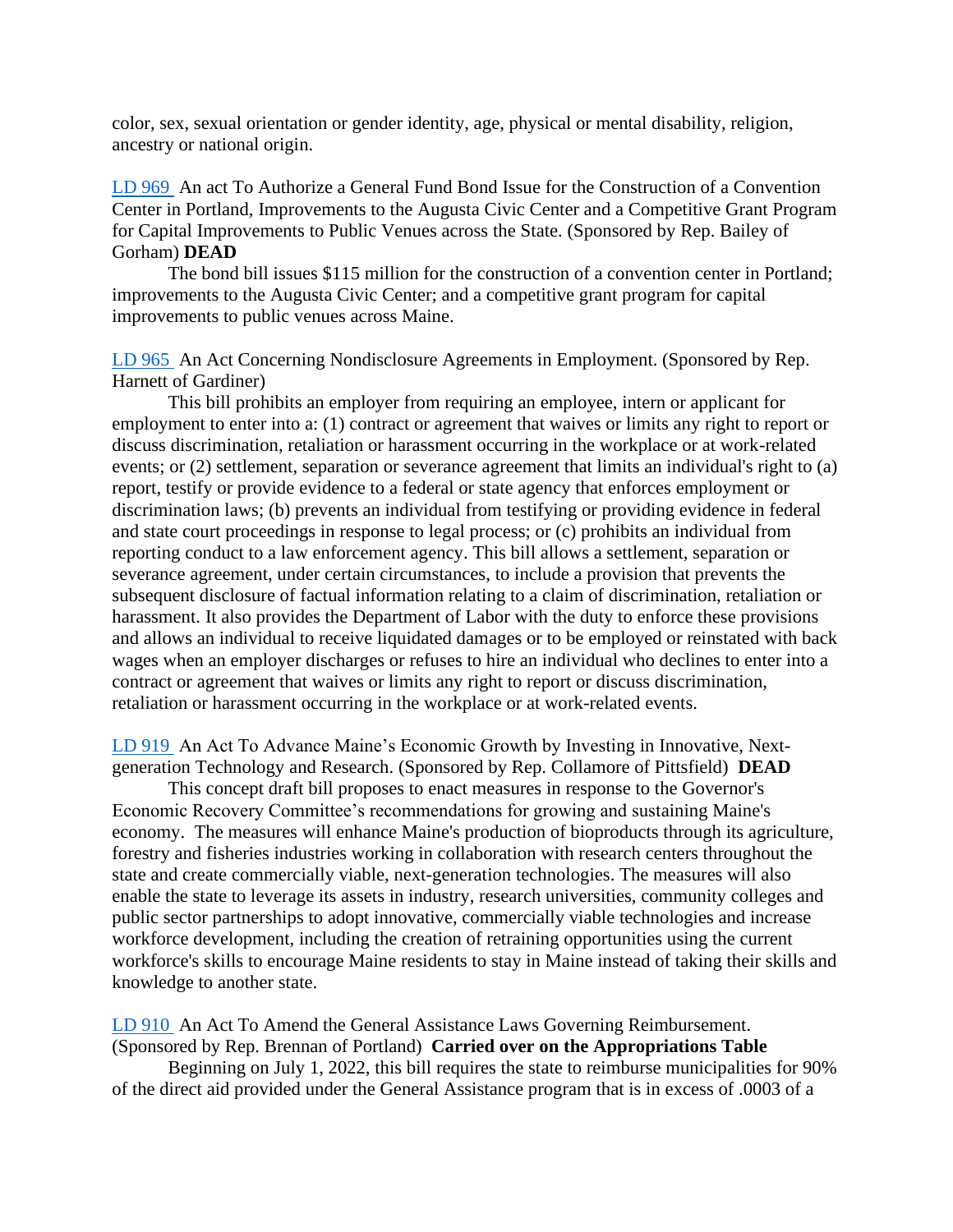municipality's most recent state assessed value. Municipal general assistance costs below the state value threshold continue to be reimbursed at 70%.

[LD 907](http://www.mainelegislature.org/legis/bills/getPDF.asp?paper=HP0663&item=1&snum=130) An act Concerning State Pension Funds and Climate Change. (Sponsored by Rep. Warren of Scarborough) **DEAD**

This concept draft bill proposes to change certain laws concerning state pension funds and climate change.

[LD 906](http://www.mainelegislature.org/legis/bills/getPDF.asp?paper=HP0662&item=1&snum=130) An Act To Provide Passamaquoddy Tribal Members Access to Clean Drinking Water. (Emergency) (Sponsored by Rep. Newell of the Passamaquoddy Tribe)

This concept draft bill proposes to provide clean drinking water to the Passamaquoddy Reservation at Pleasant Point and to nearby municipalities.

[LD 895](http://www.mainelegislature.org/legis/bills/getPDF.asp?paper=HP0651&item=1&snum=130) An Act To Make Necessary Changes to State Law. (Sponsored by Rep. Dunphy of Old Town) **Emergency Enacted; PL 2021, c. 492 (1/05/22)**

This bill implements the process of dividing Franklin County into five commissioner districts, as approved by the voters at the November 2021 election and effective on Nov. 5, 2024. The bill title is also amended to read "An Act Regarding the Apportionment of the Franklin County Commissioner Districts."

[LD 892](http://www.mainelegislature.org/legis/bills/getPDF.asp?paper=HP0648&item=1&snum=130) An Act To Implement the Recommendations of the Governor's Economic Recovery Committee. (Sponsored by Rep. Pierce of Falmouth) **DEAD**

This concept draft bill proposes to enact measures to implement the recommendations of the Governor's Economic Recovery Committee within the Governor's Office of Policy Innovation and the Future.

[LD 867](http://www.mainelegislature.org/legis/bills/getPDF.asp?paper=HP0635&item=1&snum=130) An Act To Prohibit Mandatory COVID-19 Vaccinations for 5 Years To Allow for Safety Testing and Investigations into Reproductive Harm. (Emergency) (Sponsored by Rep. Quint of Hodgdon) **DEAD**

This bill prohibits mandatory vaccinations for coronavirus disease 2019 for five years from the date of a vaccine's first emergency use authorization by the USFDA in order to allow for safety testing and investigations into reproductive harm.

[LD 866](http://www.mainelegislature.org/legis/bills/getPDF.asp?paper=HP0634&item=1&snum=130) An Act Concerning Advance Refrigeration Technology. (Sponsored by Rep. Lyford of Eddington) **DEAD**

This concept draft bill proposes to enact measures concerning advanced refrigeration technology that reduces climate super-pollutant and energy use and bring advanced refrigeration technology into financial parity with solar technology rebates on a cost per environmental benefit basis.

[LD 859](http://www.mainelegislature.org/legis/bills/getPDF.asp?paper=HP0627&item=1&snum=130) An Act To Allow Municipalities To Use Ranked-choice Voting in Municipal Elections. (Sponsored by Rep. Berry of Bowdoinham)

This concept draft bill would allow municipalities to use ranked-choice voting in municipal elections.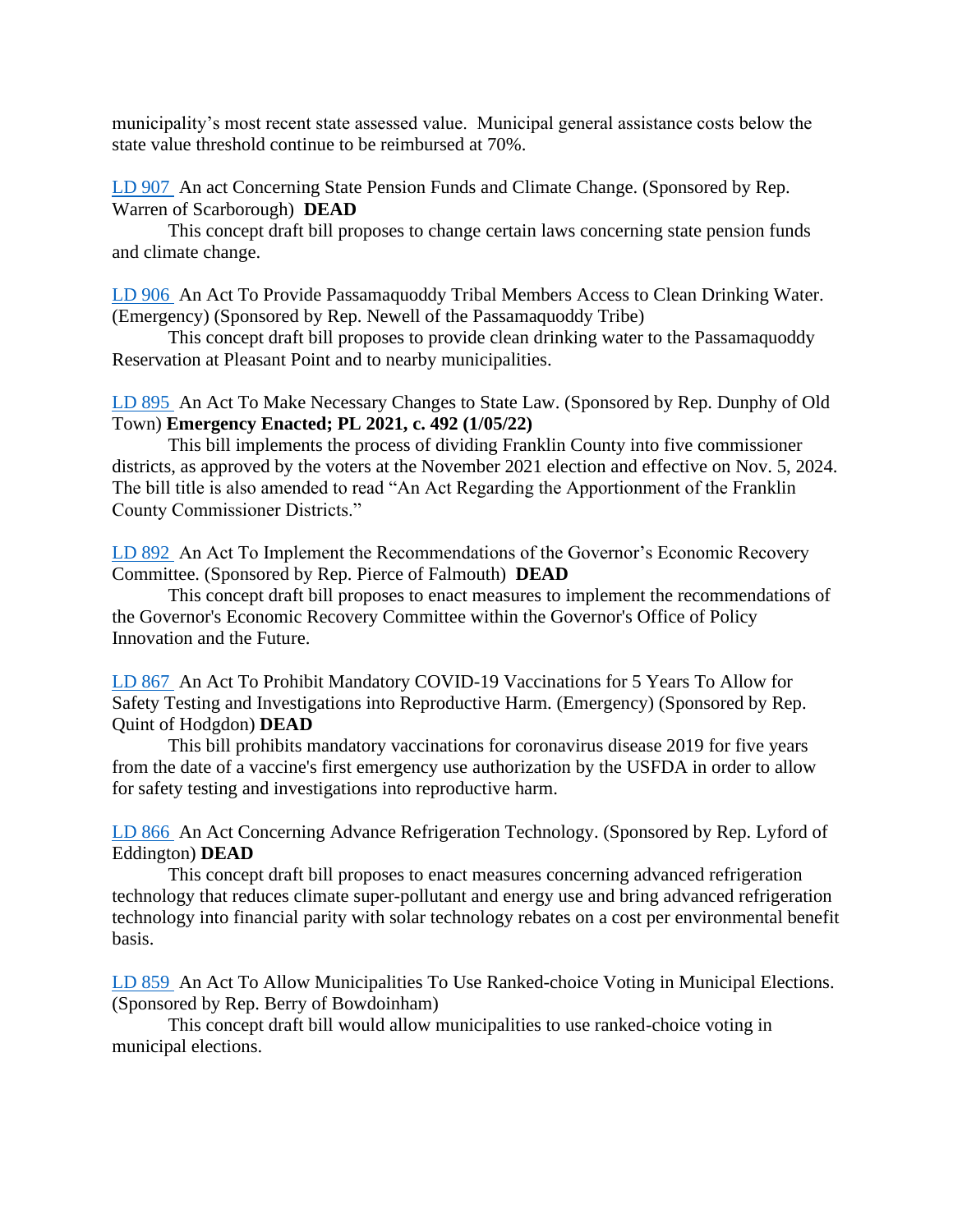[LD 856](http://www.mainelegislature.org/legis/bills/getPDF.asp?paper=HP0624&item=1&snum=130) An Act To Balance Renewable Energy Development with Natural and Working Lands Conservation. (Sponsored by Rep. Berry of Bowdoinham)

This concept draft bill would balance renewable energy development with the conservation of natural and working lands.

[LD 781](http://www.mainelegislature.org/legis/bills/getPDF.asp?paper=HP0586&item=1&snum=130) An Act To Strengthen Maine's Economy. (Sponsored by Rep. Pierce of Falmouth) This concept draft bill proposes to enact measures to strengthen the state's economy.

[LD 775](http://www.mainelegislature.org/legis/bills/getPDF.asp?paper=HP0580&item=1&snum=130) An Act To Include within the Definitions of "Public Employee" and "Judicial Employee" Those Who Have Been Employed for Less Than 6 Months. (Sponsored by Rep. Sylvester of Portland)

This bill provides that a person who has been an employee of the state or another public employer for less than six months is considered a public employee. A person who has been an employee of the state or another public employer for less than six months may be dismissed, suspended or otherwise disciplined without cause during the probationary period. Termination of an employee or any other disciplinary action against an employee during the probationary period is not subject to the grievance and arbitration provision of the collective bargaining agreement.

[LD 736](http://www.mainelegislature.org/legis/bills/getPDF.asp?paper=HP0541&item=1&snum=130) An Act To Enhance the Ecological Reserve System. (Sponsored by Rep. Grohoski of Ellsworth) **Enacted; PL 2021, c. 516**

This concept draft bill proposes to assess the status of the ecological reserve system and consider changes for supporting wildlife, sequestering and storing carbon, providing scenic and recreational value and serving as long-term ecological research sites.

[LD 734](http://www.mainelegislature.org/legis/bills/getPDF.asp?paper=HP0539&item=1&snum=130) An act To Set a Minimum Wage for School Support Staff. (Sponsored by Rep. Collings of Portland) **Carried over on the Appropriations Table**

This bill establishes a minimum hourly wage of \$16 per hour for school support staff for school years beginning after June 30, 2022. The bill requires the state on a one-time basis, for the school year beginning after June 30, 2022, to provide funds to school administrative units to make up the difference between what a school administrative unit currently pays school support staff and what the unit is required to pay under the minimum wage requirement.

[LD 731](http://www.mainelegislature.org/legis/bills/getPDF.asp?paper=SP0283&item=1&snum=130) An Act To Establish a Program To Assist Regional Firefighter Training Programs, To Provide Tax Credits to Businesses That Employ Volunteer Firefighters and Emergency Medical Services Persons and To Provide Benefits to Volunteer Firefighters and Emergency Medical Services Persons. (Sponsored by Sen. Stewart of Aroostook Cty.) **Carried over on the Appropriations Table**

This bill establishes a program administered by the Maine Fire Protection Services Commission to provide grants to municipalities for regional fire service training. It also provides an income tax credit for employers who permit employees who are volunteer first responders to be absent from work for firefighting or emergency response activities without a reduction in pay. The bill allows a municipality to adopt a program providing a financial benefit of up to \$1,000 or 100 times the state minimum hourly wage to residents who are 60 years of age or older and who serve as volunteer first responders, which is subject to 100% state reimbursement.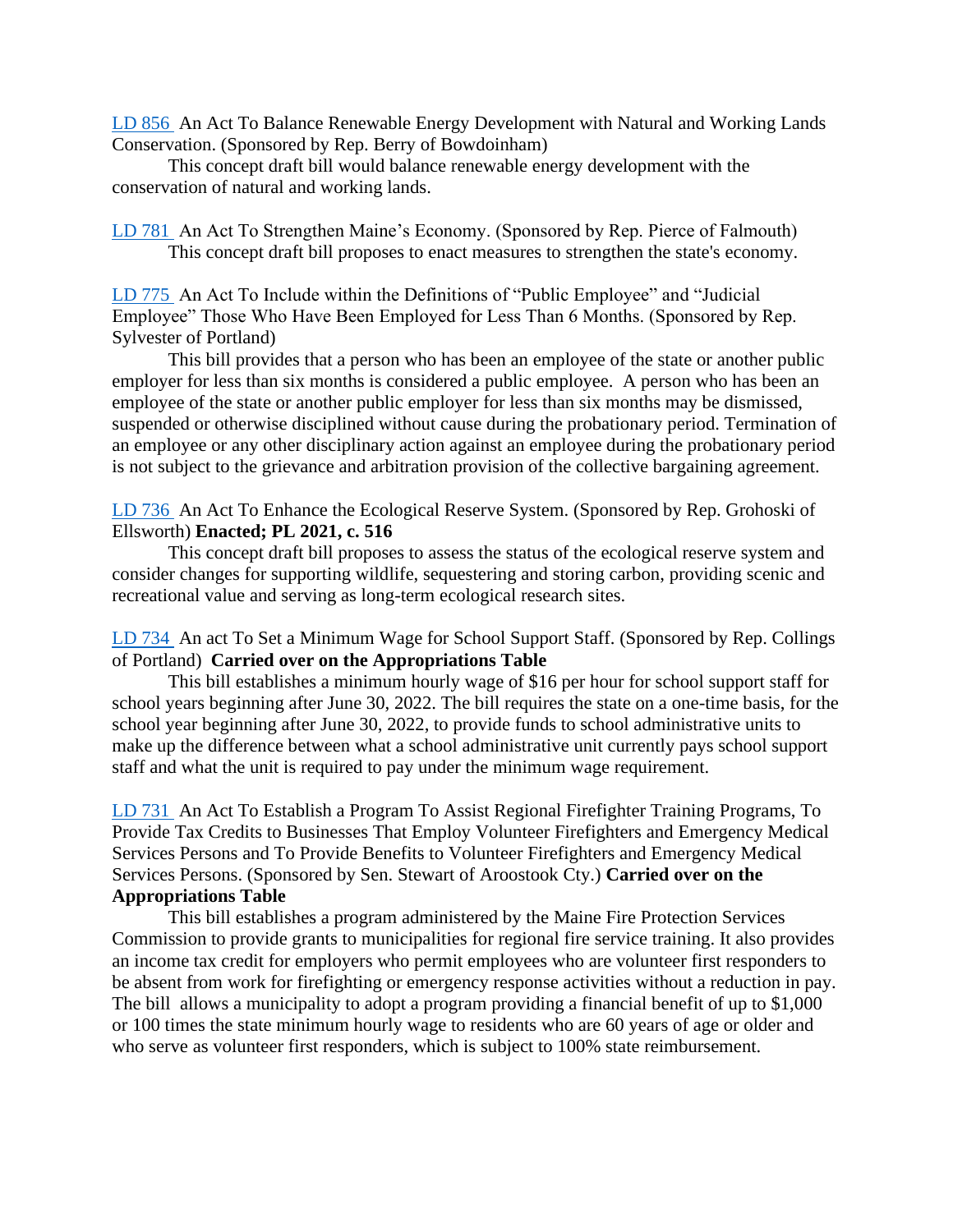[LD 702](http://www.mainelegislature.org/legis/bills/getPDF.asp?paper=HP0514&item=1&snum=130) An Act To Authorize a General Fund Bond Issue To Recapitalize the School Revolving Renovation Fund. (Sponsored by Rep. Millett of Cape Elizabeth) **DEAD**

This bond bill issues \$30 million to recapitalize the School Revolving Renovation Fund for public school renovations and capital repairs.

[LD 687](http://www.mainelegislature.org/legis/bills/getPDF.asp?paper=HP0499&item=1&snum=130) An Act To Authorize a General Fund Bond Issue To Promote the Conservation of Land, Working Waterfronts, Water Access and Outdoor Recreation. (Sponsored by Rep. Corey of Windham) **DEAD**

This bond bill issues \$30 million to be used by the Land for Maine's Future Board for the acquisition of land for water access; wildlife and fish habitat, including deer wintering areas; outdoor recreation, including hunting and fishing; and working farmland and waterfront preservation; and \$5 million for capital improvements to state parks and historic sites.

[LD 682](http://www.mainelegislature.org/legis/bills/getPDF.asp?paper=SP0270&item=1&snum=130) An Act To Ensure the Viability of the Northern Maine Electric Transmission Grid. (Sponsored by Sen. Stewart of Aroostook Cty.)

This concept draft bill ensures the viability of the northern Maine electric transmission grid by implementing the recommendations of the stakeholder group convened by the Governor's Energy Office pursuant to Resolve 2019, chapter 71.

[LD 676](http://www.mainelegislature.org/legis/bills/getPDF.asp?paper=SP0263&item=1&snum=130) An Act To Reclassify Part of the Androscoggin River to Class B. (Sponsored by Sen. Claxton of Androscoggin Cty.) **DEAD**

This bill reclassifies from Class C to Class B the lower section of the Androscoggin River from Gulf Island Dam to a line formed by the extension of the Bath-Brunswick boundary across Merrymeeting Bay in a northwesterly direction.

[LD 654](http://www.mainelegislature.org/legis/bills/getPDF.asp?paper=HP0481&item=1&snum=130) An act To Create a 24-hour Shelter Capital Project Funding Program. (Sponsored by Rep. Arford of Brunswick) **Carried over on the Appropriations Table**

This bill establishes the 24-hour Shelter Capital Project program within the Maine State Housing Authority (MSHA) to support new construction or expansion of emergency 24-hour shelters for persons experiencing homelessness. The bill includes a one-time \$3 million appropriation in FY 22 to fund the program.

[LD 647](http://www.mainelegislature.org/legis/bills/getPDF.asp?paper=SP0252&item=1&snum=130) An Act To Expand Eligibility for the Veterans' Property Tax Exemption. (Sponsored by Sen. Keim of Oxford Cty.) **Carried over on the Appropriations Table**

This bill allows persons who served in the U. S. Armed Forces between Feb. 1, 1955 and Feb. 27, 1961 to qualify for the veterans' property tax exemption.

[LD 626](http://www.mainelegislature.org/legis/bills/getPDF.asp?paper=HP0462&item=1&snum=130) An Act To Clarify Temporary Mooring Privileges for Moorings on Inland Waters. (Sponsored by Rep. Stearns of Guilford)

This bill requires municipalities that border or contain inland waters to have a designated individual or entity responsible for dealing with inquiries related to mooring privileges and directs the Department of Inland Fisheries and Wildlife to develop model ordinance language to support municipalities or other governing entities that choose to regulate moorings.

[LD 616](http://www.mainelegislature.org/legis/bills/getPDF.asp?paper=HP0452&item=1&snum=130) An Act To Increase Accountability for Wage Violations. (Sponsored by Rep. Collings of Portland) **Carried over on the Appropriations Table**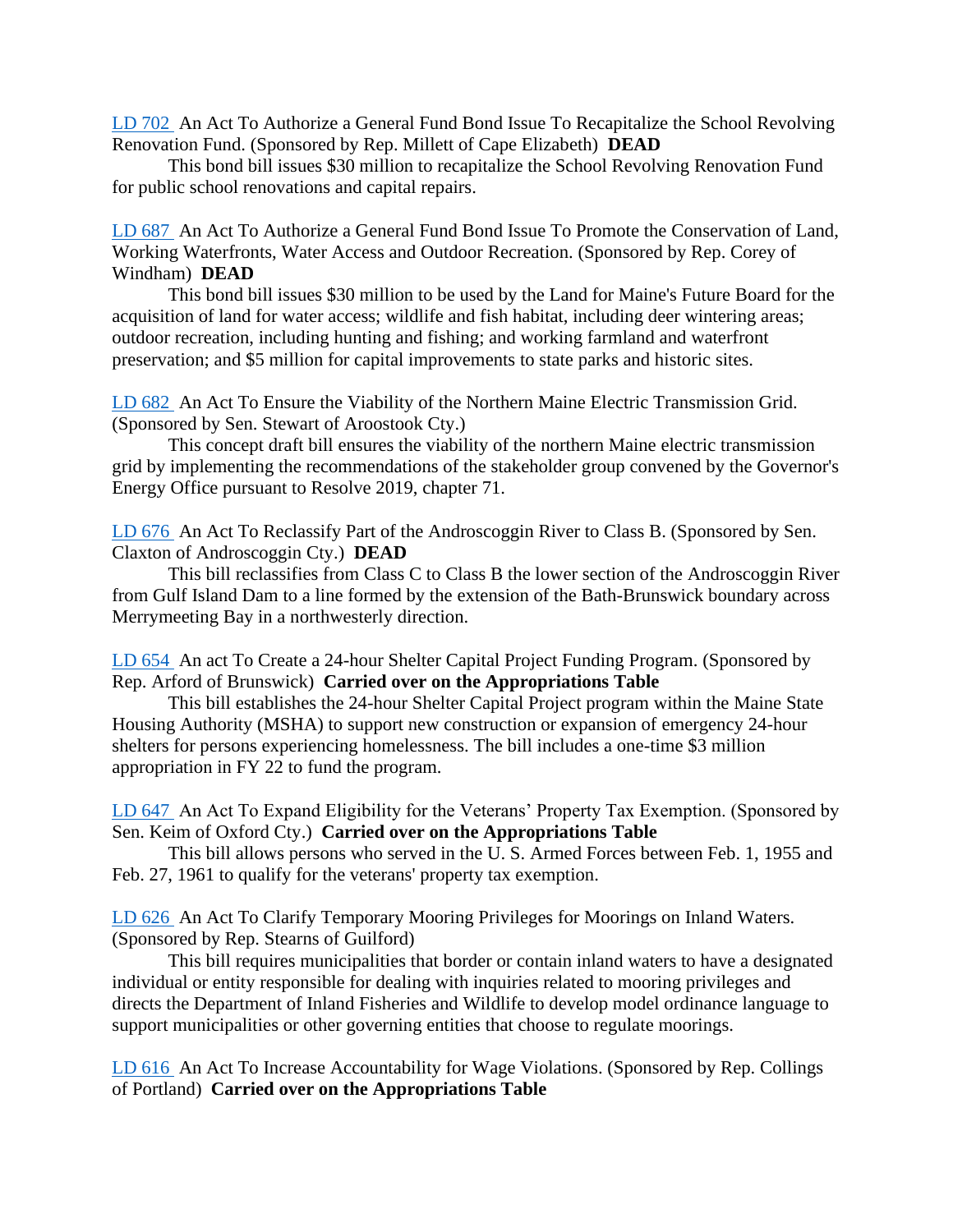This bill increases the fine for the violation of certain state wage and benefits laws, including the equal, timely and full payment of wages, from \$100 to \$500 for the first violation and provides for the assessment of a fine that is between \$500 and \$2,500 for each subsequent violation. The bill also provides that in a favorable judgment for an employee an additional amount of twice the unpaid wages must be awarded.

[LD 607](http://www.mainelegislature.org/legis/bills/getPDF.asp?paper=HP0443&item=1&snum=130) An Act To Restore Overtime Protections for Maine Workers. (Sponsored by Rep. Talbot Ross of Portland)

This bill annually raises the minimum salary that an employee who works in an executive, administrative or professional capacity must earn in order for that employee to be exempt from the laws governing the minimum wage and overtime pay until it is \$55,224 on Jan. 1, 2024. The bill also provides for an annual adjustment, beginning Jan. 1, 2025, based on the percentage annual increase in certain earnings as published by the U.S. Department of Labor, Bureau of Labor Statistics.

[LD 586](http://www.mainelegislature.org/legis/bills/getPDF.asp?paper=HP0429&item=1&snum=130) An Act To Amend the Laws Governing Agriculture, Conservation and Forestry. (Sponsored by Rep. O'Neil of Saco) **DEAD**

This concept draft bill proposes to amend the laws governing agriculture, conservation and forestry.

[LD 576](http://www.mainelegislature.org/legis/bills/getPDF.asp?paper=SP0229&item=1&snum=130) An Act To Increase Property Tax Relief for Veterans. (Sponsored by Sen. Jackson of Aroostook Cty.) **Carried over on the Appropriations Table**

Beginning on or after April 1, 2022, this bill: (1) increases to \$10,000 the property tax exemption for all categories of eligible veterans other than paraplegic veterans receiving a \$50,000 exemption for specially adapted housing units; (2) expands the dates of federally recognized war periods to include February 1, 1955 to February 27, 1961; and (3) requires the state to reimburse municipalities for 100% of the property tax revenue loss as a result of the increase and expansion of the exemption.

[LD 575](http://www.mainelegislature.org/legis/bills/getPDF.asp?paper=SP0228&item=1&snum=130) An Act To Establish a Conditional Presumption of Compensability for Certain Employees in Cases of Impairment from Hypertension or Heart Disease. (Sponsored by Sen. Jackson of Aroostook Cty.) **Carried over on the Appropriations Table**

This bill provides that there is a rebuttable presumption that an employee of the state or of a county whose regular or incidental duties require the care, supervision or custody of a person confined in a jail, prison or state correctional facility who contracts heart disease or hypertension during the course of employment suffers the injury as a result of that employment. Presumption pertains only if the heart disease or hypertension was not occasioned by any willful act of that employee and as long as the employee successfully passed a physical examination upon entry into that employment or during the time of that employment that failed to reveal any evidence of that condition.

[LD 574](http://www.mainelegislature.org/legis/bills/getPDF.asp?paper=HP0419&item=1&snum=130) An Act To Clarify the Maine Food Sovereignty Act. (Sponsored by Rep. Plueker of Warren)

This bill clarifies the Maine Food Sovereignty Act by amending the definition of "direct producer-to-consumer transaction" to mean any exchange of food or food products directly between a producer and a consumer in a manner mutually agreed upon by the producer and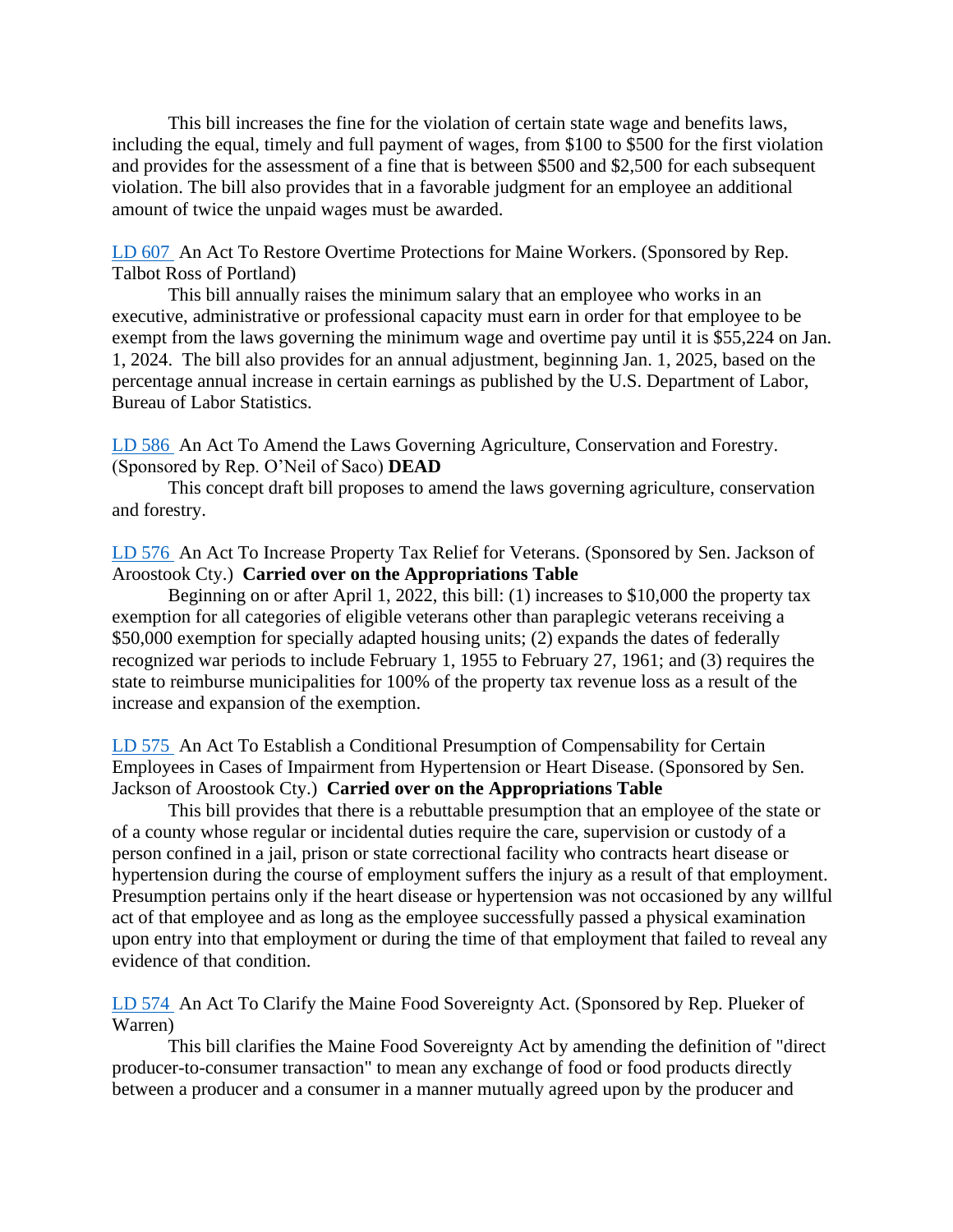consumer of the food or food products rather than face-to-face transactions at the site of production. The bill also provides that counties have the same authority as municipalities to adopt direct producer-to-consumer ordinances for enforcement in the unorganized territory.

## [LD 555](http://www.mainelegislature.org/legis/bills/getPDF.asp?paper=HP0400&item=1&snum=130) An Act To Expand the Rights of Public Sector Employees. (Sponsored by Rep. Sylvester of Portland) **DEAD**

This bill allows public employees, including municipal and county, but not including employees whose duties include protecting public safety to strike. The bill requires notice be given to the public employer stating the dates upon which the strike will begin and end and allows an employee organization or public employer to call for emergency bargaining within three days prior to the intended start of the strike. Furthermore, the bill prohibits a public employer from permanently replacing an employee because that employee engaged in a strike.

## [LD 551](http://www.mainelegislature.org/legis/bills/getPDF.asp?paper=HP0396&item=1&snum=130) An Act To Accelerate Weatherization Efforts in the State. (Sponsored by Rep. Kessler of South Portland) **Carried over on the Appropriations Table**

This bill allows Efficiency Maine Trust funds dedicated to programs that help reduce energy costs for electricity consumers to be used toward weatherization efforts. The goals established in the bill include the weatherization of 17,500 homes and businesses by 2025 and 35,000 homes and businesses by 2030, including at least 1,000 units of housing for low-income individuals or households per year.

[LD 517](http://www.mainelegislature.org/legis/bills/getPDF.asp?paper=HP0380&item=1&snum=130) An Act To Authorize a General Fund Bond Issue To Promote the Construction of Energy-efficient Affordable Homes and the Adaptive Reuse, Repair and Weatherization of Existing Homes for Low-income Seniors. (Sponsored by Rep. Babbidge of Kennebunk)

This bond bill issues \$30 million for low-income households headed by a person 55 years of age or older for the construction of new energy-efficient affordable homes, the adaptive reuse of structures or homes, home repair, and weatherization programs.

# [LD 512](http://www.mainelegislature.org/legis/bills/getPDF.asp?paper=HP0375&item=1&snum=130) An Act To Increase the Number of Intensive Case Managers. (Sponsored by Rep. Dodge of Belfast) **Carried over on the Appropriations Table**

This bill directs the Department of Health and Human Services to create additional intensive case manager positions so that counties that do not have a county jail or regional jail will have an intensive case manager. An intensive case manager oversees persons who are detained by a law enforcement officer and who have intellectual disabilities or mental health conditions or have misused substances and connects them to the services for which they qualify, works with the court system to ensure that they receive due process and speedy trials and assists persons who qualify for the MaineCare program to apply for and receive MaineCare benefits and services while being detained or incarcerated, including during the implementation of diversion and reentry plans.

[LD 506](http://www.mainelegislature.org/legis/bills/getPDF.asp?paper=HP0369&item=1&snum=130) An Act To Reduce the Tax Burden on Low-income Electricity Customers. (Sponsored by Rep. Berry of Bowdoinham) **Carried over on the Appropriations Table**

This bill exempts from sales tax all electricity consumed by residential customers participating in either a low-income assistance program or arrearage management program approved by the Public Utilities Commission. This exemption maximizes the value of the benefit from the subsidies provided to participants in these programs.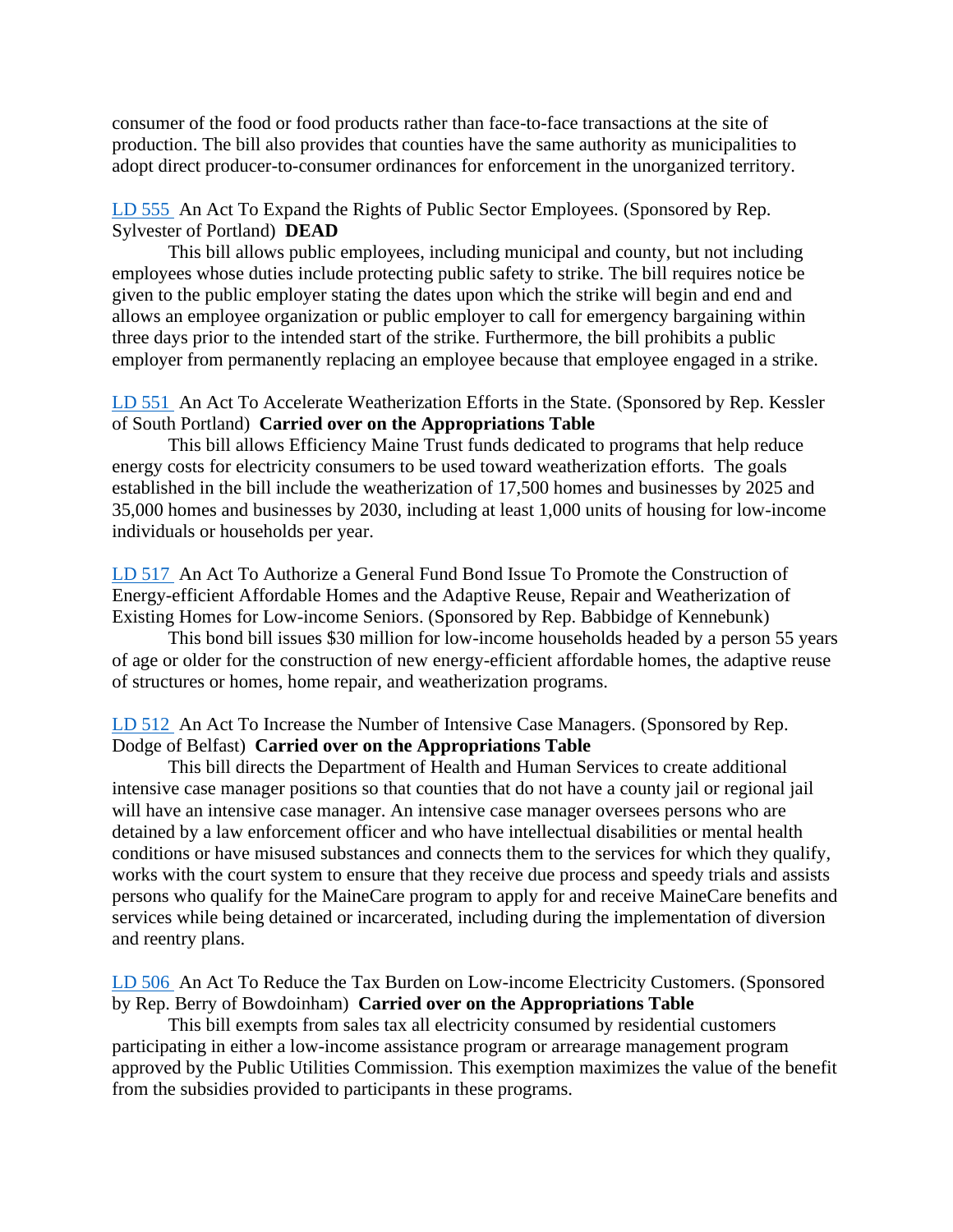[LD 489](http://www.mainelegislature.org/legis/bills/getPDF.asp?paper=SP0196&item=1&snum=130) Resolution, Proposing an Amendment to the Constitution of Maine To Establish a Right to a Healthy Environment. (Sponsored by Sen. Maxmin of Lincoln Cty.)

As amended, this resolution proposes to send to the voters an amendment to the Constitution of Maine granting the people of the state a right to a clean and healthy environment and to the preservation of the natural, cultural and healthful qualities of the environment and requires the state to conserve, protect and maintain the natural resources, including, but not limited to, air, water, land and ecosystems for the benefit of all the people, including generations yet to come.

[LD 484](http://www.mainelegislature.org/legis/bills/getPDF.asp?paper=SP0190&item=1&snum=130) An Act To Change Maine's Tax Laws. (Sponsored by Sen. Chipman of Cumberland Cty.)

This concept draft bill makes specific changes to the laws governing taxation that are within the jurisdiction of the Committee on Taxation.

[LD 481](http://www.mainelegislature.org/legis/bills/getPDF.asp?paper=HP0355&item=1&snum=130) An Act To Propose a General Fund Bond Issue To Train Workers in High-demand Sectors and Support the State's 10-year Economic Plan Goal of Increasing Wages by 10 Percent. (Sponsored by Rep. Millett of Waterford)

This bond bill issues \$80 million to train workers in high-demand sectors and support the state's goal of increasing average annual wages by 10%. The funding would be provided in \$20 million increments over four years in accordance with programmatic and return-on investment goals that must be met by the Maine Community College System.

[LD 473](http://www.mainelegislature.org/legis/bills/getPDF.asp?paper=HP0347&item=1&snum=130) An Act To Create the Maine Rental Assistance and Guarantee Program. (Sponsored by Rep. Morales of South Portland) **Carried over on the Appropriations Table**

This bill requires the Maine State Housing Authority (MSHA) to establish and administer the Maine Rental Assistance and Voucher Guarantee Program. The program must include a rental assistance component to assist individuals with the cost of rent and a rental voucher guarantee component to encourage landlords to work with the program and other rental assistance programs. The bill includes a General Fund appropriation of \$8.5 million in both FY 22 and FY 23 to fund the program.

[LD 471](http://www.mainelegislature.org/legis/bills/getPDF.asp?paper=SP0177&item=1&snum=130) An Act To Require Legislative Approval for Certain Leases of Public Lands. (Sponsored by Sen. Black of Franklin Cty.) **DEAD**

This bill requires the approval of two-thirds of all the members elected to each House of the Legislature for any use of public reserved lands for transmission lines and facilities and certain other projects. This provision applies retroactively to Sept.16, 2014.

[LD 468](http://www.mainelegislature.org/legis/bills/getPDF.asp?paper=HP0344&item=1&snum=130) An Act To Amend the Laws Governing Labor and Housing. (Sponsored by Rep. Sylvester of Portland) **DEAD**

This concept draft bill proposes to amend the laws governing labor and housing.

[LD 466](http://www.mainelegislature.org/legis/bills/getPDF.asp?paper=HP0342&item=1&snum=130) An Act To Authorize a General Fund Bond Issue To Support a Climate Center at the Gulf of Maine Research Institute. (Sponsored by Rep. Fecteau of Biddeford)

This bond bill issues \$16 million to complete the design, engineering and construction of a climate center at the Gulf of Maine Research Institute to support Maine communities and the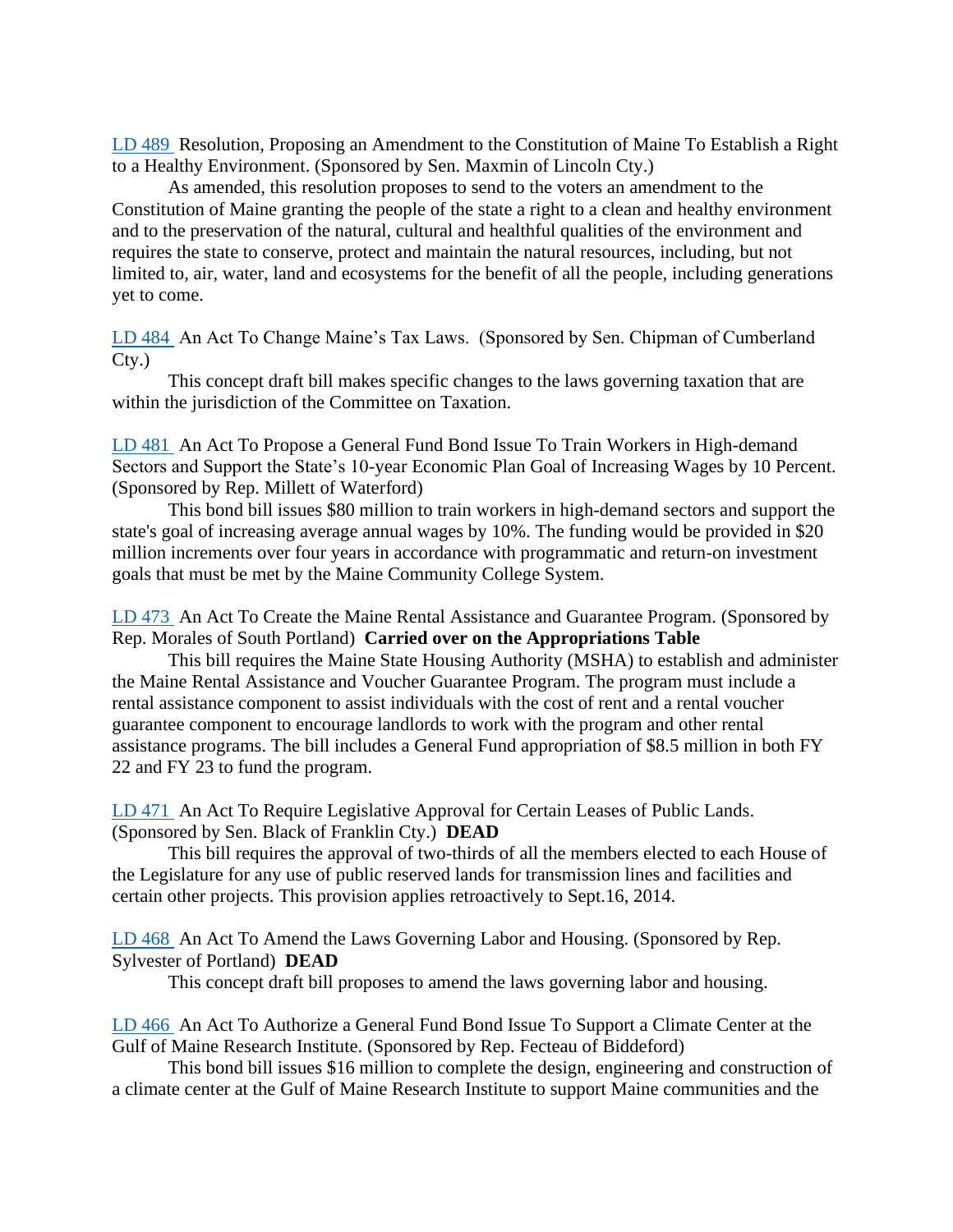state in the development and funding of climate adaptation plans, to support improved fisheries management and aquaculture development and to advise seafood businesses in the pursuit of opportunities and the navigation of challenges arising from climate change.

[LD 464](http://www.mainelegislature.org/legis/bills/getPDF.asp?paper=HP0340&item=1&snum=130) An Act To Change Certain Labor Laws. (Sponsored by Rep. Sylvester of Portland) **DEAD**

This concept draft bill proposes to change certain labor laws to help people organizing a labor union and negotiating a fair contract.

[LD 463](http://www.mainelegislature.org/legis/bills/getPDF.asp?paper=HP0339&item=1&snum=130) An Act To Better House Maine Residents. (Sponsored by Rep. Sylvester of Portland) This concept draft bill proposes to change certain laws to help the people obtain housing.

[LD 460](http://www.mainelegislature.org/legis/bills/getPDF.asp?paper=HP0336&item=1&snum=130) An Act To Amend Certain Employment Laws To Help Front-line and Other Workers. (Sponsored by Rep. Sylvester of Portland)

This concept draft bill would amend certain employment laws to help front-line and other workers

[LD 451](http://www.mainelegislature.org/legis/bills/getPDF.asp?paper=HP0327&item=1&snum=130) An Act To Remove the Party Designation from Return Envelopes for Absentee Ballots for the General Election. (Sponsored by Rep. Rudnicki of Fairfield) **DEAD**

This bill prohibits state and local election officials from making any mark indicating the political party of the absentee voter on the outside of an absentee ballot return envelope issued during a general election.

[LD 449](http://www.mainelegislature.org/legis/bills/getPDF.asp?paper=HP0325&item=1&snum=130) An Act To Strengthen the Ability of Public Employers and Teachers Unions to Negotiate. (Sponsored by Rep. McCrea of Fort Fairfield) **Carried over on the Appropriations Table**

Current law provides that the obligation of a public employer and a bargaining agent to bargain collectively includes their mutual obligation to meet within 10 days after receipt of written notice from the other party requesting a meeting for collective bargaining purposes, as long as the parties have not otherwise agreed in a prior written contract. This bill removes the exception for the case in which the parties have otherwise agreed in a prior written contract.

[LD 421](http://www.mainelegislature.org/legis/bills/getPDF.asp?paper=HP0305&item=1&snum=130) An Act To Increase the Number of Plants a Medical Marijuana Caregiver May Cultivate. (Sponsored by Rep. Collings of Portland) **DEAD**

This bill increases the number of mature plants from 30 to 60 and immature plants from 60 to 120 that a medical marijuana caregiver may cultivate.

[LD 410](http://www.mainelegislature.org/legis/bills/getPDF.asp?paper=HP0294&item=1&snum=130) An Act To Provide Funding for the Reconstruction of Route 161 from Fort Kent to Caribou. (Sponsored by Rep. Martin of Eagle Lake) **DEAD**

This bill provides a one-time General Fund appropriation of \$40 million in FY 22 to the Department of Transportation to reconstruct Route 161 from Fort Kent to Caribou.

[LD 408](http://www.mainelegislature.org/legis/bills/getPDF.asp?paper=HP0292&item=1&snum=130) An Act To Amend the Laws Regulating the Operation of the Legislature. (Sponsored by Rep. Dunphy of Old Town)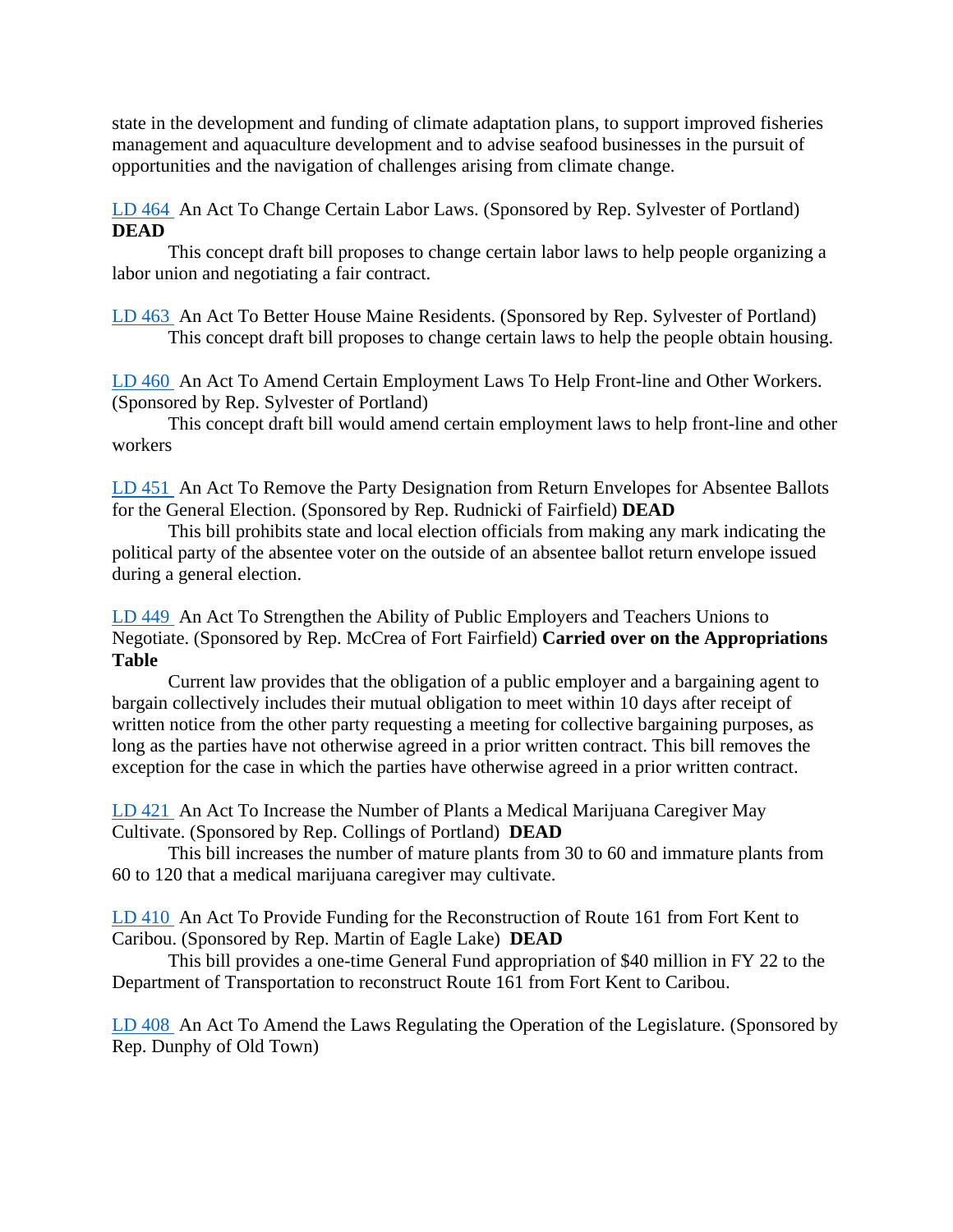This concept draft bill would establish a commission to examine the laws and rules regulating operations and functions of the Legislature and propose methods to improve those operations.

[LD 393](http://www.mainelegislature.org/legis/bills/getPDF.asp?paper=HP0277&item=1&snum=130) An Act To Amend the Laws Regarding Health and Human Services. (Sponsored by Rep. Meyer of Eliot)

This concept draft bill proposes to amend the laws governing health and human services.

[LD 392](http://www.mainelegislature.org/legis/bills/getPDF.asp?paper=HP0276&item=1&snum=130) An Act To Amend the Tax Laws. (Sponsored by Rep. Terry of Gorham) This concept draft bill would amend the tax laws.

[LD 384](http://www.mainelegislature.org/legis/bills/getPDF.asp?paper=HP0268&item=1&snum=130) An Act To Authorize a General Fund Bond Issue To Fund the Transition from a Fossil Fuel-based to an Electrical Energy Economy. (Sponsored by Rep. Warren of Scarborough)

This concept draft bill issues a bond of an undisclosed value to fund the transition from a fossil fuel-based to an electrical energy economy

[LD 383](http://www.mainelegislature.org/legis/bills/getPDF.asp?paper=HP0267&item=1&snum=130) An Act Concerning Small Wireless Facilities in Maine. (Sponsored by Rep. Warren of Scarborough) **DEAD**

This concept draft bill proposes to amend the laws regarding small wireless facilities in the state.

As amended, this bill allows for the adoption of municipal ordinances specific to the permitting of small wireless facilities. Ordinances may include, but are not limited to, standards that: 1) protect the visual character of ecological sensitive and scenic resources; 2) protect historic properties; 3) maintain aesthetics consistent with neighborhood characteristics; 4) establish required distance from residential structures; 5) establish height limitations for new small wireless facilities or multiple facilities located in the same area; and 6) establish maximum noise emissions. The amendment also permits a municipality to impose an application fee to cover the costs incurred in processing an application for a small wireless facility.

[LD 379](http://www.mainelegislature.org/legis/bills/getPDF.asp?paper=SP0167&item=1&snum=130) An Act To Establish the Maine State Cemetery Commission. (Sponsored by Sen. Miramant of Knox Cty.)

This bill creates the eight-member Maine State Cemetery Commission, two members of which are municipal appointees, with one representing a statewide association of municipalities and the other a statewide association of municipal clerks. The duties of the commission include advising and educating municipalities and property owners of the: (1) existence of burying grounds and cemeteries; (2) related laws; and (3) care and preservation of graves, gravestones, walls and fences in and around burying grounds and cemeteries. The commission is also tasked with reviewing related statutes and providing the Legislature information on recommended changes.

[LD 378](http://www.mainelegislature.org/legis/bills/getPDF.asp?paper=SP0166&item=1&snum=130) An Act To Temporarily Waive Renewal Fees for On-premises Retail Liquor Licenses (Emergency) (Sponsored by Sen. Luchini of Hancock Cty.) **Carried over on the Appropriations Table**

As amended, this bill clarifies that an applicant for renewal of a license to sell beer, wine or spirits for on-premises consumption is not required to pay a license renewal fee if the license to be renewed expires during the year following the effective date of the bill.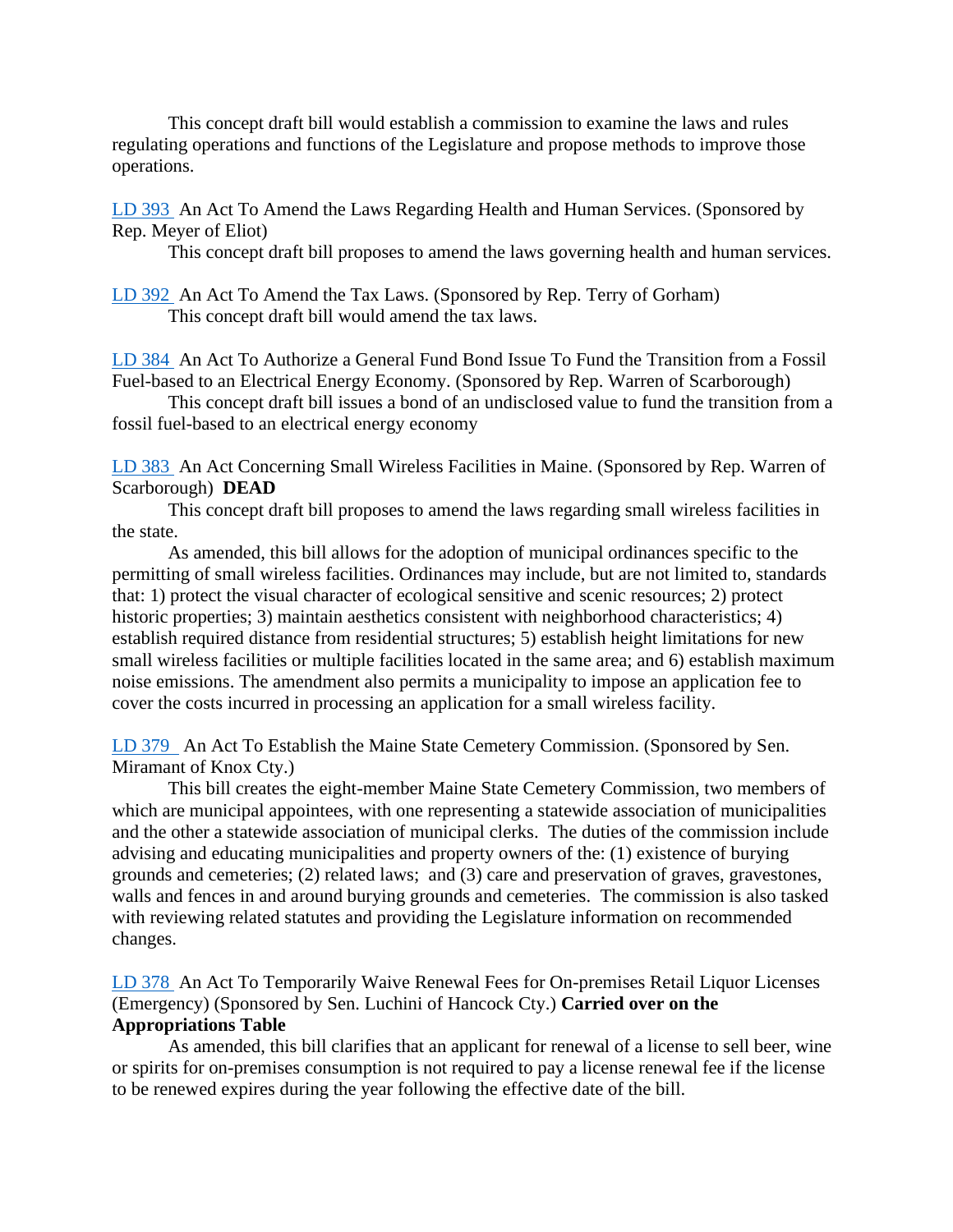[LD 373](http://www.mainelegislature.org/legis/bills/getPDF.asp?paper=SP0159&item=1&snum=130) An Act To Authorize a General Fund Bond Issue To Invest in Maine's Railroad Infrastructure. (Sponsored by Sen. Claxton of Androscoggin Cty.)

This bond bill issues \$50 million for investments in railroad infrastructure to expand passenger rail service, with a priority for railroad track corridors that support passenger and freight intermodal operations and enhance the movement of agricultural products.

[LD 371](http://www.mainelegislature.org/legis/bills/getPDF.asp?paper=SP0157&item=1&snum=130) An Act To Make Adjustments to General Fund Appropriations Related to the Supplemental Budget. (Emergency) (Sponsored by Sen. Breen of Cumberland Cty.)

This concept draft bill provides a vehicle for supplemental adjustments to General Fund appropriations for the fiscal year ending June 30, 2021.

[LD 344](http://www.mainelegislature.org/legis/bills/getPDF.asp?paper=HP0242&item=1&snum=130) Resolution, Proposing an Amendment to the Constitution of Maine To Explicitly Prohibit Discrimination Based on the Sex of an Individual. (Sponsored by Rep. Reckitt of South Portland) **Engrossed as Amended**

This resolution proposes to amend the Constitution of Maine to prohibit the denial or abridgment by the State or any political subdivision of the State of equal rights based on the sex of an individual.

[LD 343](http://www.mainelegislature.org/legis/bills/getPDF.asp?paper=HP0241&item=1&snum=130) An Act To Set Aside Funds from Federal Block Grants for Certain Communities. (Sponsored by Rep. Talbot Ross of Portland)

This bill requires the Department of Health and Human Services to annually set aside 20% of each federal block grant it receives for the most vulnerable communities in the State and at least 12% of each federal block grant it receives for federally recognized Indian nations, tribes and bands in the State.

[LD 339](http://www.mainelegislature.org/legis/bills/getPDF.asp?paper=SP0146&item=1&snum=130) An Act To Amend the Laws Governing the Issuance of Bonds. (Sponsored by Sen. Miramant of Knox Cty.)

This bill requires the governor to issue a general obligation bond that has been ratified by Maine voters unless one of the following specific conditions exists: (1) debt service is greater than the amount budgeted; (2) the issuance will have an adverse impact on the state's credit rating; (3) delay in issuance will likely result in a more favorable interest rate; (4) the funded project will not proceed; and (5) alternative funding is available.

[LD 337](http://www.mainelegislature.org/legis/bills/getPDF.asp?paper=SP0143&item=1&snum=130) An Act Regarding Energy, Utilities and Technology. (Sponsored by Sen. Lawrence of York Cty.)

This concept draft bill proposes to amend the laws governing energy, utilities and technology.

[LD 329](http://www.mainelegislature.org/legis/bills/getPDF.asp?paper=HP0233&item=1&snum=130) An Act To Amend the Laws Governing the Issuance of Bonds. (Sponsored by Rep. Harnett of Gardiner)

This bill requires the governor to issue a general obligation bond that has been ratified by Maine voters unless one of the following specific conditions exists: (1) debt service is greater than the amount budgeted; (2) issuance will have an adverse impact on the state's credit rating; (3) delay in issuance will likely result in a more favorable interest rate; (4) the funded project will not proceed; and  $(5)$  alternative funding is available.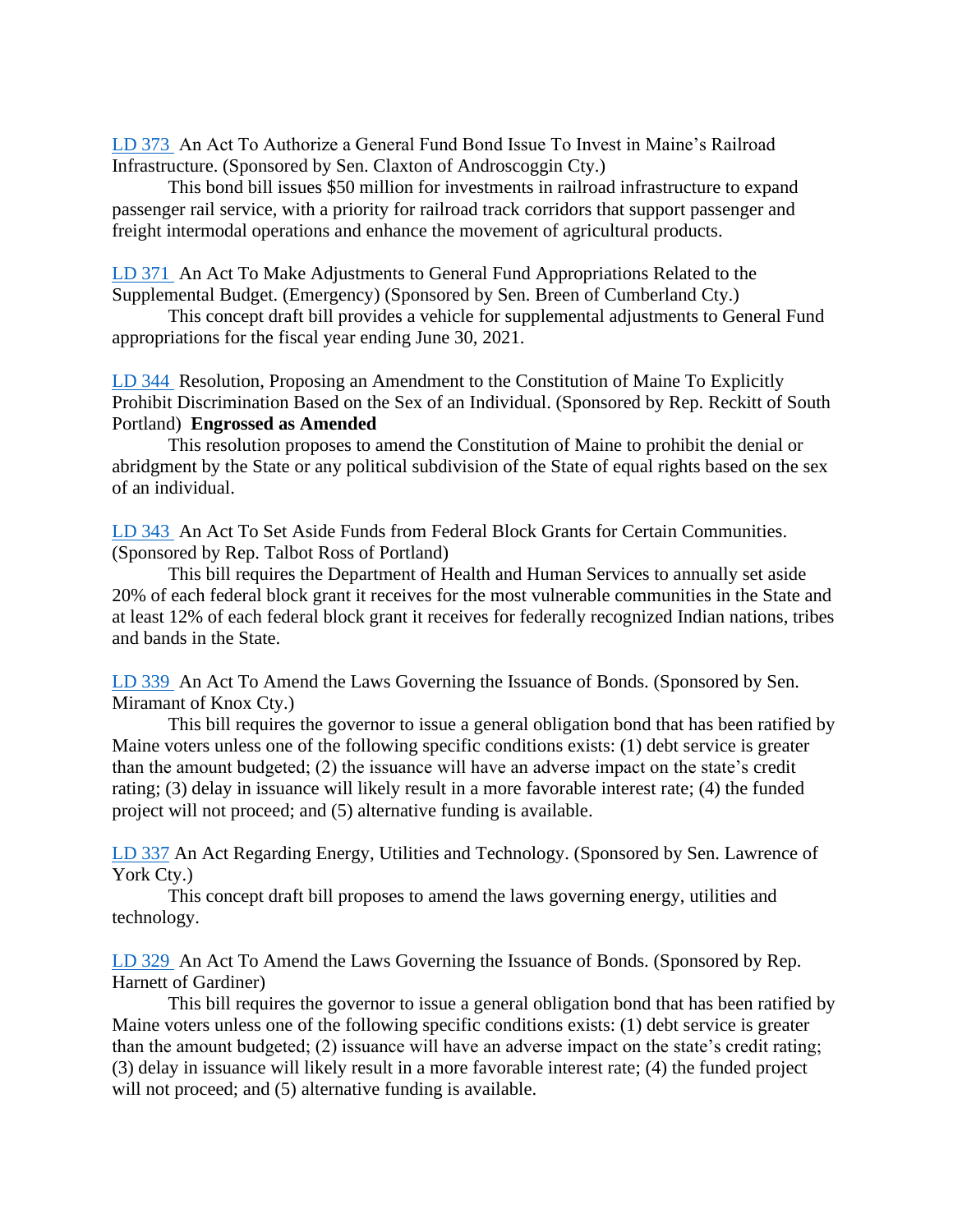[LD 328](http://www.mainelegislature.org/legis/bills/getPDF.asp?paper=HP0232&item=1&snum=130) An Act To Fully Fund and Restore State-Municipal Revenue Sharing. (Emergency) (Sponsored by Rep. Harnett of Gardiner) **Carried over on the Appropriations Table**

This bill increases state-municipal revenue sharing to 5% from 3.75% in the final six months (Jan. 1 to June 30, 2021) of fiscal year 2020-21 and requires the state to transfer to communities the increased revenue sharing within 30 days of the legislation's effective date. The amendment also includes a \$22 million appropriation from the General Fund.

[LD 327](http://www.mainelegislature.org/legis/bills/getPDF.asp?paper=HP0231&item=1&snum=130) An Act To Return Surplus Money to Maine Taxpayers. (Sponsored by Rep. Hanley of Pittston)

This concept draft bill proposes to distribute funds in the State Treasury by: (1) placing in the General Fund only the amount necessary to cover the outstanding obligations of the state as required by law; (2) distributing 75% of the remaining funds to Maine taxpayers on a pro rata basis, based on tax data for the 2020 tax year; and (3) after the transfer and the distributions, transferring the remaining 25% to the Maine Rainy Day Fund.

[LD 318](http://www.mainelegislature.org/legis/bills/getPDF.asp?paper=HP0222&item=1&snum=130) An Act To Provide More Options to Maine Electric Service Customers and Support Maine's Climate Goals. (Sponsored by Rep. Grohoski of Ellsworth)

This concept draft bill would amend the current law regarding electricity restructuring and retail electricity sales, replacing the state's default service, called standard-offer service, with full retail choice and competition to benefit consumers and help to deliver the jobs, economic development and other benefits of a fully competitive market. The bill would ensure that all retail customers have adequate and efficient billing for electric service, increase the use of renewable and carbon-free resources in electricity generation, allow consumers to choose a rate that works for them from a mix of time-of-use rates and encourage innovative and broad on-bill financing programs to assist consumers with implementing beneficial electrification to help Maine achieve its climate goals.

[LD 304](http://www.mainelegislature.org/legis/bills/getPDF.asp?paper=SP0129&item=1&snum=130) An Act To Make Certain Supplemental Appropriations and Allocations and Changing Certain Provisions of the Law Necessary to the Proper Operations of State Government. (Emergency) (Sponsored by Sen. Breen of Cumberland Cty.)

This concept draft bill is the vehicle for the so-called change package necessary to adjust certain appropriations and allocations in the Governor Mills' proposed supplemental FY 21General Fund budget.

[LD 298](http://www.mainelegislature.org/legis/bills/getPDF.asp?paper=HP0211&item=1&snum=130) An Act To Authorize a General Fund Bond Issue To Fund Capital Improvements and Equipment For Career and Technical Education Centers and Regions to Prepare Students To Join Maine's Workforce. (Sponsored by Rep. Fecteau of Biddeford)

This bill proposes to issue a \$40 million bond to make capital improvements to and purchase equipment for career and technical education centers and regions for high school students.

[LD 290](http://www.mainelegislature.org/legis/bills/getPDF.asp?paper=SP0126&item=1&snum=130) An Act To Stabilize Property Taxes for Individuals 65 Years of Age or Older Who Own a Homestead for at Least 10 Years. (Sponsored by Sen. Stewart of Aroostook Cty.) **Carried over on the Appropriations Table**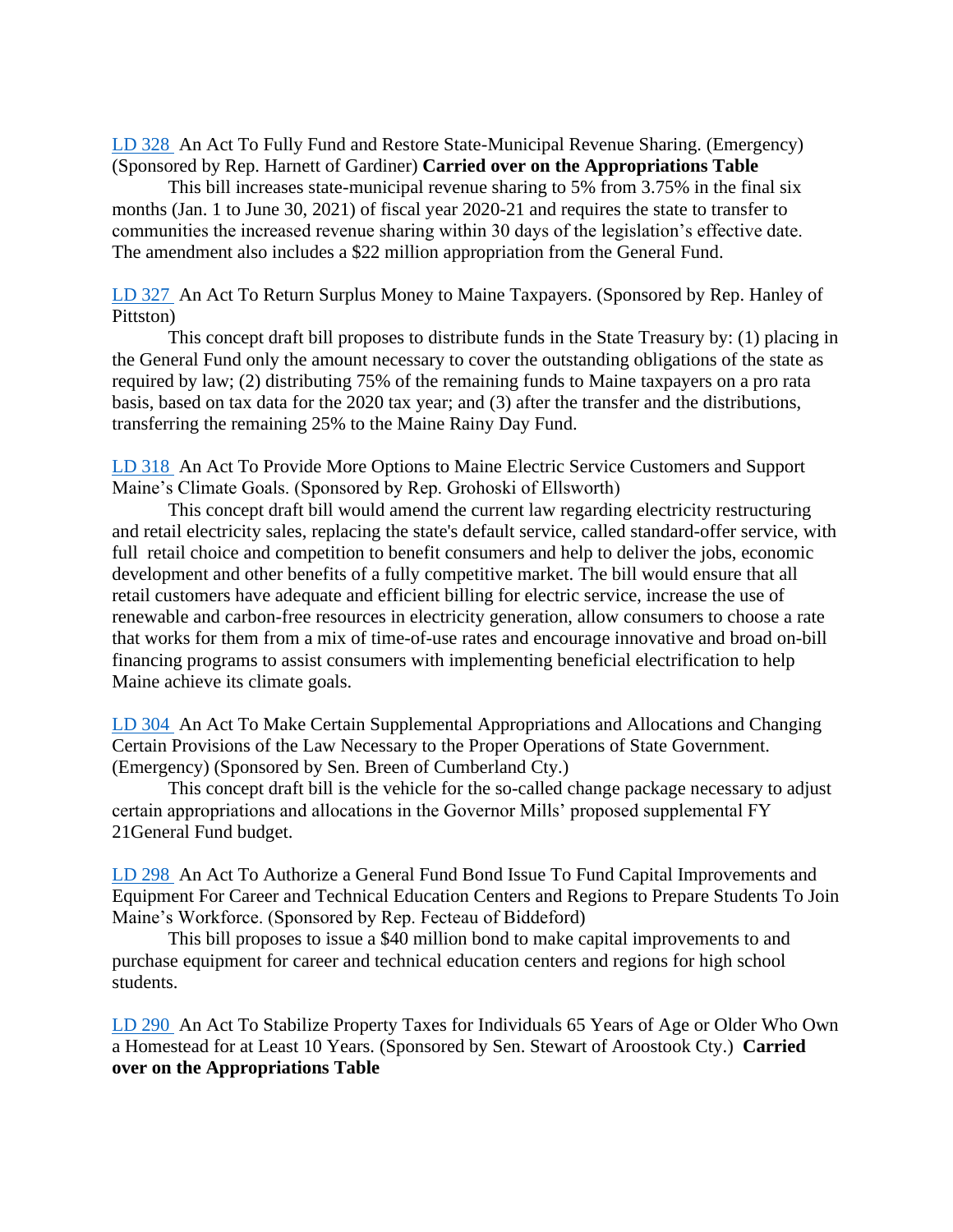This bill requires a municipality to maintain the property tax on the homestead of a permanent resident who is at least 65 years of age at the amount billed in the year prior to an application for stabilization. The amount by which the property tax assessed exceeds the stabilized amount must be paid to the municipality by the state. If an eligible individual moves to a different municipality, the stabilized property tax amount continues at the new location. An applicant for stabilization must be a permanent resident of the state and must have owned a homestead for at least 10 years. An application for stabilization must be made each year to continue eligibility.

[LD 284](http://www.mainelegislature.org/legis/bills/getPDF.asp?paper=HP0200&item=1&snum=130) Resolve, To Study Maine's Motor Vehicle Inspection Program. (Sponsored by Rep. Cebra of Naples) **DEAD**

This bill provides that a new motor vehicle that has had an inspection is not required to have another inspection until two years from the last day of the month in which it was initially registered. After this time period has passed, the motor vehicle is required to have an annual motor vehicle safety inspection.

[LD 276](http://www.mainelegislature.org/legis/bills/getPDF.asp?paper=HP0192&item=1&snum=130) An Act To Improve and Update Maine's Tax Laws. (Sponsored by Rep. Berry of Bowdoinham) **DEAD**

This concept draft bill proposes to improve and update Maine's tax laws.

[LD 272](http://www.mainelegislature.org/legis/bills/getPDF.asp?paper=HP0188&item=1&snum=130) An Act To Establish Separate Prosecutorial Districts in Downeast Maine. (Emergency) (Sponsored by Rep. Tuell of East Machias) **Carried over on the Appropriations Table**

This bill reduces Prosecutorial District Number 7 to Hancock County and creates Prosecutorial District Number 9 for Washington County.

[LD 270](http://www.mainelegislature.org/legis/bills/getPDF.asp?paper=SP0121&item=1&snum=130) An Act To amend the Regional Adjustment Index To Ensure School Districts Do Not Receive Less than the State Average for Teacher Salaries. (Sponsored by Sen. Stewart of Aroostook Cty.)

This bill requires that, beginning in fiscal year 2022-23, when regional adjustments are made to the total operating allocation for each school administrative unit, the adjustment cannot decrease a school administrative unit's allocation for teacher and other school-level staff salary costs.

[LD 259](http://www.mainelegislature.org/legis/bills/getPDF.asp?paper=HP0180&item=1&snum=130) An Act to Improve Solid Waste Management. (Sponsored by Rep. McDonald of Stonington)

This concept draft bill proposes to enact measures to improve solid waste management.

## [LD 245](http://www.mainelegislature.org/legis/bills/getPDF.asp?paper=SP0106&item=1&snum=130) An Act Regarding Rural Water Districts. (Sponsored by Sen. Guerin of Penobscot Cty.) **Carried over on the Appropriations Table**

This concept draft bill allows a trustee to be appointed on a temporary basis to fill a vacancy on the board of trustees of a water district if a vacancy occurs in the board.

[LD 240](http://www.mainelegislature.org/legis/bills/getPDF.asp?paper=SP0101&item=1&snum=130) An Act Making Certain Appropriations and allocations and Changing Certain Provisions of the Law Necessary to the Proper Operations of State Government. (Emergency) (Sponsored by Sen. Breen of Cumberland Cty.)

This concept draft bill is the vehicle for FY 22 – FY 23 General Fund budget.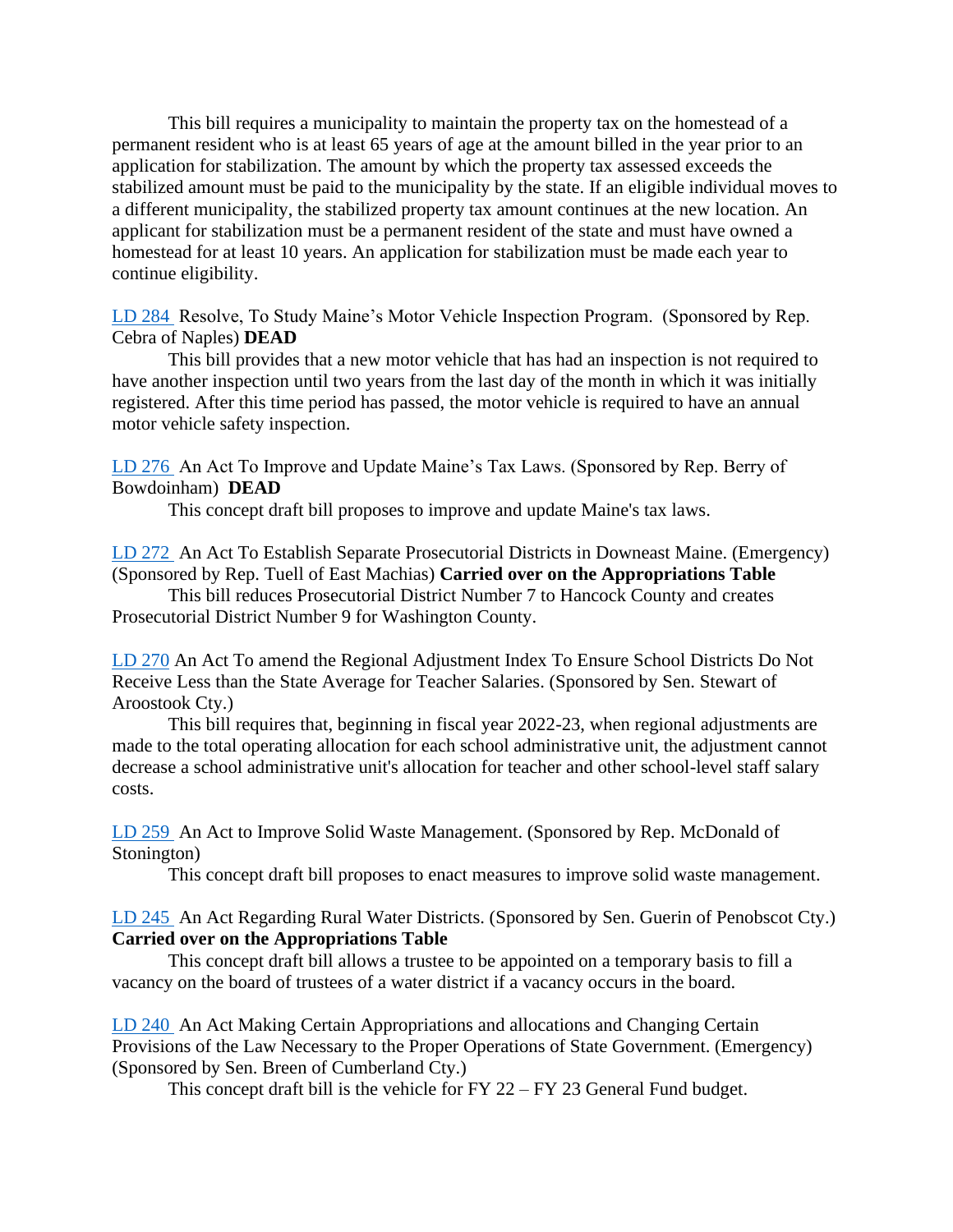[LD 231](http://www.mainelegislature.org/legis/bills/getPDF.asp?paper=SP0099&item=1&snum=130) An Act To Establish Semi-open Primaries. (Sponsored by Sen. Maxmin of Lincoln Cty.) **Carried over on the Appropriations Table**

This bill allows an unenrolled voter to vote in a primary election, including a presidential primary election, without having to enroll in a political party. An unenrolled voter may vote in only one party's primary election.

[LD 225](http://www.mainelegislature.org/legis/bills/getPDF.asp?paper=HP0160&item=1&snum=130) An Act Regarding the Treatment of Vacation Time upon the Cessation of Employment. (Sponsored by Rep. Roeder of Bangor)

This bill amends the law governing the provision of vacation pay on cessation of employment. Under current law, on cessation of employment, if the terms of employment or established practice includes provisions for paid vacations, vacation pay has the same status as wages earned. This bill provides that on cessation of employment all accrued vacation pay must be paid to the employee.

[LD 218](http://www.mainelegislature.org/legis/bills/getPDF.asp?paper=HP0153&item=1&snum=130) An Act To Authorize a General Fund Bond Issue To Accelerate Weatherization Efforts in the State. (Sponsored by Rep. Kessler of South Portland)

This bill proposes to issue a \$40 million bond to accelerate weatherization efforts in the state, with the funds directed to Efficiency Maine Trust's Heating Fuels Efficiency and Weatherization Fund.

[LD 211](http://www.mainelegislature.org/legis/bills/getPDF.asp?paper=HP0146&item=1&snum=130) An Act To Support Emergency Shelter Access for Persons Experiencing Homelessness. (Sponsored by Rep. Cloutier of Lewiston) **Carried over on the Appropriations Table**

As amended, this bill includes an ongoing General Fund appropriation of \$3 million per year for the Shelter Operating Subsidy program within the Maine State Housing Authority to support operations at all emergency homeless shelters. The bill also directs housing authority to use the funding formula methodology for shelter operations in existing rules and submit by March 1, 2022 a report detailing the amount of funds disbursed from the program.

[LD 202](http://www.mainelegislature.org/legis/bills/getPDF.asp?paper=SP0091&item=1&snum=130) Resolution, Proposing an Amendment to the Constitution of Maine To Implement Ranked-choice Voting. (Sponsored by Sen. Miramant of Knox Cty.) **Carried over on the Appropriations Table**

This resolution proposes to amend the Constitution of Maine to require candidates for the political offices of Governor, State Senator and State Representative to be elected by a majority of the votes cast for that office.

[LD 181](http://www.mainelegislature.org/legis/bills/getPDF.asp?paper=HP0134&item=1&snum=130) An Act To Authorize a General Fund Bond Issue To Complete the Renovation of a Wharf and Bulkhead in Portland for Marine Research. (Sponsored by Rep. Sylvester of Portland)

This bill proposes to issue a \$2 million bond to complete the renovation of a wharf and bulkhead at the Gulf of Maine Research Institute in Portland to bring the wharf back into operation for a fishing vessel berthing resource to support marine research at sea and for continued long-term marine job development.

[LD 177](http://www.mainelegislature.org/legis/bills/getPDF.asp?paper=HP0130&item=1&snum=130) An Act To Improve Labor Laws for Workers in Maine. (Sponsored by Rep. Cuddy of Winterport)

This concept draft bill proposes to improve labor laws for workers in Maine.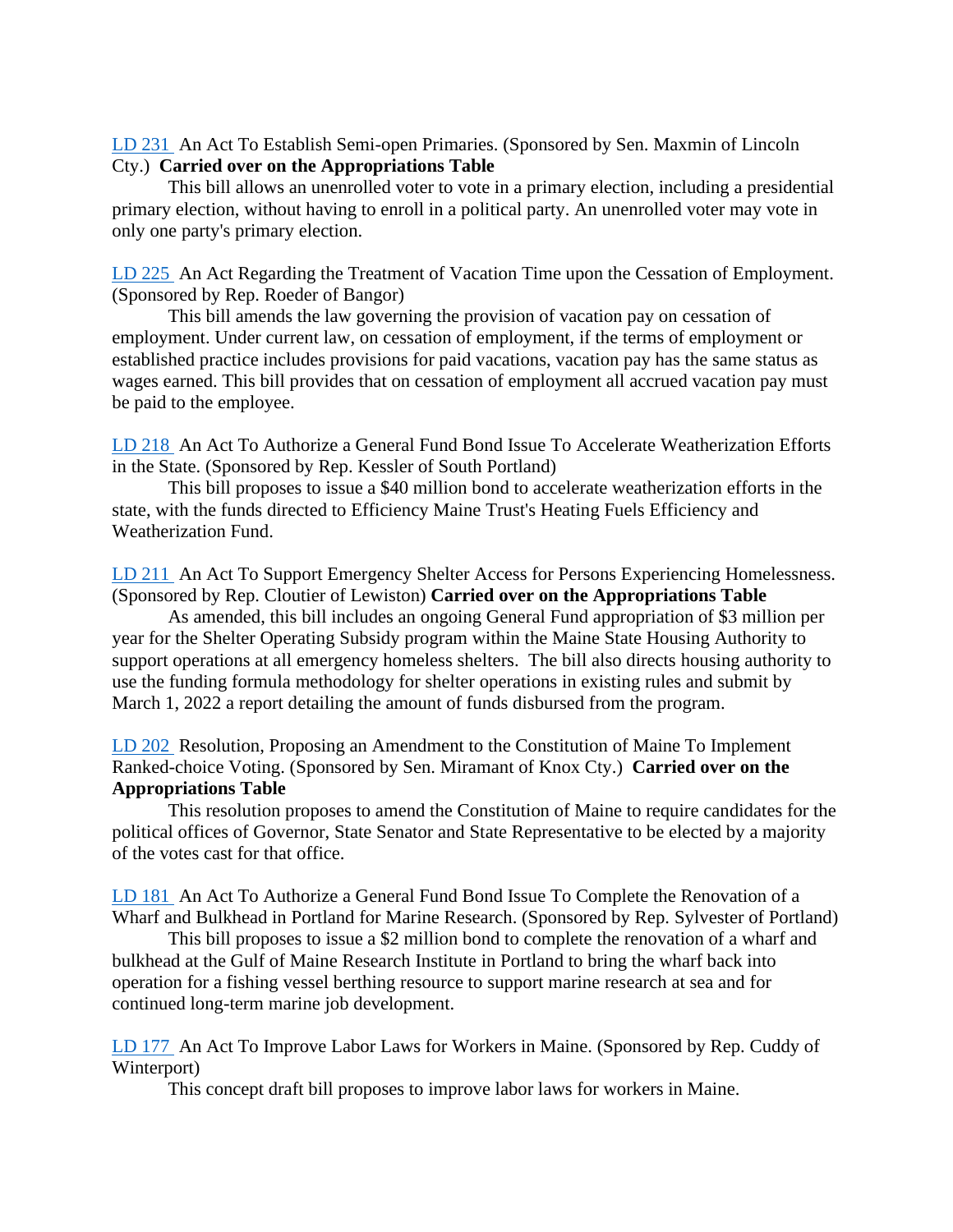[LD 176](http://www.mainelegislature.org/legis/bills/getPDF.asp?paper=HP0129&item=1&snum=130) An Act To Facilitate a Grade 9 to 16 School Project. (Sponsored by Rep. Stearns of Guilford)

This concept draft bill proposes to facilitate a grade 9 to 16 school project.

[LD 175](http://www.mainelegislature.org/legis/bills/getPDF.asp?paper=HP0128&item=1&snum=130) An Act To Authorize a General Fund Bond Issue To Create and Enhance Regional Homeless Shelters. (Sponsored by Rep. Cloutier of Lewiston) **DEAD**

This bill proposes to issue a \$50 million bond to create and enhance regional homeless shelters.

[LD 174](http://www.mainelegislature.org/legis/bills/getPDF.asp?paper=HP0127&item=1&snum=130) An Act To Implement the Recommendations of the Ending Hunger by 2030 Advisory Group. (Sponsored by Rep. Plueker of Warren)

This concept draft bill proposes to implement the recommendations of the advisory group assembled pursuant to Resolve 2019, chapter 32 to end hunger in Maine by 2030.

[LD 169](http://www.mainelegislature.org/legis/bills/getPDF.asp?paper=SP0073&item=1&snum=130) An Act To Authorize a General Fund Bond Issue To Stimulate Investment in Innovation by Maine Businesses To Produce Nationally and Globally Competitive Products and Services. (Sponsored by Sen. Luchini of Hancock Cty.) **DEAD**

This bill proposes to issue a \$100 million bond for investment in research, development and commercialization in the state's seven targeted technology sectors. The funds would be used for infrastructure, equipment and technology upgrades that enable organizations to gain and hold market share and to expand employment or preserve jobs. Revenues would be awarded through a competitive process to Maine-based public and private entities, and used to leverage other funds in a one-to-one ratio.

[LD 150](http://www.mainelegislature.org/legis/bills/getPDF.asp?paper=HP0106&item=1&snum=130) An Act To Authorize a General Fund Bond Issue To Fund Hazardous Substance Site Cleanups. (Sponsored by Rep. Fay of Raymond)

This bill proposes to issue a \$20 million bond for the state match on federal superfund sites and for uncontrolled hazardous substance site investigation and remediation and response actions at dry-cleaner sites, sites contaminated with emerging contaminants like perfluoroalkyl and polyfluoroalkyl substances and brownfield sites.

[LD 148](http://www.mainelegislature.org/legis/bills/getPDF.asp?paper=HP0104&item=1&snum=130) An Act To Establish Ongoing Absentee Voting. (Sponsored by Rep. Fecteau of Biddeford) **Carried over on the Appropriations Table**

This bill provides a process for a voter to request ongoing absentee voter status, which allows the voter to automatically receive an absentee ballot for each statewide election, municipal election and any other election until the status is terminated. It provides that if the clerk notes a discrepancy in the signature on the return envelope of an absentee ballot, the return envelope is missing a signature or the affidavit on the return envelope is not properly completed, the clerk shall make a good faith effort to notify the voter within 24 hours by mail, telephone or e-mail of the procedure by which the voter may cure the discrepancy, correct the missing signature or properly complete the affidavit on the return envelope. If enacted, these change would be in effect as of Jan. 1, 2023.

[LD 133](http://www.mainelegislature.org/legis/bills/getPDF.asp?paper=HP0089&item=1&snum=130) An Act to Authorize a General Fund Bond Issue To Invest in Fire Stations. (Sponsored by Rep. Crockett of Portland)